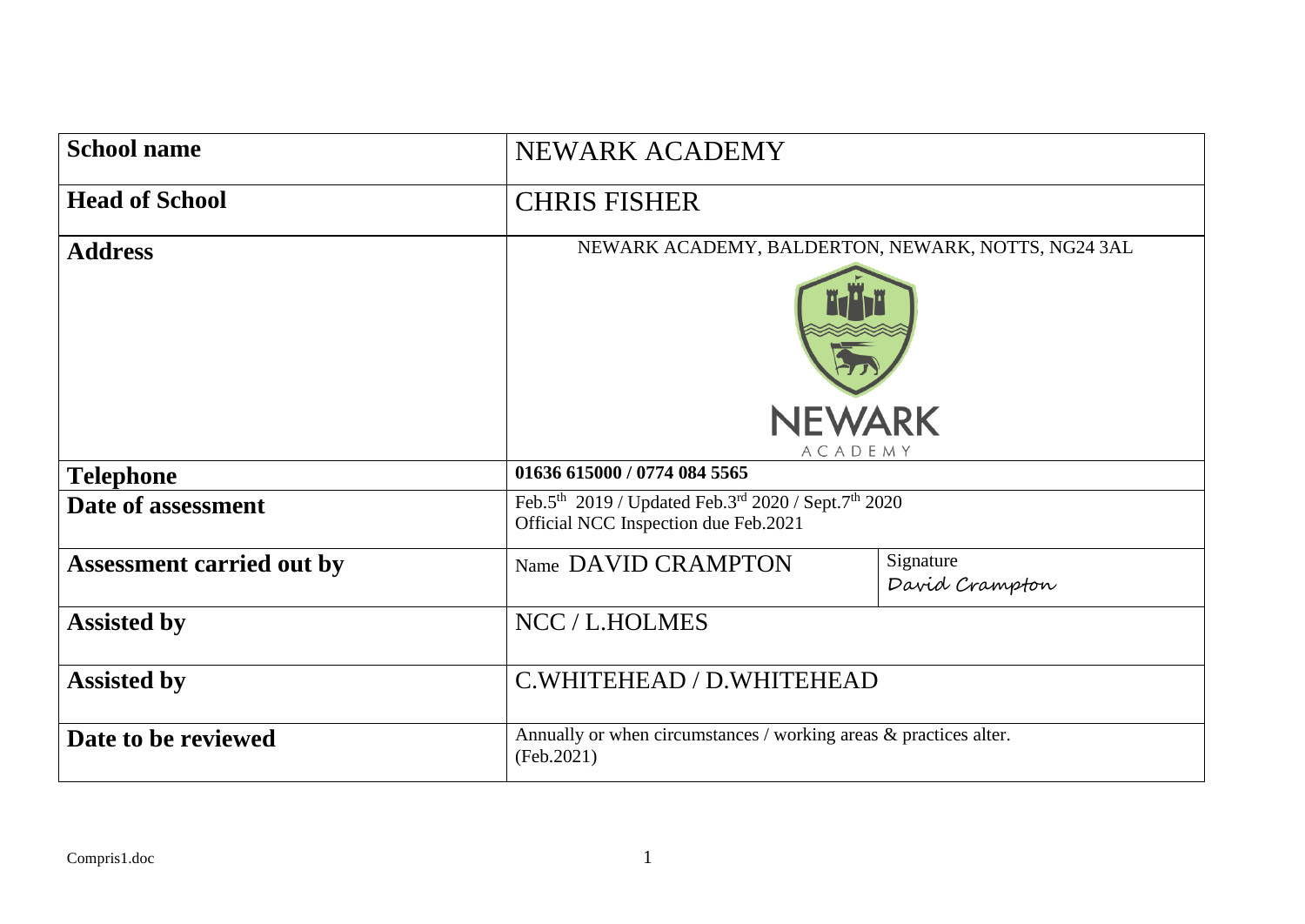| <b>HAZARD</b> /                | <b>RISK</b>                        | <b>PERSONS</b>                                                       | <b>CONTROL MEASURES</b>                                                                                                                                                                                                                                                                                                                                  | <b>COMMENTS-</b> | <b>RESIDUAL</b>    | 3X |
|--------------------------------|------------------------------------|----------------------------------------------------------------------|----------------------------------------------------------------------------------------------------------------------------------------------------------------------------------------------------------------------------------------------------------------------------------------------------------------------------------------------------------|------------------|--------------------|----|
| <b>ACTIVITY</b>                | <b>HAZARD</b>                      | <b>AT RISK</b>                                                       |                                                                                                                                                                                                                                                                                                                                                          | <b>ACTIONS</b>   | <b>RISK RATING</b> |    |
| <b>ACCESS/EGRESS</b>           |                                    |                                                                      |                                                                                                                                                                                                                                                                                                                                                          |                  |                    |    |
| Pedestrian access<br>to school | Slips, trips<br>and falls          | Pupils, staff,<br>parents,<br>visitors,                              | Access and exit routes to school should be<br>maintained in a good condition<br>Regular inspections should be made of all areas                                                                                                                                                                                                                          |                  | Low                |    |
| Paved areas                    | Slips, trips<br>and falls          | contractors<br>Pupils, staff<br>parents,<br>visitors,<br>contractors | to ensure that they remain in good condition<br>All paved areas and paths should be maintained<br>in a good condition<br>Inspections should be made to ensure that the<br>paved areas remain in good condition<br>Damaged areas should be fenced off in some<br>way to keep people away<br>Ensure moss is removed from paved areas                       |                  | Low                |    |
| Vehicle access                 | Being hit<br>by moving<br>vehicles | Pupils, staff<br>parents                                             | Where appropriate install speed reduction<br>$\bullet$<br>measures (speed ramps, notices etc.)<br>Appropriate separation of pedestrians and<br>traffic should be in place<br>Where appropriate lock gates to keep vehicles<br>out<br>Speed limit signs where necessary<br>If pupils bring vehicles to school suitable<br>control measures to be in place |                  | Low-Med            |    |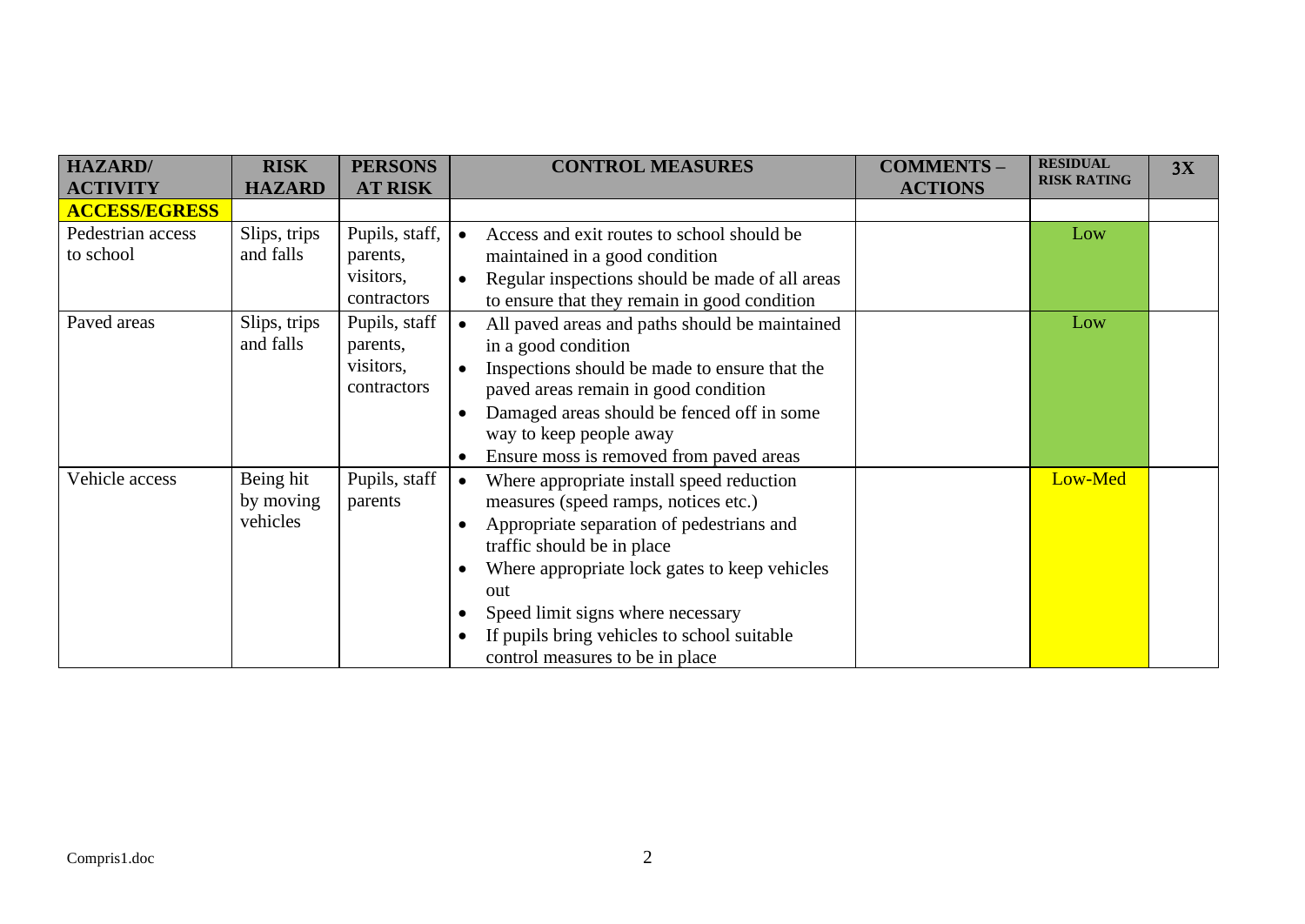| <b>HAZARD</b> /             | <b>RISK</b>                                      | <b>PERSONS</b>           | <b>CONTROL MEASURES</b><br><b>COMMENTS -</b>                                                                                                                                                                                                               | <b>RESIDUAL</b><br><b>RISK RATING</b> | 3X |
|-----------------------------|--------------------------------------------------|--------------------------|------------------------------------------------------------------------------------------------------------------------------------------------------------------------------------------------------------------------------------------------------------|---------------------------------------|----|
| <b>ACTIVITY</b>             | <b>HAZARD</b>                                    | <b>AT RISK</b>           | <b>ACTIONS</b>                                                                                                                                                                                                                                             |                                       |    |
| <b>Steps</b>                | Slips, trips<br>and falls                        | Pupils, staff<br>parents | Handrails to be fitted on all steps<br>$\bullet$<br>All stepped areas to be maintained in good<br>$\bullet$<br>condition<br>Ensure moss is removed from all steps<br>Highlight steps for visually impaired                                                 | Low                                   |    |
| Emergency vehicle<br>access | Contact with<br>people,<br>property,<br>vehicles | Pupils, staff<br>parents | Clear access must be maintained at all times for<br>$\bullet$<br>emergency vehicles (fire engine, ambulance<br>$etc.$ )                                                                                                                                    | Low                                   |    |
| Vehicle parking             | Contact with<br>people,<br>property,<br>vehicles | Pupils, staff<br>parents | Parking bays should be clearly marked<br>Parking outside of marked bays to be actively<br>discouraged<br>Suitable barriers should be considered to<br>prevent vehicles coming into contact with<br>pedestrians or buildings when close to parking<br>areas | Low                                   |    |
| Ice or snow                 | Slips, trips<br>and falls                        | Pupils, staff<br>parents | Heavy use pedestrian areas to be suitably salted<br>$\bullet$<br>and gritted                                                                                                                                                                               | Low                                   |    |
| Fallen leaves               | Slips, trips<br>and falls                        | Pupils, staff<br>parents | Fallen leaves to be removed as necessary<br>$\bullet$                                                                                                                                                                                                      | Low                                   |    |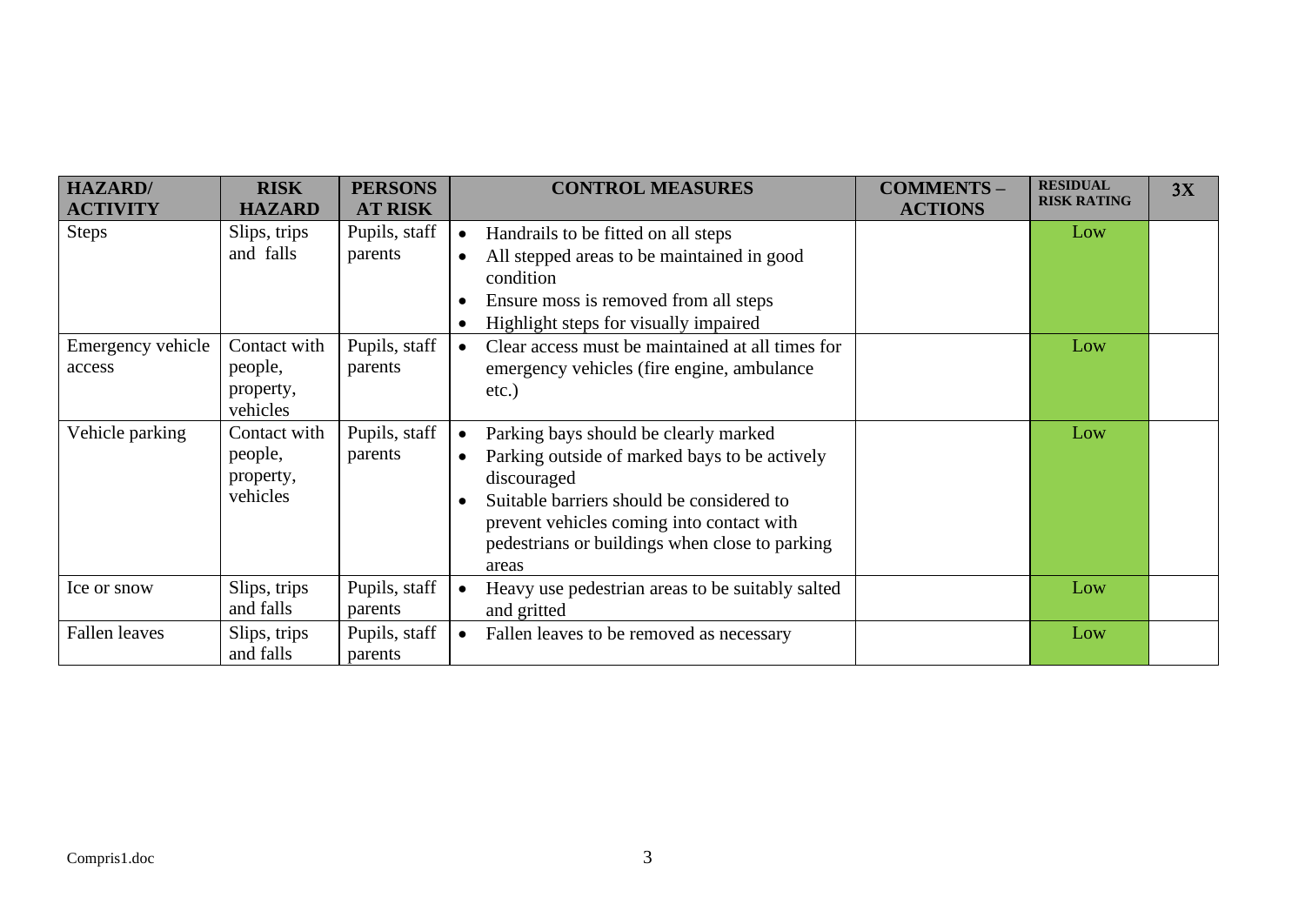| <b>HAZARD</b>   | <b>RISK</b>          | <b>PERSONS</b>             | <b>CONTROL MEASURES</b>                                                                                                                                                                                                                                                                                                                                                                                                                                                                                                                                             | <b>COMMENTS -</b> | <b>RESIDUAL</b>    | 3X |
|-----------------|----------------------|----------------------------|---------------------------------------------------------------------------------------------------------------------------------------------------------------------------------------------------------------------------------------------------------------------------------------------------------------------------------------------------------------------------------------------------------------------------------------------------------------------------------------------------------------------------------------------------------------------|-------------------|--------------------|----|
| <b>ACTIVITY</b> | <b>HAZARD</b>        | <b>AT RISK</b>             |                                                                                                                                                                                                                                                                                                                                                                                                                                                                                                                                                                     | <b>ACTIONS</b>    | <b>RISK RATING</b> |    |
| <b>Accident</b> |                      |                            |                                                                                                                                                                                                                                                                                                                                                                                                                                                                                                                                                                     |                   |                    |    |
| reporting       |                      |                            |                                                                                                                                                                                                                                                                                                                                                                                                                                                                                                                                                                     |                   |                    |    |
|                 | Legal<br>requirement | Pupils, staff,<br>visitors | All accidents to be recorded in the accident<br>book<br>All staff visitors or contractors suffering an<br>accident to be recorded in the accident book<br>Pupils taken to a doctor or hospital record in the<br>accident book<br>If pupil, visitor or member of public is taken to<br>hospital from school contact H&S team on 0115<br>977 3603 for guidance on notifying HSE<br>Governors to review accident book to identify<br>trends and initiate control measures<br>Suspected cases of Covid-19 to be dealt with as<br>per specific Covid-19 risk assessment. |                   | Low<br>Med/Low     |    |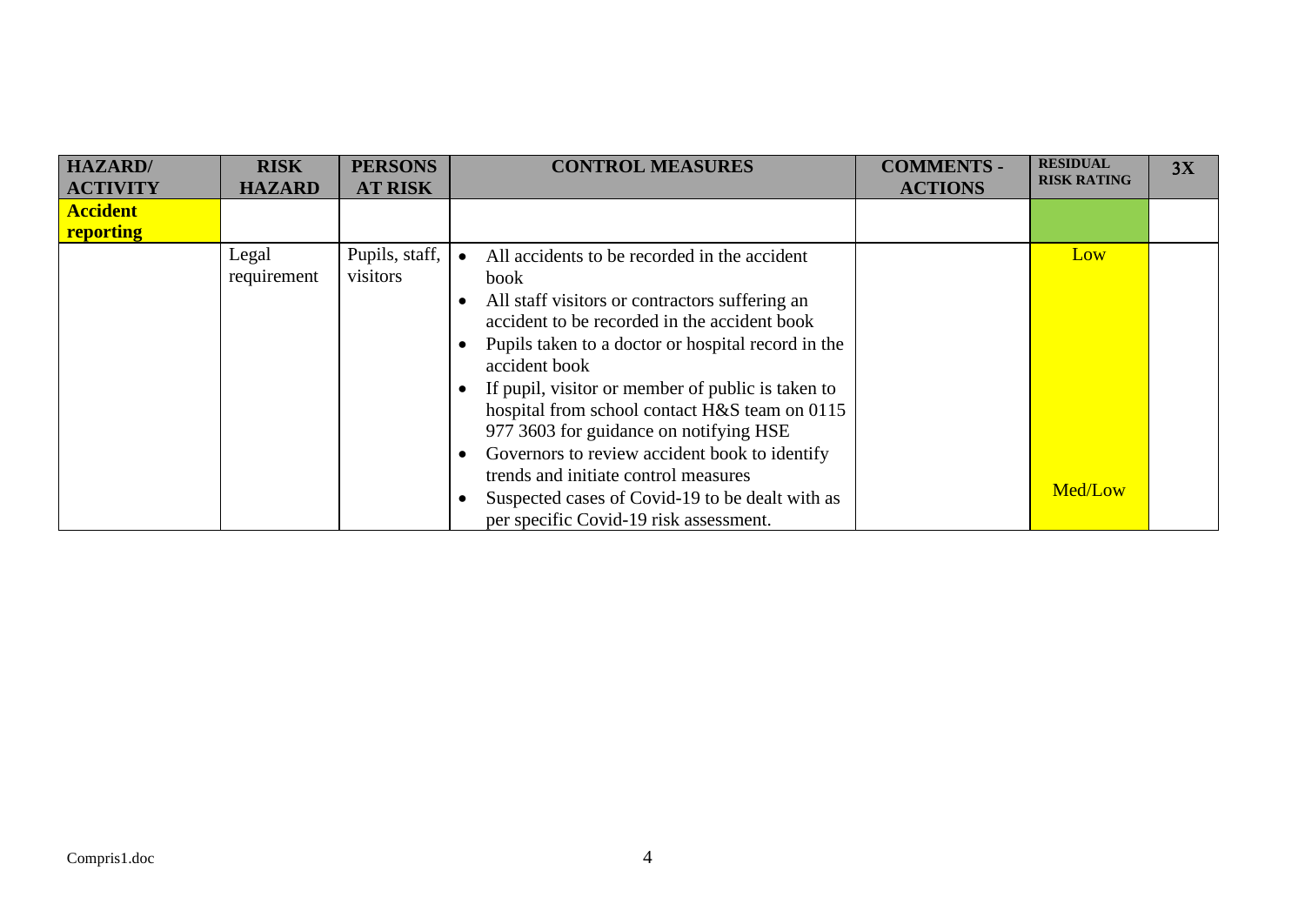| <b>HAZARD</b> /     | <b>RISK</b>                                                                                                                    | <b>PERSONS</b>                | <b>CONTROL MEASURES</b>                                                                                                                                                                                                                                                                                                                                                                                                                                                                                                                                                                                                                                | <b>COMMENTS -</b> | <b>RESIDUAL</b>    | 3X |
|---------------------|--------------------------------------------------------------------------------------------------------------------------------|-------------------------------|--------------------------------------------------------------------------------------------------------------------------------------------------------------------------------------------------------------------------------------------------------------------------------------------------------------------------------------------------------------------------------------------------------------------------------------------------------------------------------------------------------------------------------------------------------------------------------------------------------------------------------------------------------|-------------------|--------------------|----|
| <b>ACTIVITY</b>     | <b>HAZARD</b>                                                                                                                  | <b>AT RISK</b>                |                                                                                                                                                                                                                                                                                                                                                                                                                                                                                                                                                                                                                                                        | <b>ACTIONS</b>    | <b>RISK RATING</b> |    |
| <b>Boiler rooms</b> |                                                                                                                                |                               |                                                                                                                                                                                                                                                                                                                                                                                                                                                                                                                                                                                                                                                        |                   |                    |    |
|                     | Explosion,<br>fire, slips,<br>trips, falls,<br>contact with<br>hot surfaces,<br>hazardous<br>substances,<br>manual<br>handling | Caretaker<br>contractors      | Boiler rooms to be kept locked when not in use<br>Gas boiler rooms should be fitted with gas leak<br>$\bullet$<br>detectors<br>Boiler room should not be used for general<br>storage<br>Fire control measures to be in place, and tested,<br>$\bullet$<br>with easy access to them, i.e. extinguishers, fire<br>buckets<br>Gas, oil, mains isolator switches to be clearly<br>marked<br>• Housekeeping to be to a good standard at all<br>times.<br>• Adequate ventilation to be maintained at all<br>times<br>• Floor areas to remain clear of spills, grease, oil<br>etc.<br>• Manual handling assessments for ash buckets<br>etc. to be carried out |                   | Low-Med            |    |
| <b>Caretaking</b>   |                                                                                                                                |                               |                                                                                                                                                                                                                                                                                                                                                                                                                                                                                                                                                                                                                                                        |                   |                    |    |
| Roof work           | Falls from<br>height                                                                                                           | Caretaker,<br>people<br>below | Site team to have received appropriate training<br>$\bullet$<br>in roof work and the use of guard rails or other<br>method of fall arrester or safe working practice<br>Area below to be roped off or guarded in some<br>way<br>Do not go on roof in high winds<br>Never work at heights alone.                                                                                                                                                                                                                                                                                                                                                        |                   | Low-Med            |    |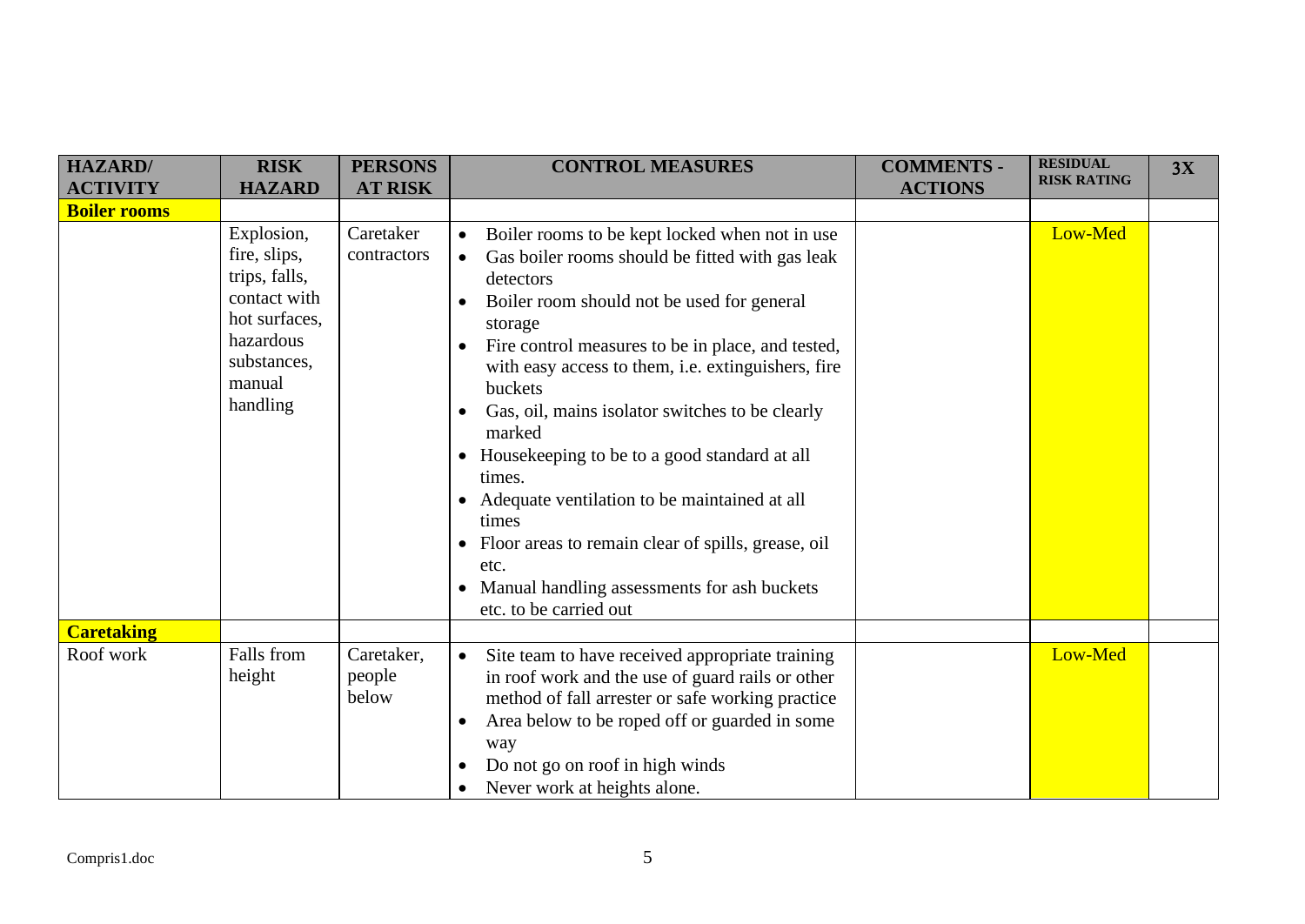| Cleaning<br>chemicals | Splashes to<br>skin or eyes,<br><b>burns</b> | Caretaker,<br>cleaners,<br>pupils, staff | Site team and all cleaning staff to be aware of<br>COSHH assessments and inform cleaners of<br>risks and control measures when using cleaning<br>chemicals<br>Chemical store rooms to be locked when not in<br>use                                                                              |         |  |
|-----------------------|----------------------------------------------|------------------------------------------|-------------------------------------------------------------------------------------------------------------------------------------------------------------------------------------------------------------------------------------------------------------------------------------------------|---------|--|
| Ladders               |                                              |                                          | Ensure proper training or instruction has been<br>received by persons who use ladders, ensure<br>correct footing, clear area below<br>Ladders to be maintained in good condition<br>• If step ladders are used ensure there is no side<br>loading on them.<br>• Never work alone from a ladder. | Low-Med |  |
| Lone working          |                                              |                                          | • Be aware of procedures to deal with threats of<br>violence or aggression.<br>• See Lone Worker doc.                                                                                                                                                                                           | Low     |  |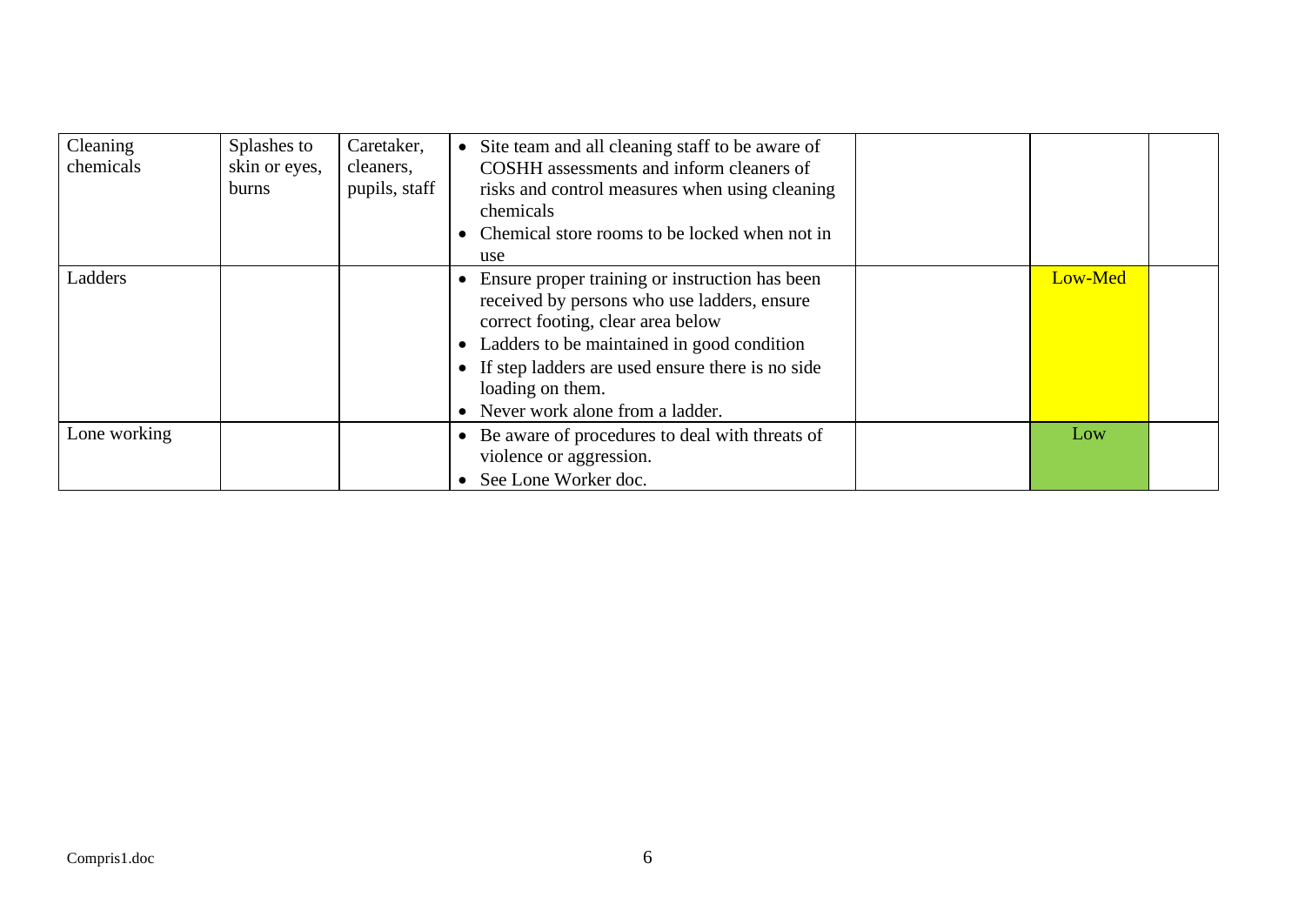| <b>Class rooms</b> |                 |               |                                                    |     |  |
|--------------------|-----------------|---------------|----------------------------------------------------|-----|--|
|                    | Slips, trips,   | Pupils, staff | • Floors to be in good condition to prevent slips, | Low |  |
|                    | falls, electric |               | trips and falls                                    |     |  |
|                    | shock, cuts     |               | Extension leads should be avoided where            |     |  |
|                    |                 |               | possible. Daisy-Chaining of extension leads is     |     |  |
|                    |                 |               | not permitted at any time.                         |     |  |
|                    |                 |               | • Do not allow cables to trail across walkways     |     |  |
|                    |                 |               | • Mains outlet sockets to be in good condition not |     |  |
|                    |                 |               | damaged of cracked in any way                      |     |  |
|                    |                 |               | • Replace damaged or broken glass in windows       |     |  |
|                    |                 |               | • Low level glass to be filmed or safety glass     |     |  |
|                    |                 |               | • Chairs and desks to be in good condition         |     |  |
|                    |                 |               | • Class sizes to be risk assessed                  |     |  |
|                    |                 |               | • Spillage's cleaned up promptly                   |     |  |
|                    |                 |               | • Class rooms on upper floors to have restricted   |     |  |
|                    |                 |               | window openings to prevent falls                   |     |  |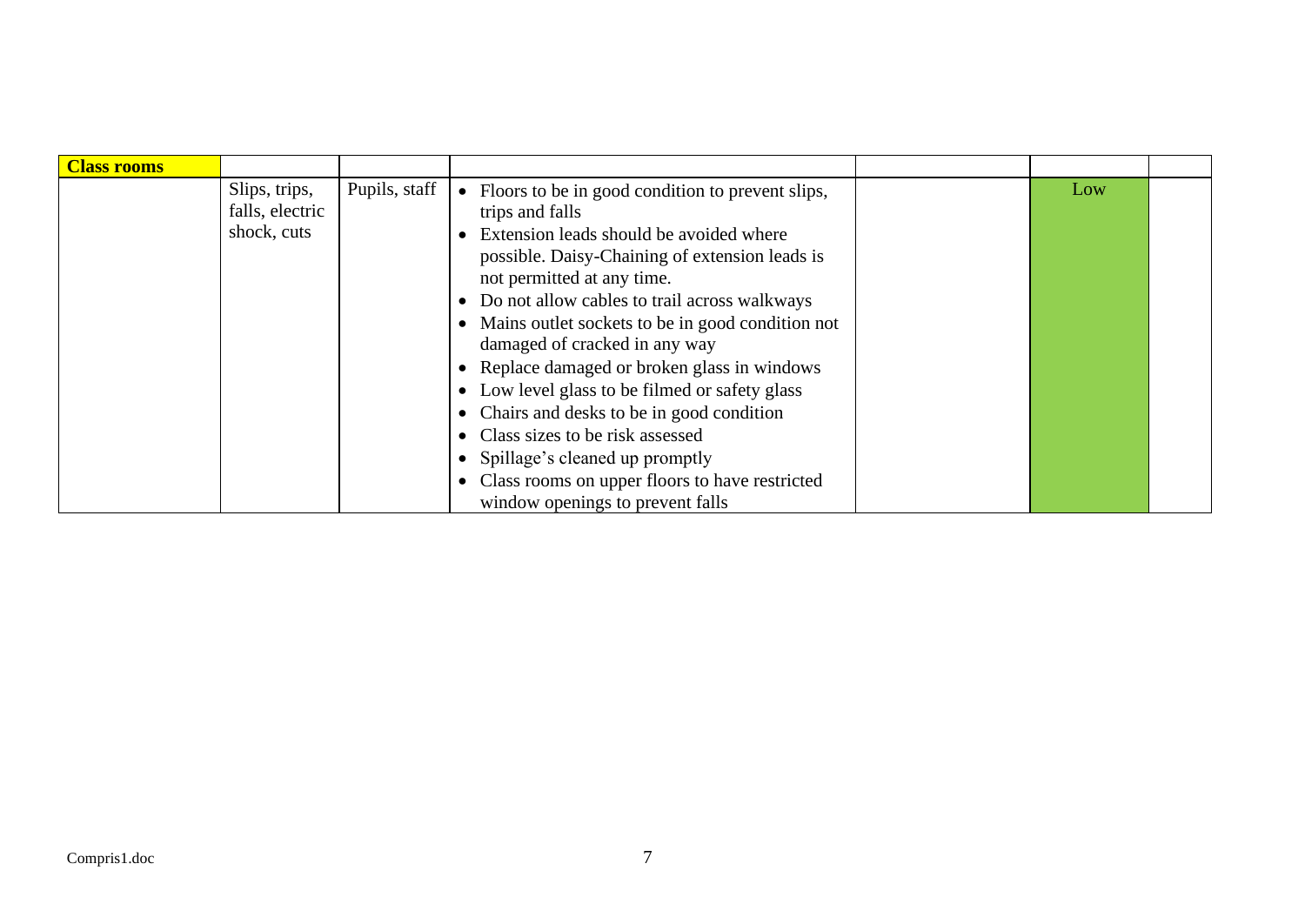| <b>HAZARD</b> /                                            | <b>RISK</b>                                                                               | <b>PERSONS</b>                        | <b>CONTROL MEASURES</b>                                                                                                                                                                                                                                                                                                                                                                                                                                                                                                                                                                  | <b>COMMENTS -</b> | <b>RESIDUAL</b>    | 3X |
|------------------------------------------------------------|-------------------------------------------------------------------------------------------|---------------------------------------|------------------------------------------------------------------------------------------------------------------------------------------------------------------------------------------------------------------------------------------------------------------------------------------------------------------------------------------------------------------------------------------------------------------------------------------------------------------------------------------------------------------------------------------------------------------------------------------|-------------------|--------------------|----|
| <b>ACTIVITY</b>                                            | <b>HAZARD</b>                                                                             | <b>AT RISK</b>                        |                                                                                                                                                                                                                                                                                                                                                                                                                                                                                                                                                                                          | <b>ACTIONS</b>    | <b>RISK RATING</b> |    |
| <b>Cleaning</b>                                            |                                                                                           |                                       |                                                                                                                                                                                                                                                                                                                                                                                                                                                                                                                                                                                          |                   |                    |    |
| Window cleaning                                            | Falls from<br>heights                                                                     | Window<br>cleaner,<br>people<br>below | Contract window cleaners should only be taken<br>$\bullet$<br>on when they can demonstrate a formal risk<br>assessment has been carried out and the control<br>measures identified.                                                                                                                                                                                                                                                                                                                                                                                                      |                   | Low-Med            |    |
| <b>Contract cleaners</b><br>not employed by<br>the academy | Slips, trips<br>and falls,<br>electric<br>shock<br>exposure to<br>hazardous<br>substances | Cleaners<br>and staff                 | Contract cleaners must ensure that portable<br>$\bullet$<br>electrical appliances used in the school have<br>been electrically tested and labelled accordingly.<br>All cupboards used for the storage of cleaning<br>chemicals and electrical equipment should be<br>locked when not in use.<br>Storage areas should be maintained to a good<br>standard of housekeeping at all times<br>Personal protective clothing such as rubber<br>gloves, goggles etc. should be available at all<br>times.<br>COSHH assessments and control measures for<br>cleaning chemicals must be available. |                   | Low                |    |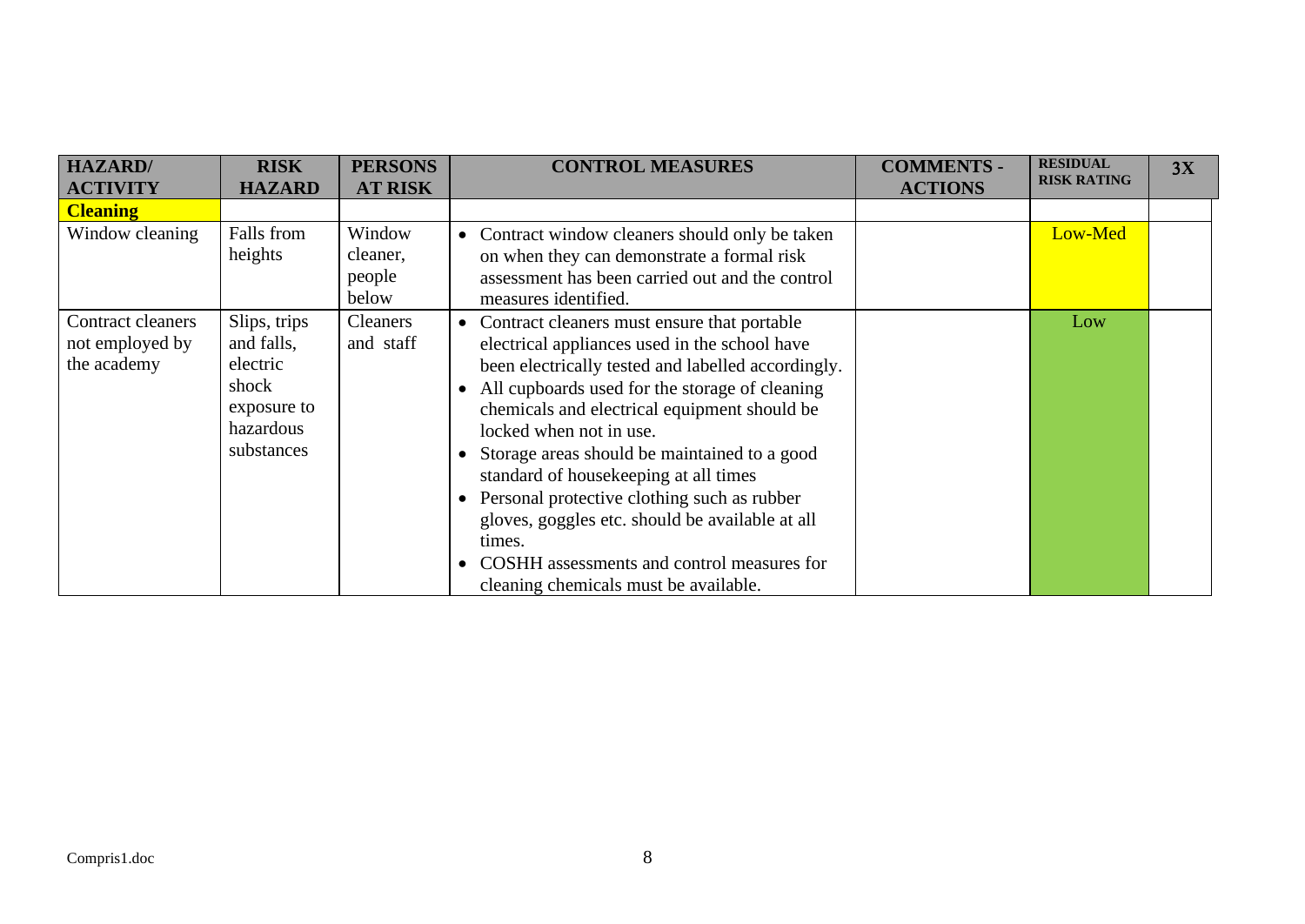| <b>HAZARD</b> /                                  | <b>RISK</b>                                                                                          | <b>PERSONS</b>                       | <b>CONTROL MEASURES</b>                                                                                                                                                                                                                                                                                                                                                                                                                                                                                                                                                                                                                                                                                | <b>COMMENTS -</b> | <b>RESIDUAL</b>           | 3X |
|--------------------------------------------------|------------------------------------------------------------------------------------------------------|--------------------------------------|--------------------------------------------------------------------------------------------------------------------------------------------------------------------------------------------------------------------------------------------------------------------------------------------------------------------------------------------------------------------------------------------------------------------------------------------------------------------------------------------------------------------------------------------------------------------------------------------------------------------------------------------------------------------------------------------------------|-------------------|---------------------------|----|
|                                                  |                                                                                                      |                                      |                                                                                                                                                                                                                                                                                                                                                                                                                                                                                                                                                                                                                                                                                                        |                   |                           |    |
| <b>ACTIVITY</b><br>Directly employed<br>cleaners | <b>HAZARD</b><br>Electric<br>shock, slips,<br>trips falls,<br>exposure to<br>hazardous<br>substances | <b>AT RISK</b><br>Cleaners,<br>staff | The academy is to ensure that the portable<br>$\bullet$<br>electrical appliances used by the cleaners are<br>subject to regular portable electrical appliance<br>testing and labelled to show dates.<br>All cupboards used for the storage of cleaning<br>chemicals and electrical equipment should be<br>locked when not in use.<br>Storage areas should be maintained to a good<br>standard of housekeeping at all times<br>Personal protective clothing such as rubber<br>gloves, goggles etc. should be available at all<br>times.<br>COSHH assessments and control measures for<br>$\bullet$<br>cleaning chemicals must be available.<br>The school is to ensure that cleaning staff<br>$\bullet$ | <b>ACTIONS</b>    | <b>RISK RATING</b><br>Low |    |
|                                                  |                                                                                                      |                                      | receive appropriate training and information on<br>the safe use and storage of cleaning chemicals.                                                                                                                                                                                                                                                                                                                                                                                                                                                                                                                                                                                                     |                   |                           |    |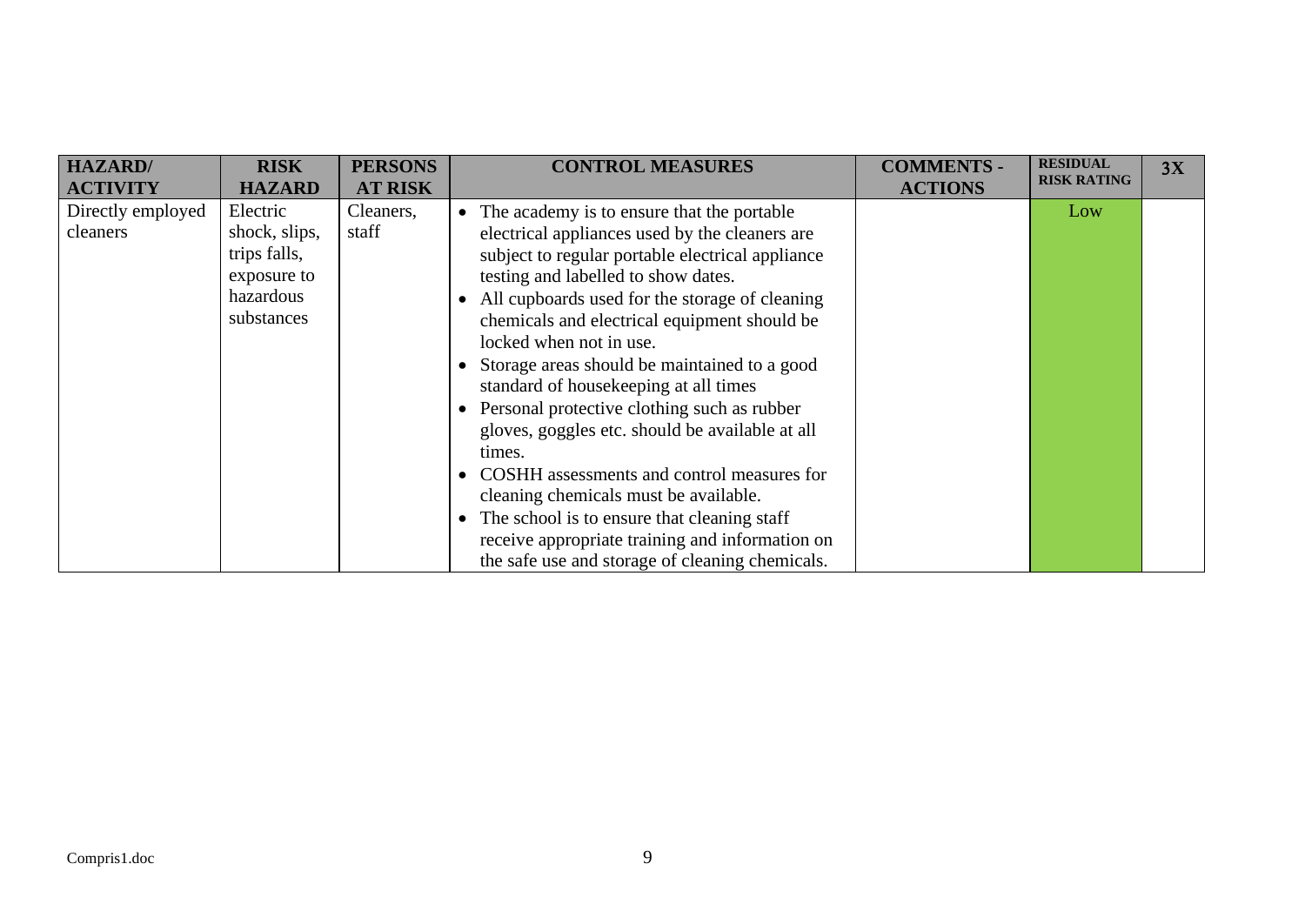| <b>HAZARD/</b>     | <b>RISK</b>               | <b>PERSONS</b>                             | <b>CONTROL MEASURES</b>                                                                                                                                                                                                                                                                                                                                                                                                                                                                                                                                                                                                                                                                                                                                                                                                                                         | <b>COMMENTS -</b> | <b>RESIDUAL</b><br><b>RISK RATING</b> | 3X |
|--------------------|---------------------------|--------------------------------------------|-----------------------------------------------------------------------------------------------------------------------------------------------------------------------------------------------------------------------------------------------------------------------------------------------------------------------------------------------------------------------------------------------------------------------------------------------------------------------------------------------------------------------------------------------------------------------------------------------------------------------------------------------------------------------------------------------------------------------------------------------------------------------------------------------------------------------------------------------------------------|-------------------|---------------------------------------|----|
| <b>ACTIVITY</b>    | <b>HAZARD</b>             | <b>AT RISK</b>                             |                                                                                                                                                                                                                                                                                                                                                                                                                                                                                                                                                                                                                                                                                                                                                                                                                                                                 | <b>ACTIONS</b>    |                                       |    |
| <b>Contractors</b> |                           |                                            |                                                                                                                                                                                                                                                                                                                                                                                                                                                                                                                                                                                                                                                                                                                                                                                                                                                                 |                   |                                       |    |
| General            | Personal and<br>property  | Pupils, staff,<br>visitors,<br>contractors | • Contractors are required to comply with the<br>academy safety policy<br>Contractors are required to sign in and out as for<br>$\bullet$<br>all visitors<br>The Head Teacher/ Business Manager or Site<br>Manager to ask contractors, at a pre contract<br>meeting, if they are going to create any hazards<br>and how they are to control them.<br>When contractors are to be used they must<br>satisfy selection criteria, i.e. have adequate<br>public liability insurance, safety policy and<br>procedures, supply references which are taken<br>up, be competent to do the job, have the<br>resources to do the job without any up front<br>payment etc.<br>Contractors to be properly supervised and<br>monitored while on the school premises<br>Contractors to be informed if the are any dangers<br>they will encounter i.e. asbestos in the building |                   | Low-Med                               |    |
| <b>Corridors</b>   |                           |                                            |                                                                                                                                                                                                                                                                                                                                                                                                                                                                                                                                                                                                                                                                                                                                                                                                                                                                 |                   |                                       |    |
|                    | Slips, trips<br>and falls | Pupils, staff,<br>visitors                 | • Ensure floors remain in good condition<br>• Do not allow corridors to become blocked with<br>bags, coats, equipment etc.<br>• Do not use corridors for storage                                                                                                                                                                                                                                                                                                                                                                                                                                                                                                                                                                                                                                                                                                |                   | Low                                   |    |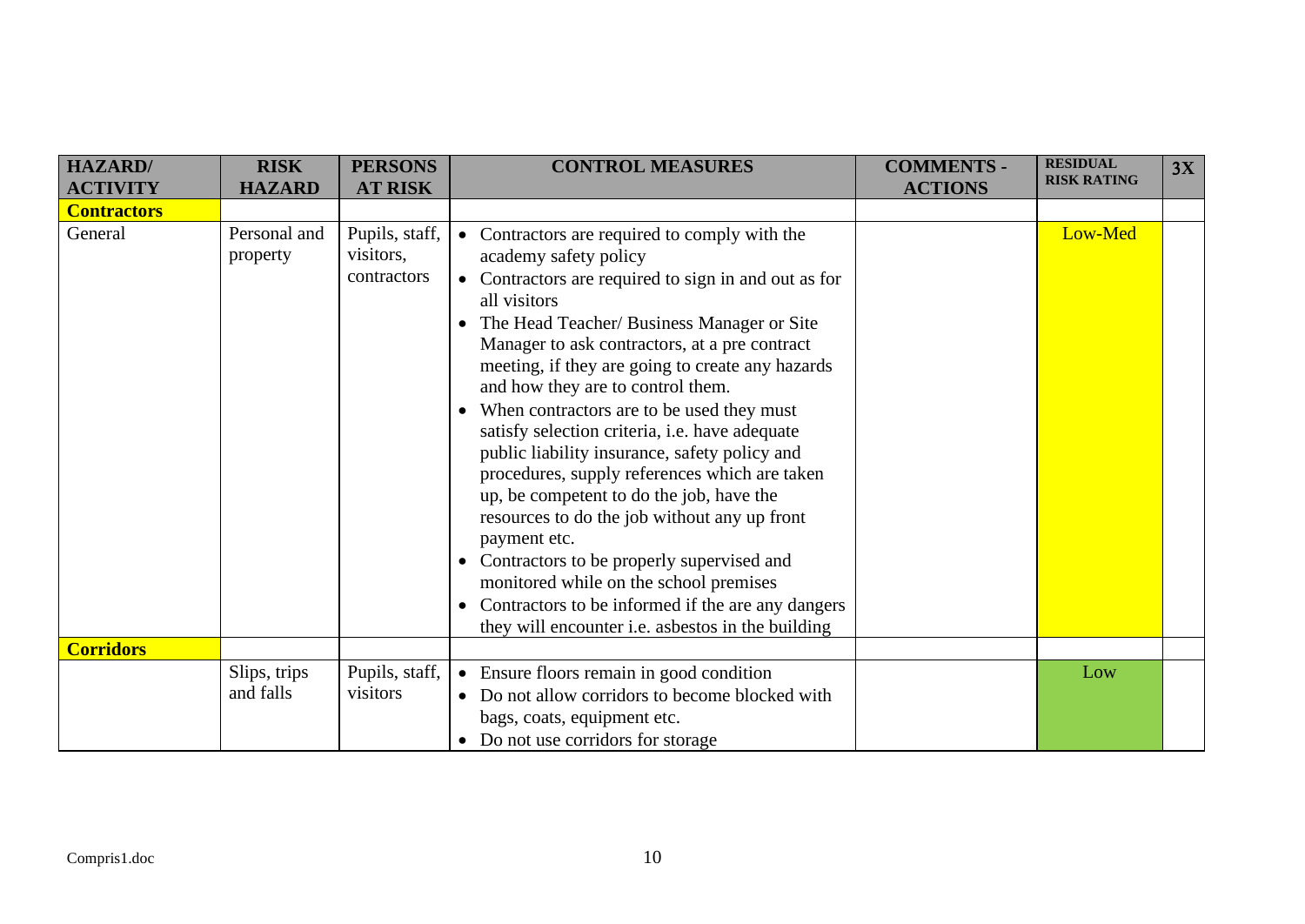| <b>HAZARD</b> /<br><b>ACTIVITY</b>               | <b>RISK</b><br><b>HAZARD</b>      | <b>PERSONS</b><br><b>AT RISK</b> | <b>CONTROL MEASURES</b>                                                                                                                                                                                                                                                                                                                                                                                                                                                                                                                                                                                                                                                                                                                                                                                                                            | <b>COMMENTS -</b><br><b>ACTIONS</b> | <b>RESIDUAL</b><br><b>RISK RATING</b> | 3X |
|--------------------------------------------------|-----------------------------------|----------------------------------|----------------------------------------------------------------------------------------------------------------------------------------------------------------------------------------------------------------------------------------------------------------------------------------------------------------------------------------------------------------------------------------------------------------------------------------------------------------------------------------------------------------------------------------------------------------------------------------------------------------------------------------------------------------------------------------------------------------------------------------------------------------------------------------------------------------------------------------------------|-------------------------------------|---------------------------------------|----|
| <b>Electricity</b>                               |                                   |                                  |                                                                                                                                                                                                                                                                                                                                                                                                                                                                                                                                                                                                                                                                                                                                                                                                                                                    |                                     |                                       |    |
| Portable<br>appliances and<br>fixed installation | Electric<br>shock, burns,<br>fire | Pupils,<br>Staff,<br>cleaners    | • All electrical apparatus, both fixed and portable,<br>to be checked periodically by a competent<br>person in accordance with Health and Safety<br>Executive guidelines<br>• A list of all of the portable electrical appliances<br>should be drawn up and made available to the<br>person testing<br>All electrical equipment to be visually checked<br>$\bullet$<br>before it is used each time<br>Suspect or faulty equipment to be taken out of<br>$\bullet$<br>service and labelled DO NOT USE until<br>inspected or repaired by a competent person<br>No repairs are to be attempted by an unqualified<br>$\bullet$<br>person<br>All persons to be made aware of the added<br>$\bullet$<br>danger when cables or socket outlets are near<br>sinks or water<br>Any equipment brought in by staff to have<br>received the PAT test before use |                                     | Low-Med                               |    |
| Electric service<br>cupboards/plant<br>rooms     | Fire, electric<br>shock           | Caretaker,<br>pupils, staff      | • Electric plant rooms to be kept locked when not<br>in use.<br>• Plant rooms not to be used for general storage<br>Plant room doors to display appropriate safety<br>$\bullet$<br>notices i.e. Authorised personnel only, Main<br>electrical supply, etc.                                                                                                                                                                                                                                                                                                                                                                                                                                                                                                                                                                                         |                                     | Low                                   |    |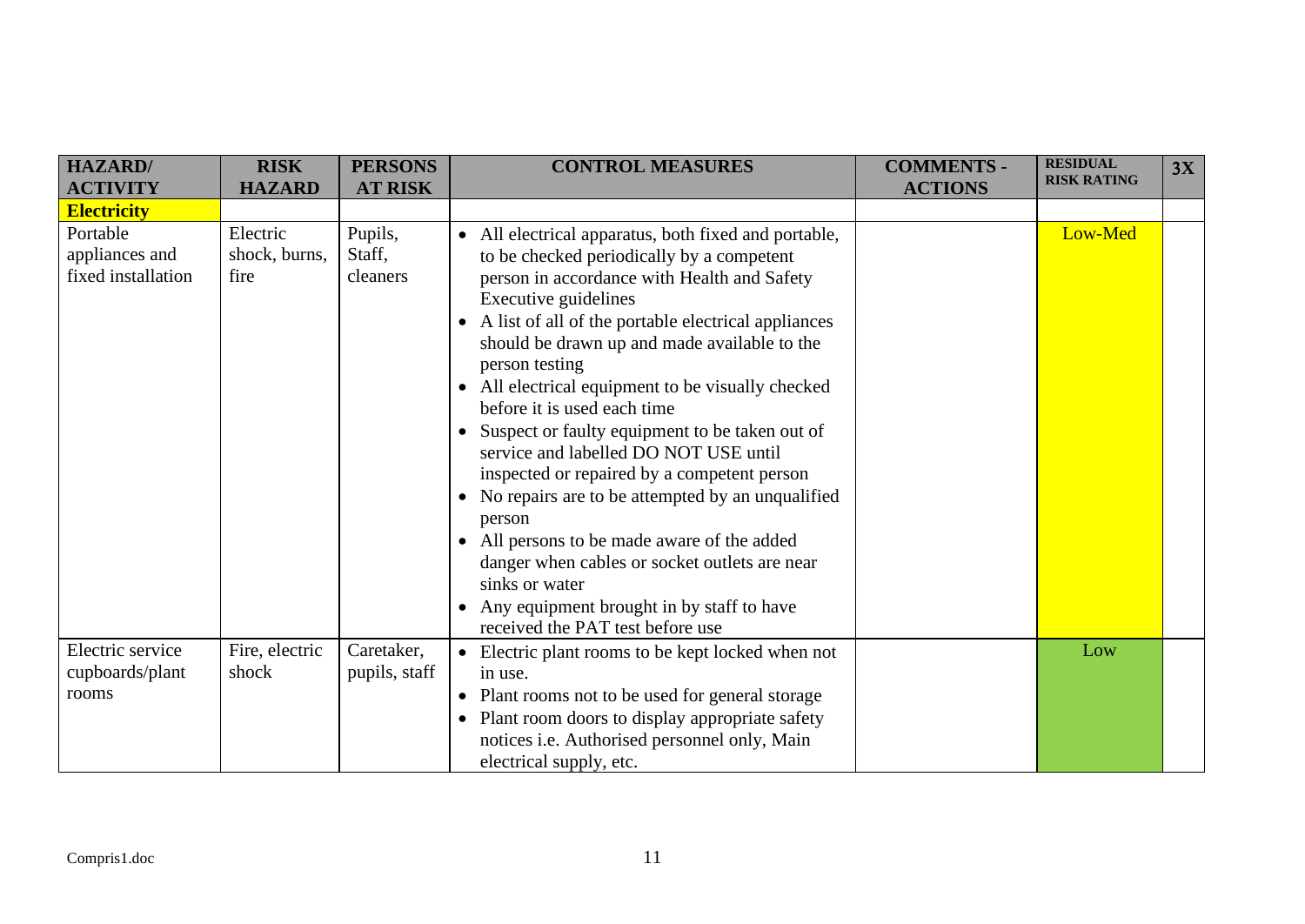| <b>HAZARD/</b><br><b>ACTIVITY</b>    | <b>RISK</b><br><b>HAZARD</b> | <b>PERSONS</b><br><b>AT RISK</b> | <b>CONTROL MEASURES</b>                                                                                                                                                                                                                                                                                                                                                                                                                                                                               | <b>COMMENTS -</b><br><b>ACTIONS</b> | <b>RESIDUAL</b><br><b>RISK RATING</b> | 3X |
|--------------------------------------|------------------------------|----------------------------------|-------------------------------------------------------------------------------------------------------------------------------------------------------------------------------------------------------------------------------------------------------------------------------------------------------------------------------------------------------------------------------------------------------------------------------------------------------------------------------------------------------|-------------------------------------|---------------------------------------|----|
| <b>Fire</b>                          |                              |                                  |                                                                                                                                                                                                                                                                                                                                                                                                                                                                                                       |                                     |                                       |    |
| Fire alarm<br>indicator panel        | People and<br>property       | Pupils, staff,<br>visitors       | Panel to be checked daily for normal operation,<br>$\bullet$<br>i.e. is the indicator light on?<br>Any faults to be reported to the contractor<br>$\bullet$<br>immediately<br>Records to be maintained<br>$\bullet$                                                                                                                                                                                                                                                                                   |                                     | Low                                   |    |
| Fire alarm and<br>break glass points | People and<br>property       | Pupils, staff<br>visitors        | The fire alarm system, including any battery<br>$\bullet$<br>back-up, is to be serviced by a contractor on an<br>annual basis under a service contract<br>The site team to undertake a weekly test of the<br>$\bullet$<br>system by activating a different break glass<br>point each time, with the key, and the findings<br>recorded<br>Any faults found to be reported immediately for<br>$\bullet$<br>corrective action and recorded<br>Records to be maintained in the fire log book<br>$\bullet$ |                                     | Low                                   |    |
| Smoke and heat<br>detectors          | People and<br>property       | Pupils, staff<br>and visitors    | If fitted they are to be tested on a quarterly basis<br>$\bullet$<br>by a contractor<br>Records to be maintained<br>$\bullet$                                                                                                                                                                                                                                                                                                                                                                         |                                     | Low                                   |    |
| Fire signs                           | People and<br>property       | Pupils, staff<br>and visitors    | Designated fire exit routes to be suitably signed<br>$\bullet$<br>with a pictogram and arrow, to comply with the<br>latest regulations<br>Sufficient fire signs to be in the public areas of<br>$\bullet$<br>the academy                                                                                                                                                                                                                                                                              |                                     | Low                                   |    |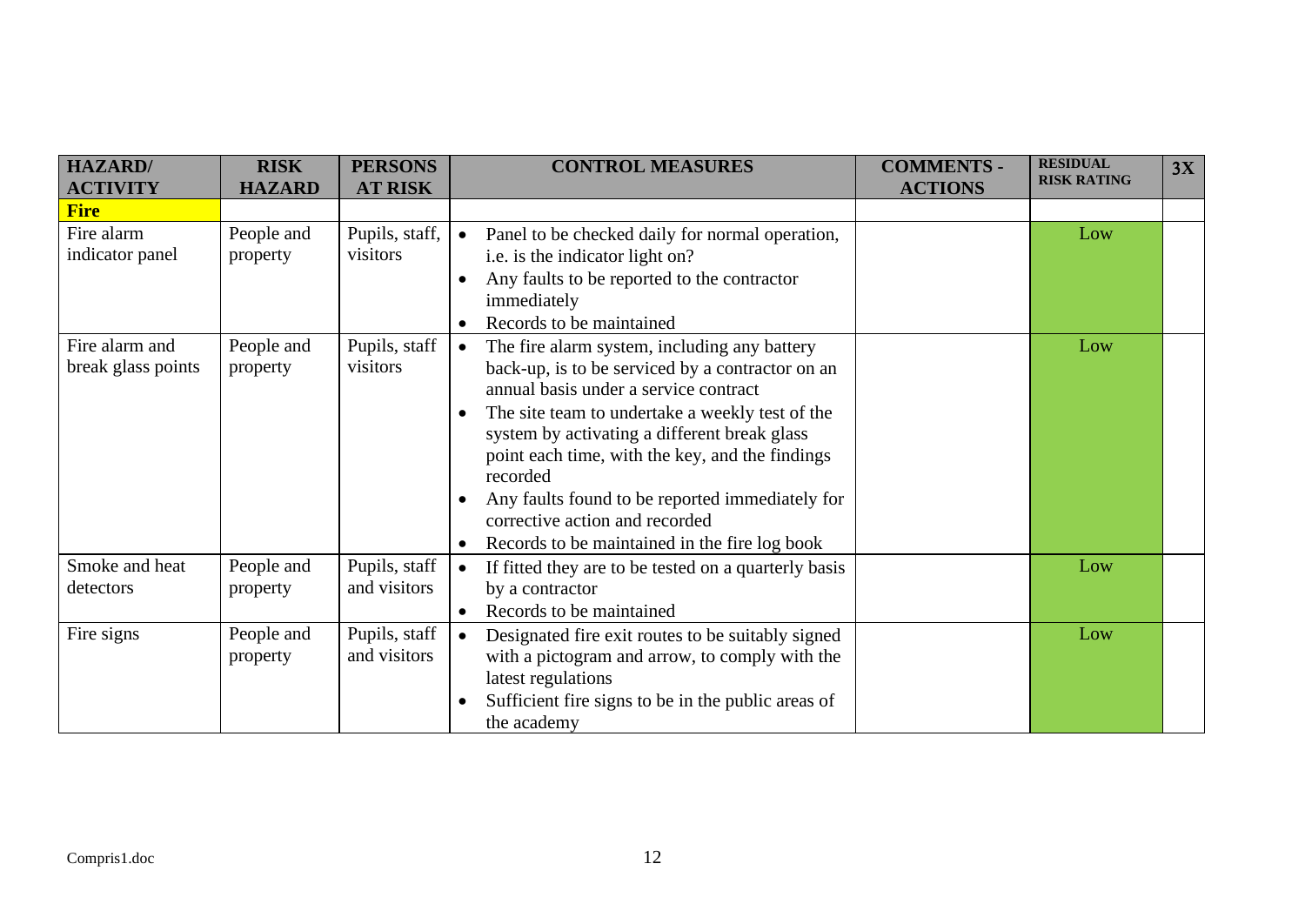| HAZARD/             | <b>RISK</b>   | <b>PERSONS</b> | <b>CONTROL MEASURES</b>                                         | <b>COMMENTS -</b> | <b>RESIDUAL</b><br><b>RISK RATING</b> | 3X |
|---------------------|---------------|----------------|-----------------------------------------------------------------|-------------------|---------------------------------------|----|
| <b>ACTIVITY</b>     | <b>HAZARD</b> | <b>AT RISK</b> |                                                                 | <b>ACTIONS</b>    |                                       |    |
| Fire extinguishers, | People and    | Pupils, staff  | Fire extinguishers to be tested annually by<br>$\bullet$        |                   | Low                                   |    |
| fire hoses          | property      | and visitors   | contract or service agreement – Fire Control                    |                   |                                       |    |
|                     |               |                | <b>UK</b>                                                       |                   |                                       |    |
|                     |               |                | All fire extinguishers to remain free from<br>$\bullet$         |                   |                                       |    |
|                     |               |                | obstruction at all times, and suitable signs                    |                   |                                       |    |
|                     |               |                | adjacent to them                                                |                   |                                       |    |
|                     |               |                | Site team to visually check pressure gauges,<br>$\bullet$       |                   |                                       |    |
|                     |               |                | where fitted, on a regular basis                                |                   |                                       |    |
|                     |               |                | Records to be maintained, normally on the side<br>$\bullet$     |                   |                                       |    |
|                     |               |                | of the extinguisher                                             |                   |                                       |    |
|                     |               |                | It is the duty of all members of staff to report a<br>$\bullet$ |                   |                                       |    |
|                     |               |                | damaged or discharged extinguisher to the site                  |                   |                                       |    |
|                     |               |                | manager                                                         |                   |                                       |    |
| Emergency           | People and    | Pupils, staff  | $\bullet$<br>Emergency lighting to be tested quarterly by a     |                   | Low                                   |    |
| lighting            | property      | and visitors   | contractor under a service agreement                            |                   |                                       |    |
|                     |               |                | Site team to carry out a monthly test of the<br>$\bullet$       |                   |                                       |    |
|                     |               |                | emergency lighting to ensure correct operation                  |                   |                                       |    |
|                     |               |                | Indicator lights, where fitted, to be checked<br>$\bullet$      |                   |                                       |    |
|                     |               |                | weekly by a member of the site team.                            |                   |                                       |    |
|                     |               |                | Records to be maintained on shared drive<br>$\bullet$           |                   |                                       |    |
| Fire blankets       | People and    | Pupils and     | Fire blankets where provided should receive a<br>$\bullet$      |                   | Low                                   |    |
|                     | property      | staff          | visual inspection annually by the contractor                    |                   |                                       |    |
|                     |               |                | If used they should be checked, re-packed or<br>$\bullet$       |                   |                                       |    |
|                     |               |                | replaced by the contractor                                      |                   |                                       |    |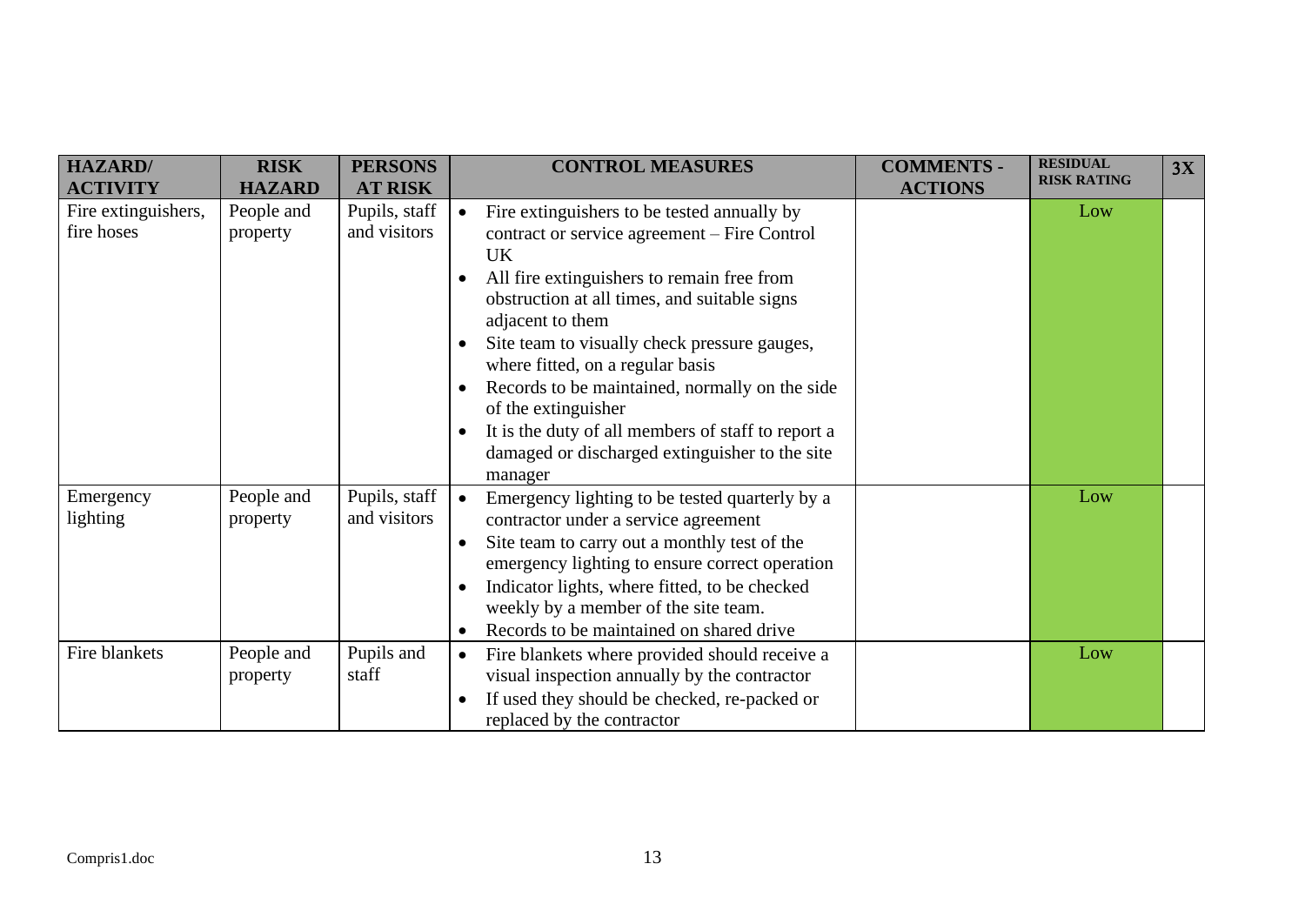| <b>HAZARD/</b>      | <b>RISK</b>   | <b>PERSONS</b> | <b>CONTROL MEASURES</b>                                      | <b>COMMENTS -</b> | <b>RESIDUAL</b><br><b>RISK RATING</b> | 3X |
|---------------------|---------------|----------------|--------------------------------------------------------------|-------------------|---------------------------------------|----|
| <b>ACTIVITY</b>     | <b>HAZARD</b> | <b>AT RISK</b> |                                                              | <b>ACTIONS</b>    |                                       |    |
| Internal fire doors | People and    | pupils, staff  | Fire door closer mechanisms should be checked<br>$\bullet$   |                   | Low                                   |    |
| and closer          | property      | and visitors   | each school day by the Site team. If faulty or               |                   |                                       |    |
| mechanisms          |               |                | leaking oil they should be replaced as soon as               |                   |                                       |    |
|                     |               |                | possible.                                                    |                   |                                       |    |
|                     |               |                | If doors do not close correctly they should be<br>$\bullet$  |                   |                                       |    |
|                     |               |                | repaired as soon as possible                                 |                   |                                       |    |
|                     |               |                | Ensure door closers do not close too fast or                 |                   |                                       |    |
|                     |               |                | slam as they could cause harm to fingers, hands              |                   |                                       |    |
|                     |               |                | and door surround                                            |                   |                                       |    |
|                     |               |                | Check door closers are not too stiff                         |                   |                                       |    |
|                     |               |                | Fire doors should not be propped open<br>$\bullet$           |                   |                                       |    |
|                     |               |                | Doors to open and close correctly and not be                 |                   |                                       |    |
|                     |               |                | impeded in any way or stick open.                            |                   |                                       |    |
|                     |               |                | Expanding strips in fire doors to be in good<br>$\bullet$    |                   |                                       |    |
|                     |               |                | condition                                                    |                   |                                       |    |
|                     |               |                | If a door requires rehanging this should be done             |                   |                                       |    |
|                     |               |                | by two members of the site team and never                    |                   |                                       |    |
|                     |               |                | attempted alone.                                             |                   |                                       |    |
| Electro-magnetic    | People and    | Pupils, staff  | Electromagnetic door closers are to be checked<br>$\bullet$  |                   | Low                                   |    |
| door closers        | property      | visitors       | by the Site team regularly by operating the                  |                   |                                       |    |
|                     |               |                | manual override button                                       |                   |                                       |    |
|                     |               |                | When the fire alarm has been activated during a<br>$\bullet$ |                   |                                       |    |
|                     |               |                | drill or false alarm Site team to check that all             |                   |                                       |    |
|                     |               |                | doors have been released and are closed.                     |                   |                                       |    |
|                     |               |                | Investigate any door that did not close.                     |                   |                                       |    |
|                     |               |                | Doors to be released at night and weekends.<br>$\bullet$     |                   |                                       |    |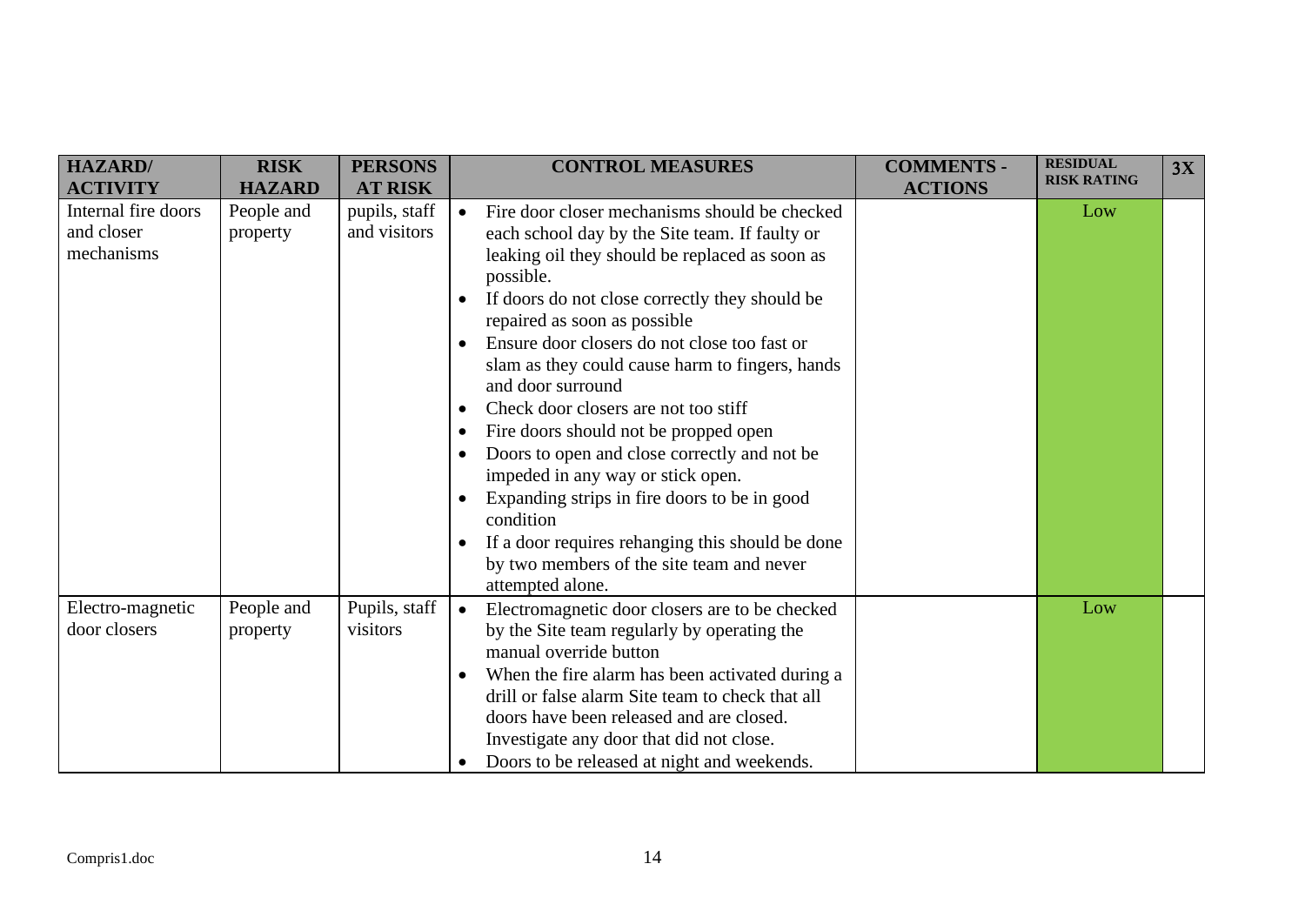| <b>HAZARD</b><br><b>ACTIVITY</b> | <b>RISK</b><br><b>HAZARD</b> | <b>PERSONS</b><br><b>AT RISK</b> | <b>CONTROL MEASURES</b>                                                                                                                                                                                                                                                                                                                                                                                                                                                                                                                                                                                                                                                                                                      | <b>COMMENTS -</b><br><b>ACTIONS</b> | <b>RESIDUAL</b><br><b>RISK RATING</b> | 3X |
|----------------------------------|------------------------------|----------------------------------|------------------------------------------------------------------------------------------------------------------------------------------------------------------------------------------------------------------------------------------------------------------------------------------------------------------------------------------------------------------------------------------------------------------------------------------------------------------------------------------------------------------------------------------------------------------------------------------------------------------------------------------------------------------------------------------------------------------------------|-------------------------------------|---------------------------------------|----|
| <b>External fire doors</b>       | People and<br>property       | Pupils, staff<br>visitors        | Site team to check external fire doors monthly<br>$\bullet$<br>to ensure that they open correctly, if they are<br>not in frequent use during normal school<br>activities<br>Ensure fire doors are not locked or chained<br>$\bullet$<br>during school time                                                                                                                                                                                                                                                                                                                                                                                                                                                                   |                                     | Low                                   |    |
| Evacuating the<br>school         | Personal<br>injury           | Pupils, staff,<br>visitors       | Regular fire drill to be in place, normally once<br>$\bullet$<br>per term<br>Try to have at least one drill per year in which<br>$\bullet$<br>one exit is notionally blocked off to simulate<br>fire conditions<br>If there are any pupils with access/mobility<br>$\bullet$<br>problems ensure that someone is nominated to<br>assist them during an evacuation<br>Ensure there is a method taking an effective roll<br>$\bullet$<br>call to account for everyone<br>Nominate fire monitors to "sweep" the building<br>$\bullet$<br>to ensure that it is empty<br>Ensure someone knows the whereabouts of the<br>$\bullet$<br>Gas, Electric and Water isolator valves if<br>needed in a real emergency by the Fire Service. |                                     | Low                                   |    |
| External fire stairs             | Slips, trips,<br>falls       | Pupils, staff                    | External fire escapes should have suitable hand<br>$\bullet$<br>rails, non slip steps, and external lighting<br>External stairs to be checked regularly by Site<br>$\bullet$<br>team                                                                                                                                                                                                                                                                                                                                                                                                                                                                                                                                         |                                     | Low                                   |    |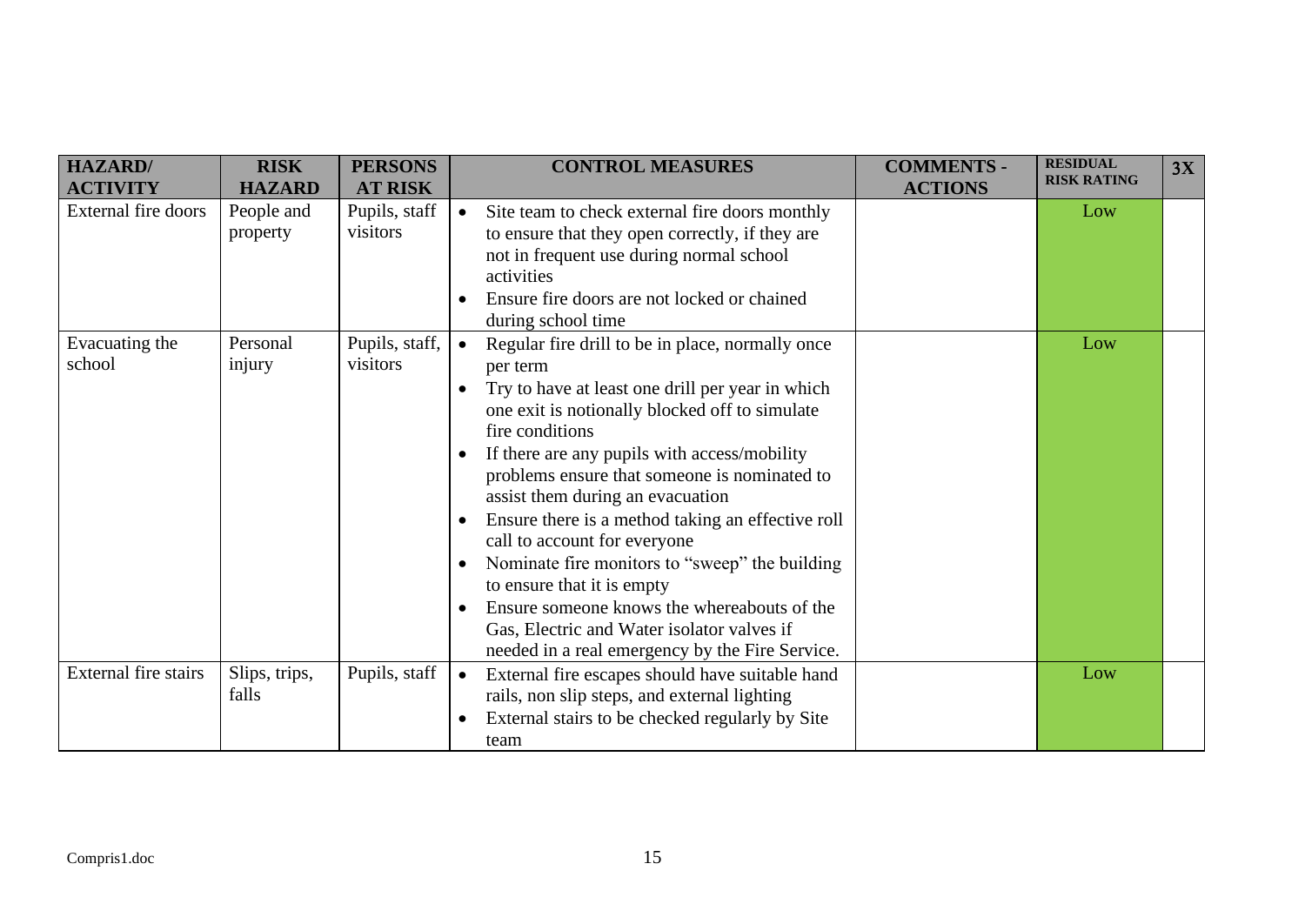| <b>HAZARD</b> /  | <b>RISK</b>         | <b>PERSONS</b>             | <b>CONTROL MEASURES</b>                                                                                                                                                                                                                                                                                                                                                                                                                                                                                                                                                              | <b>COMMENTS -</b> | <b>RESIDUAL</b>    | 3 <sup>1</sup> |
|------------------|---------------------|----------------------------|--------------------------------------------------------------------------------------------------------------------------------------------------------------------------------------------------------------------------------------------------------------------------------------------------------------------------------------------------------------------------------------------------------------------------------------------------------------------------------------------------------------------------------------------------------------------------------------|-------------------|--------------------|----------------|
| <b>ACTIVITY</b>  | <b>HAZARD</b>       | <b>AT RISK</b>             |                                                                                                                                                                                                                                                                                                                                                                                                                                                                                                                                                                                      | <b>ACTIONS</b>    | <b>RISK RATING</b> | X              |
| <b>First aid</b> |                     |                            |                                                                                                                                                                                                                                                                                                                                                                                                                                                                                                                                                                                      |                   |                    |                |
| First aiders     | Injury<br>treatment | Pupils, staff,<br>visitors | • There should be a sufficient number of first<br>aiders to provide first aid treatment for the<br>number of staff and pupils in the school based on<br>risk assessment.<br>Sufficient first aiders to provide cover for<br>holidays, illness etc.<br>Sufficient cover to provide first aid on school<br>trips etc. based on risk assessment<br>All staff are to be aware of how to summon first<br>$\bullet$<br>aid assistance<br>List of first aiders to be displayed in prominent<br>positions<br>Provide refresher training before expiry dates of<br>first aider's certificates |                   | Low                |                |
| First aid kits   | Injury<br>treatment | Pupils, staff,<br>visitors | There should be sufficient first aid kits in the<br>$\bullet$<br>academy at strategic places.<br>The kits are to be regularly checked to ensure<br>they remain adequately stocked<br>There must be no illegal items in first aid kits i.e.<br>Aspirin, Paracetamol etc.                                                                                                                                                                                                                                                                                                              |                   | Low                |                |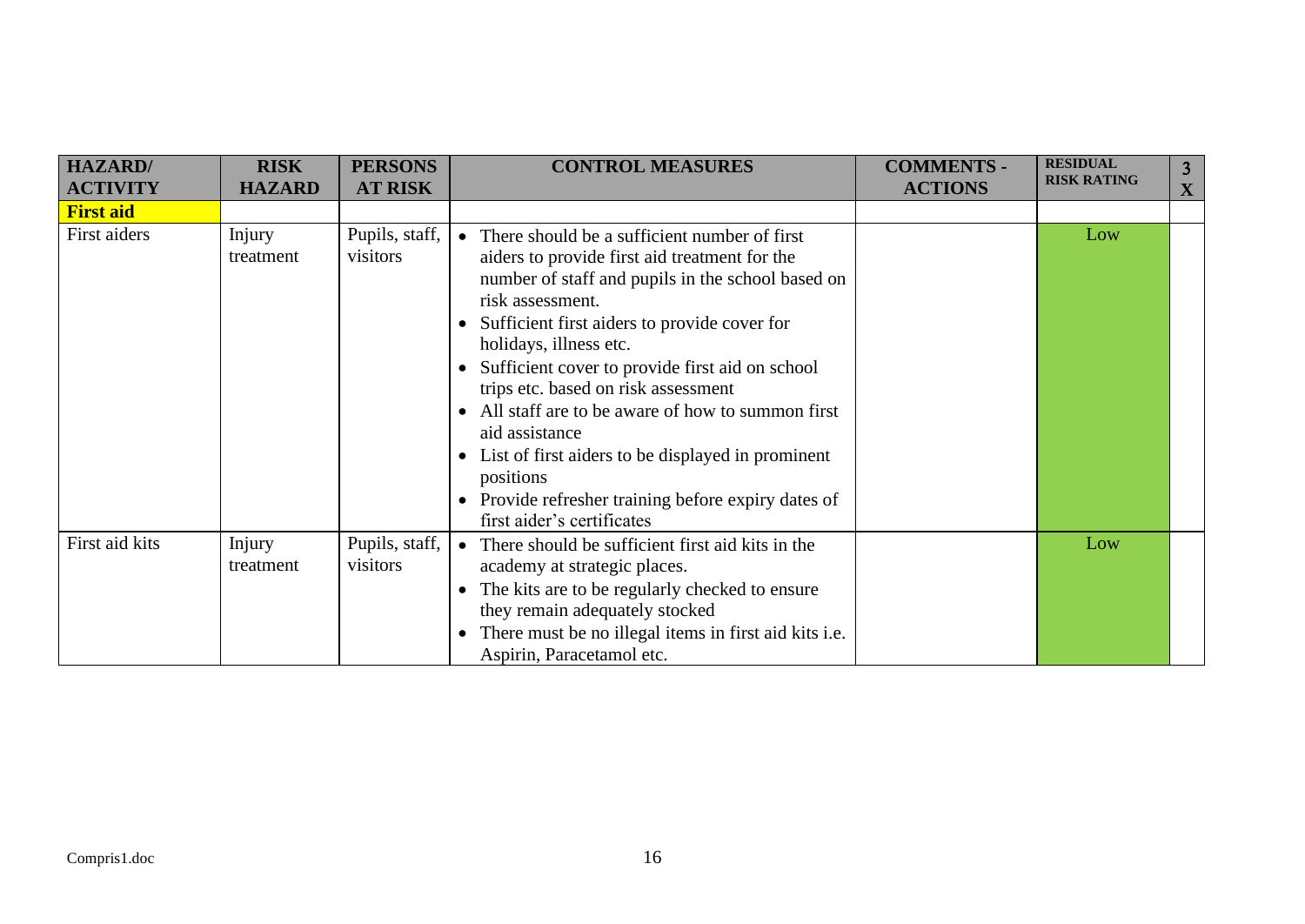| <b>HAZARD</b> /    | <b>RISK</b>   | <b>PERSONS</b> | <b>CONTROL MEASURES</b>                                           | <b>COMMENTS -</b> | <b>RESIDUAL</b>    | 3X |
|--------------------|---------------|----------------|-------------------------------------------------------------------|-------------------|--------------------|----|
| <b>ACTIVITY</b>    | <b>HAZARD</b> | <b>AT RISK</b> |                                                                   | <b>ACTIONS</b>    | <b>RISK RATING</b> |    |
| <b>Gas</b>         |               |                |                                                                   |                   |                    |    |
| Gas appliance      | Explosion,    | Pupils, staff  | • All gas appliances to be tested annually for                    |                   | Low-Med            |    |
| servicing,         | carbon        |                | safety by GAS SAFE gas fitter                                     |                   |                    |    |
| maintenance        | monoxide      |                | Gas appliances to be regularly maintained                         |                   |                    |    |
|                    | poisoning     |                | Non GAS SAFE registered people are prohibited                     |                   |                    |    |
|                    |               |                | from carrying out any work on gas appliances                      |                   |                    |    |
| Internal gas meter | Explosion,    | Pupils, staff  | • Gas meter rooms to be secured at all times when                 |                   | Low                |    |
| rooms              | leaks         |                | not in use                                                        |                   |                    |    |
|                    |               |                | Gas meter rooms to have adequate ventilation at                   |                   |                    |    |
|                    |               |                | all times                                                         |                   |                    |    |
|                    |               |                | Gas meter rooms to be "no smoking" areas                          |                   |                    |    |
|                    |               |                | • Not to be used for general storage                              |                   |                    |    |
| External gas meter | Explosion,    | Pupils, Staff  | • Room to be locked when not in use                               |                   | Low                |    |
| rooms              | leaks         |                | • Room not to be used for general storage                         |                   |                    |    |
| <b>Glass</b>       |               |                |                                                                   |                   |                    |    |
|                    | Cuts,         | Pupils, staff  | • Low level glass to be safety glass or treated with              |                   | Low                |    |
|                    | splinters     |                | safety film                                                       |                   |                    |    |
|                    |               |                | Damaged glass to be replaced as soon as                           |                   |                    |    |
|                    |               |                | possible                                                          |                   |                    |    |
|                    |               |                | If glass is not treated or safety glass installed, a<br>$\bullet$ |                   |                    |    |
|                    |               |                | survey is required to determine what glass needs                  |                   |                    |    |
|                    |               |                | to be upgraded                                                    |                   |                    |    |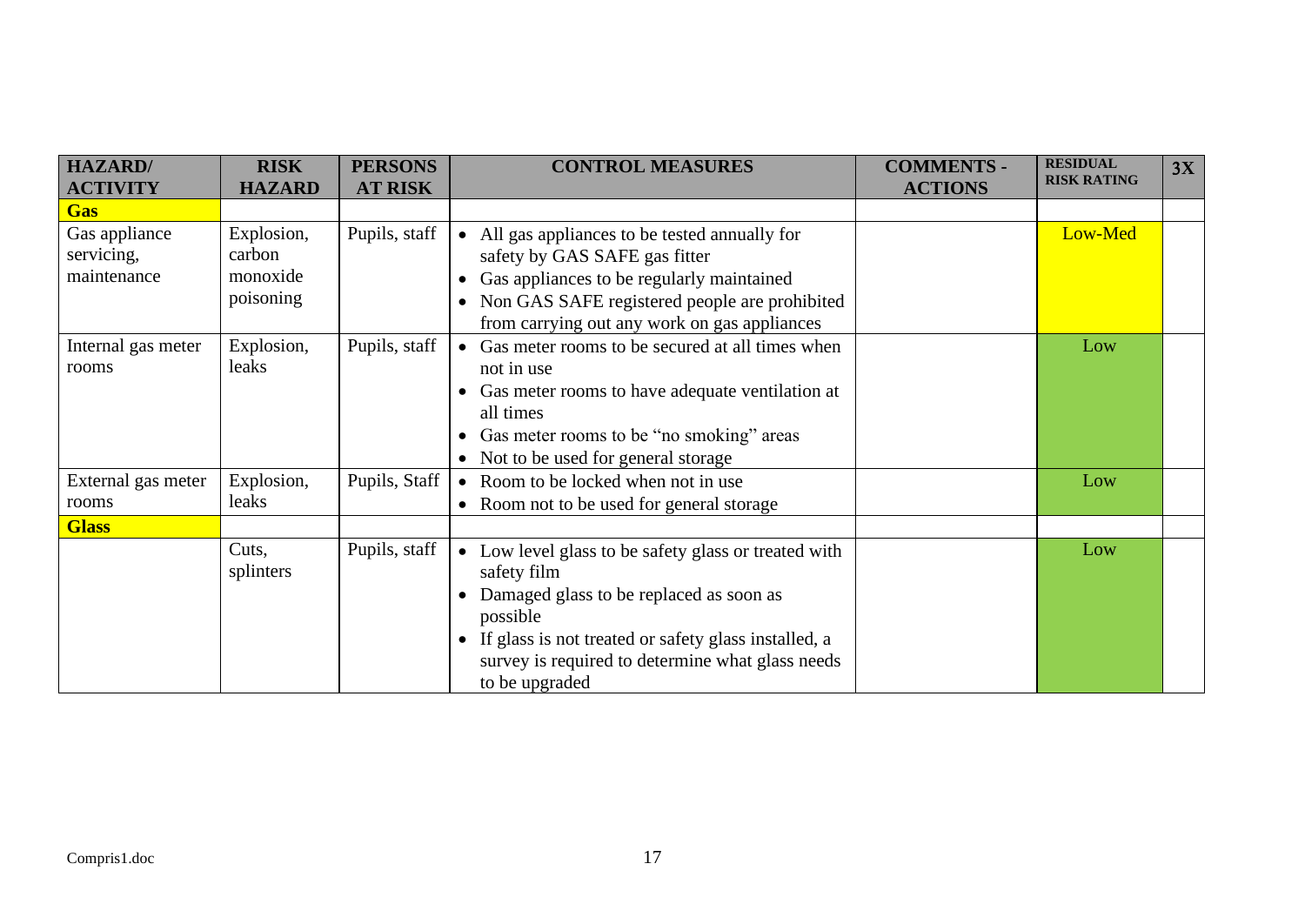| <b>HAZARD/</b><br><b>ACTIVITY</b>  | <b>RISK</b><br><b>HAZARD</b>                   | <b>PERSONS</b><br><b>AT RISK</b> | <b>CONTROL MEASURES</b>                                                                                                                                                                                          | <b>COMMENTS -</b><br><b>ACTIONS</b> | <b>RESIDUAL</b><br><b>RISK RATING</b> | 3X |
|------------------------------------|------------------------------------------------|----------------------------------|------------------------------------------------------------------------------------------------------------------------------------------------------------------------------------------------------------------|-------------------------------------|---------------------------------------|----|
| <b>Grounds</b><br>maintenance      |                                                |                                  |                                                                                                                                                                                                                  |                                     |                                       |    |
| <b>Sheds</b>                       | Slips, trips,<br>falls, falling<br>items, fire | Pupils, staff                    | • Sheds to be kept locked when not in use<br>Shed to be kept tidy<br>$\bullet$<br>Keep storage of hazardous/flammable items to a<br>minimum, petrol, paint, chemicals etc.                                       |                                     | Low                                   |    |
| Outside furniture /<br>canopies    | Collapse,<br>splinters,<br>cuts                | Pupils, staff                    | Outside furniture/canopies to be inspected<br>$\bullet$<br>regularly and subject to annual maintenance                                                                                                           |                                     | Low                                   |    |
| Flower<br>tubs/hanging<br>baskets  | Slips, trips,<br>falls                         | Pupils, staff,<br>visitors       | Tubs to be safely positioned to prevent people<br>$\bullet$<br>falling over them. Baskets to be hung where no<br>one can bang their head.                                                                        |                                     | Low                                   |    |
| Decking                            | Slips, trip,<br>falls                          | Pupils, staff,<br>visitors       | Bridges and platforms to be regularly inspected<br>and maintained<br>Suitable hand rails and guard rails to be fitted<br>$\bullet$<br>If used after dark adequate lighting should be<br>$\bullet$<br>provided    |                                     | Low-Med                               |    |
| Grassed areas                      | Slips, trips,<br>falls                         | Pupils, staff,<br>visitors       | Playing fields and grassed areas to be inspected<br>$\bullet$<br>regularly by the site team to ensure they remain<br>in a safe condition, no holes, sharps etc.<br>P E Teachers to check before use<br>$\bullet$ |                                     | Low                                   |    |
| Manhole covers,<br>stop cocks etc. | Slips, trips<br>Falls                          | Pupils,<br>Staff,<br>visitors    | Site team to visually check covers to ensure they<br>$\bullet$<br>remain in a safe condition, fence off if causing<br>hazard                                                                                     |                                     | Low                                   |    |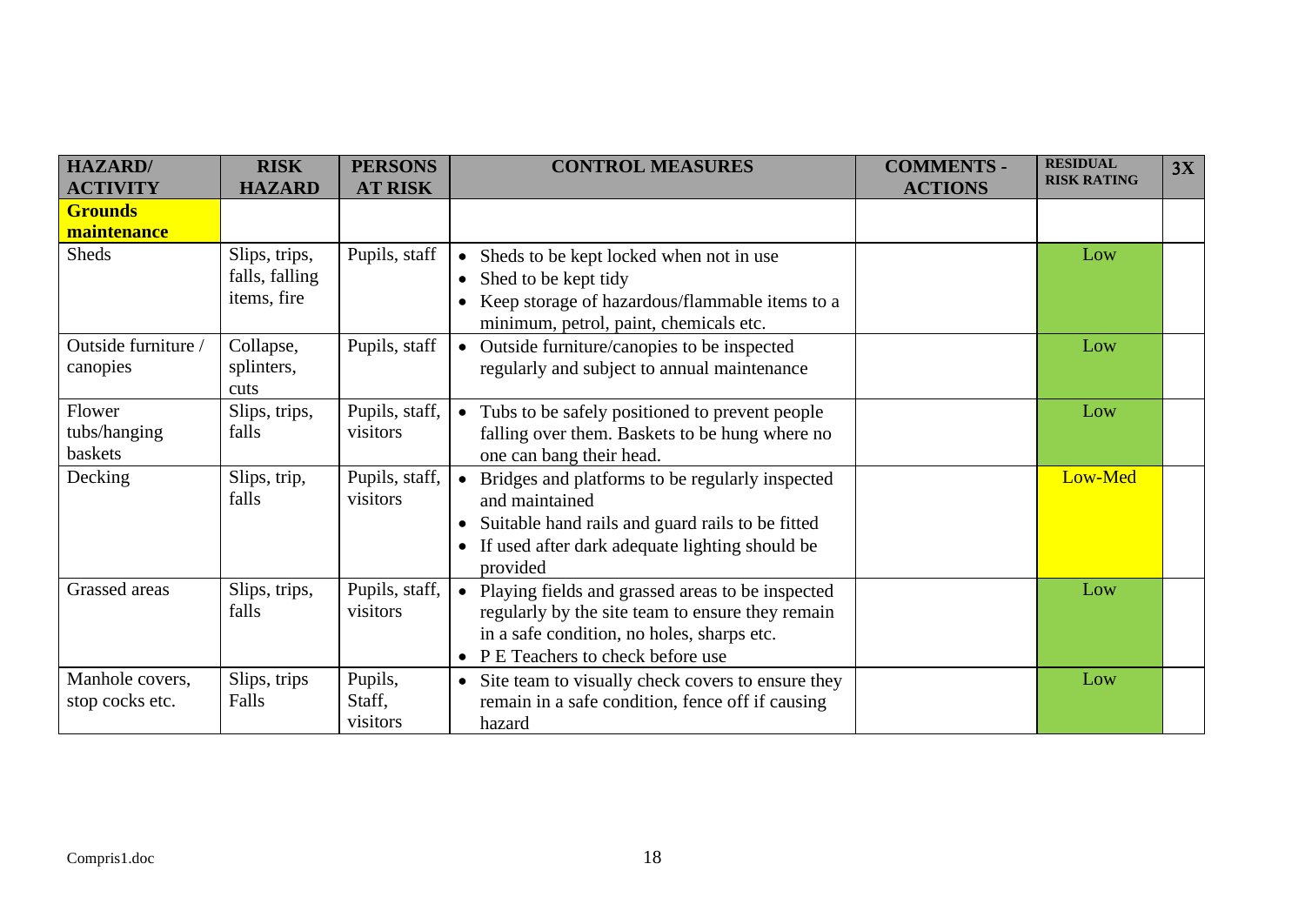| <b>HAZARD/</b><br><b>ACTIVITY</b> | <b>RISK</b><br><b>HAZARD</b>                          | <b>PERSONS</b><br><b>AT RISK</b>               | <b>CONTROL MEASURES</b>                                                                                                                                                                                                                                                                                                                                                                                                                                                                                                                                                                                                                                                                                                                                                | <b>COMMENTS -</b><br><b>ACTIONS</b> | <b>RESIDUAL</b><br><b>RISK RATING</b> | 3X |
|-----------------------------------|-------------------------------------------------------|------------------------------------------------|------------------------------------------------------------------------------------------------------------------------------------------------------------------------------------------------------------------------------------------------------------------------------------------------------------------------------------------------------------------------------------------------------------------------------------------------------------------------------------------------------------------------------------------------------------------------------------------------------------------------------------------------------------------------------------------------------------------------------------------------------------------------|-------------------------------------|---------------------------------------|----|
| Spraying of<br>chemicals          | Inhalation,<br>chemical<br>absorption<br>through skin | Site team,<br>ground<br>staff, pupils<br>staff | Chemical spraying not to be carried out if spray<br>$\bullet$<br>could reach pupils or in windy weather<br>Spraying only to be undertaken by trained,<br>$\bullet$<br>competent persons – NCC<br>COSHH assessments to have been completed for<br>$\bullet$<br>chemicals used and control measures rigorously<br>followed                                                                                                                                                                                                                                                                                                                                                                                                                                               |                                     | Low-Med                               |    |
| Landscape<br>maintenance          | Cuts.<br>lacerations,<br>amputations                  | Site team,<br>ground staff                     | • Landscape maintenance machinery to only be<br>used by competent and authorised personnel<br>Machinery to be securely stored when not in use<br>$\bullet$<br>No machinery to be left unattended when out of<br>storage<br>Adequate personal protective equipment to be<br>available, and used, when operating machinery<br>Appropriate access equipment to be used for<br>access to high hedges, ladders etc.<br>If using 240-volt electrical equipment a Residual<br>Current Device must be used. If extension leads<br>are used they must be heavy-duty outdoor types.<br>Preferably use 110v equipment<br>Burning of landscape waste only to be<br>$\bullet$<br>undertaken on proper brazier<br>Machinery and equipment to be regularly<br>serviced and maintained |                                     | Low-Med                               |    |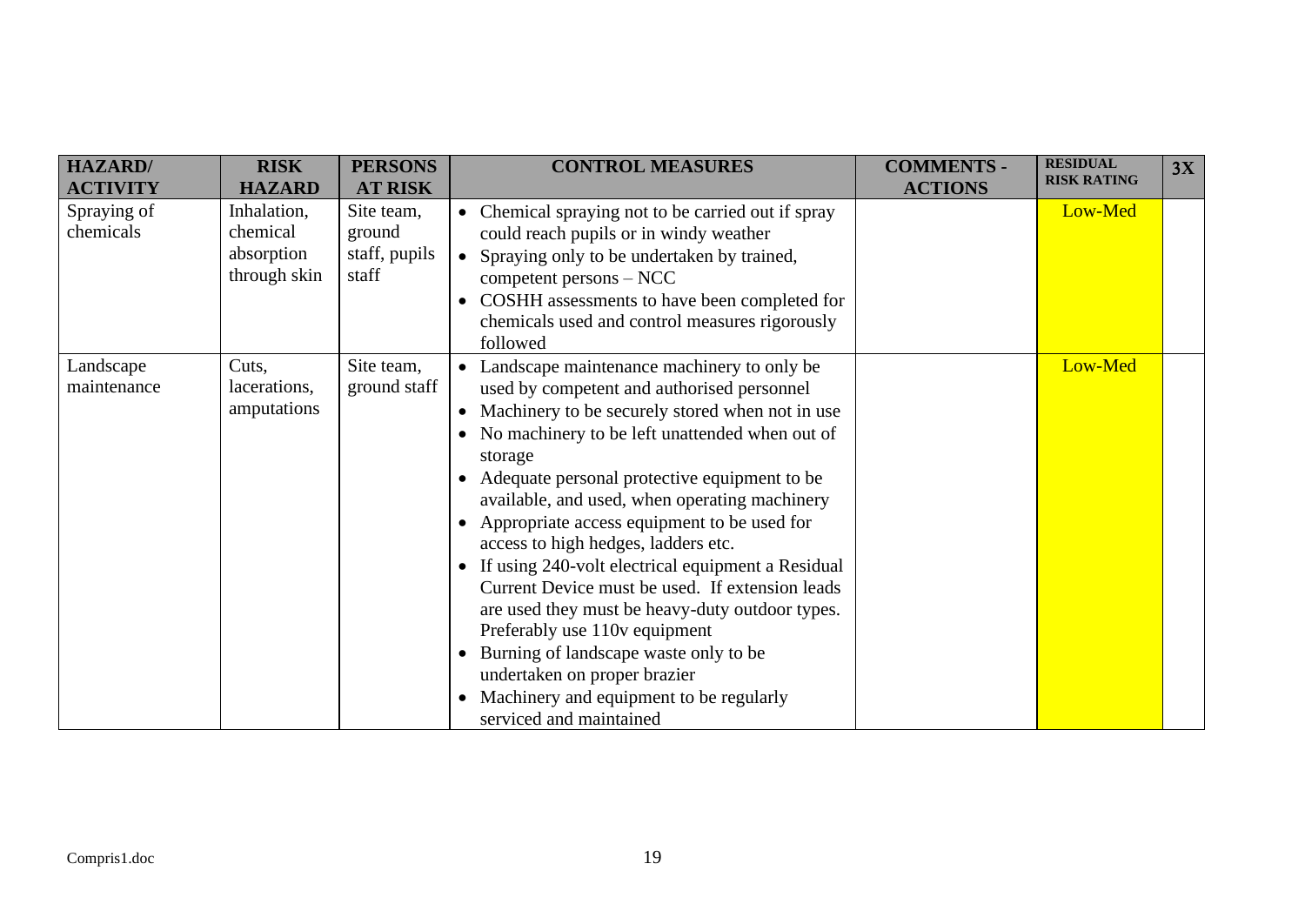| <b>HAZARD/</b>      | <b>RISK</b>                                                  | <b>PERSONS</b>             | <b>CONTROL MEASURES</b>                                                                                                                                                                                                                                                                                                                                                                                                                                                                                                                                                                                        | <b>COMMENTS -</b> | <b>RESIDUAL</b><br><b>RISK RATING</b> | 3 |
|---------------------|--------------------------------------------------------------|----------------------------|----------------------------------------------------------------------------------------------------------------------------------------------------------------------------------------------------------------------------------------------------------------------------------------------------------------------------------------------------------------------------------------------------------------------------------------------------------------------------------------------------------------------------------------------------------------------------------------------------------------|-------------------|---------------------------------------|---|
| <b>ACTIVITY</b>     | <b>HAZARD</b>                                                | <b>AT RISK</b>             |                                                                                                                                                                                                                                                                                                                                                                                                                                                                                                                                                                                                                | <b>ACTIONS</b>    |                                       | X |
| <b>Gym</b>          |                                                              |                            |                                                                                                                                                                                                                                                                                                                                                                                                                                                                                                                                                                                                                |                   |                                       |   |
| Equipment           | Slips, trips,<br>falls,<br>equipment<br>falling on<br>people | Pupils, staff              | • Equipment to be stored safely<br>Equipment to be moved from the store by staff.<br>$\bullet$<br>If pupils move equipment it should be under<br>supervision<br>If equipment is stored in the gym it should not<br>$\bullet$<br>interfere with activities that are carried out in the<br>gym<br>Floor to be in good condition<br>$\bullet$<br>Staff to be competent in erecting equipment<br>$\bullet$<br>Equipment to be checked annually by competent<br>$\bullet$<br>person, normally a specialist contractor<br>Staff to be competent in supervising the<br>$\bullet$<br>activities carried out in the gym |                   | Low-Med                               |   |
| <b>Theatre Hall</b> |                                                              |                            |                                                                                                                                                                                                                                                                                                                                                                                                                                                                                                                                                                                                                |                   |                                       |   |
|                     | Slips, trips,<br>falls                                       | Pupils, staff,<br>visitors | • All exits to remain clear<br>• Floor to be in good condition<br>Chairs to be suitably stacked when not in use or<br>$\bullet$<br>removed to store room<br>Tower scaffold to be used for changing ceiling<br>$\bullet$<br>lights. Only trained PASMA cert holders to<br>authorise and oversee scaffold use.                                                                                                                                                                                                                                                                                                   |                   | Low                                   |   |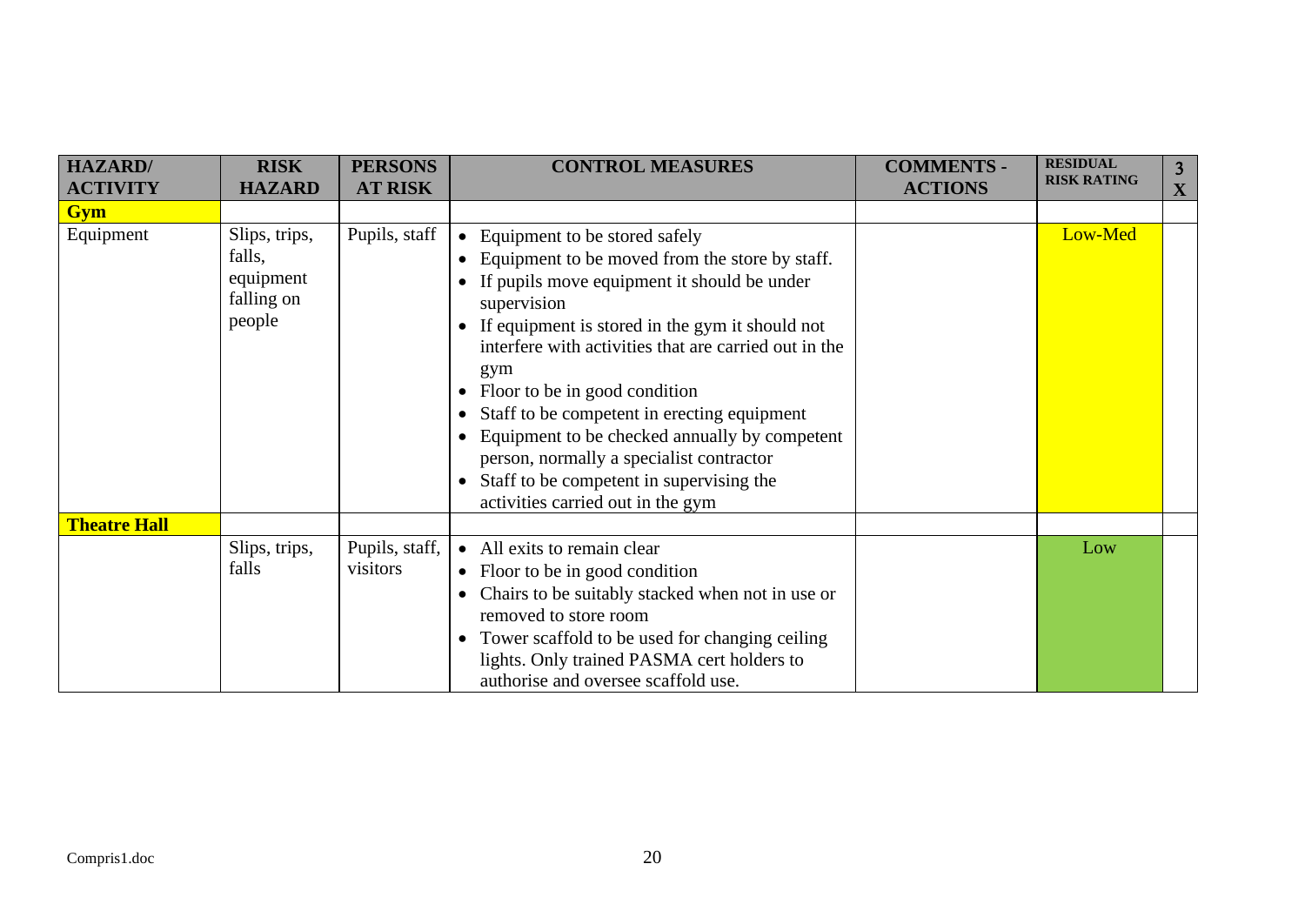| <b>HAZARD</b> /<br><b>ACTIVITY</b>                                      | <b>RISK</b><br><b>HAZARD</b>                                                     | <b>PERSONS</b><br><b>AT RISK</b> | <b>CONTROL MEASURES</b>                                                                                                                                                                                                                                                                                                                                                              | <b>COMMENTS -</b><br><b>ACTIONS</b> | <b>RESIDUAL</b><br><b>RISK</b><br><b>RATING</b> | 3X |
|-------------------------------------------------------------------------|----------------------------------------------------------------------------------|----------------------------------|--------------------------------------------------------------------------------------------------------------------------------------------------------------------------------------------------------------------------------------------------------------------------------------------------------------------------------------------------------------------------------------|-------------------------------------|-------------------------------------------------|----|
| <b>Hazardous</b><br>substances,<br>flammables,<br>cleaning<br>materials | Fire,<br>explosion,<br>spillage,<br>inhaling<br>fumes,<br>absorption<br>via skin | Pupils, staff,<br>cleaners       | Hazardous substances, those with a warning on<br>the container, to be stored in a secure, well<br>ventilated store which is locked when not in use<br>Do not store them in gas or electricity cupboards<br>Fire extinguisher to be in place if required<br>COSHH assessments to be carried out and<br>control measures in place<br>Staff to be informed of COSHH control<br>measures |                                     | Low-Med                                         |    |
| <b>Incinerators</b>                                                     |                                                                                  |                                  |                                                                                                                                                                                                                                                                                                                                                                                      |                                     |                                                 |    |
|                                                                         | <b>Burns</b>                                                                     | Site team,<br>pupils             | Currently we do not use an incinerator bin.<br>$\bullet$                                                                                                                                                                                                                                                                                                                             |                                     | Low                                             |    |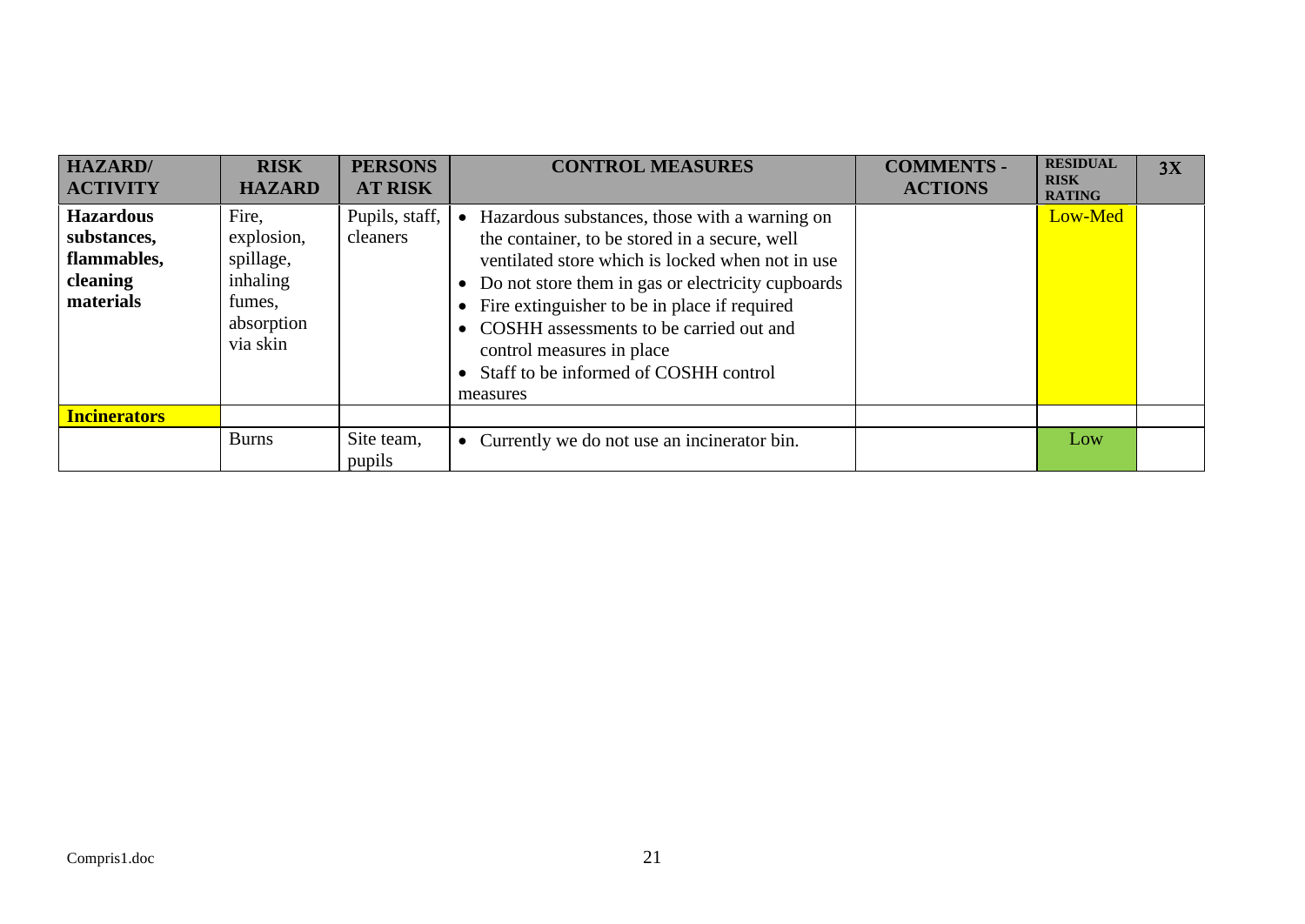| <b>HAZARD</b> /<br><b>ACTIVITY</b> | <b>RISK</b><br><b>HAZARD</b>    | <b>PERSONS</b><br><b>AT RISK</b>   | <b>CONTROL MEASURES</b>                                                                                                                                                                                                                                                                                                                                                                                                                                                                                                                                                                                           | <b>COMMENTS -</b><br><b>ACTIONS</b> | <b>RESIDUAL</b><br><b>RISK</b><br><b>RATING</b> | 3X |
|------------------------------------|---------------------------------|------------------------------------|-------------------------------------------------------------------------------------------------------------------------------------------------------------------------------------------------------------------------------------------------------------------------------------------------------------------------------------------------------------------------------------------------------------------------------------------------------------------------------------------------------------------------------------------------------------------------------------------------------------------|-------------------------------------|-------------------------------------------------|----|
| <b>Kitchen/Cookery</b>             |                                 |                                    |                                                                                                                                                                                                                                                                                                                                                                                                                                                                                                                                                                                                                   |                                     |                                                 |    |
|                                    | Personal<br>hygiene<br>measures | Kitchen<br>staff, pupils,<br>staff | • All staff who handle food must be supervised<br>and instructed in food hygiene to a level<br>appropriate to their job.<br>• Always wash hands before handling food<br>• Kitchen staff to inform their supervisor of any<br>medical condition they may have<br>• Appropriate first aid kits to be available<br>• All accidents to be recorded in accident book in<br>kitchen<br>• Kitchen to be clean and in good repair<br>• Adequate welfare facilities to be available and<br>separate and clean<br>• Kitchen staff to wear proper uniform and<br>footwear<br>• Kitchen staff are not permitted to work alone |                                     | Low                                             |    |
| Ventilation                        | Heat stress                     | Kitchen<br>staff                   | • There must be sufficient ventilation<br>• Ventilation systems to be regularly cleaned and<br>working efficiently<br>Fly screens to be fitted to opening windows and<br>doors                                                                                                                                                                                                                                                                                                                                                                                                                                    |                                     | Low                                             |    |
| Lighting                           | Slips, trips,<br>falls          | Kitchen<br>staff                   | • The kitchen must have adequate natural or<br>artificial lighting<br>Lighting covers or diffuser units should be<br>regularly removed and cleaned                                                                                                                                                                                                                                                                                                                                                                                                                                                                |                                     | Low                                             |    |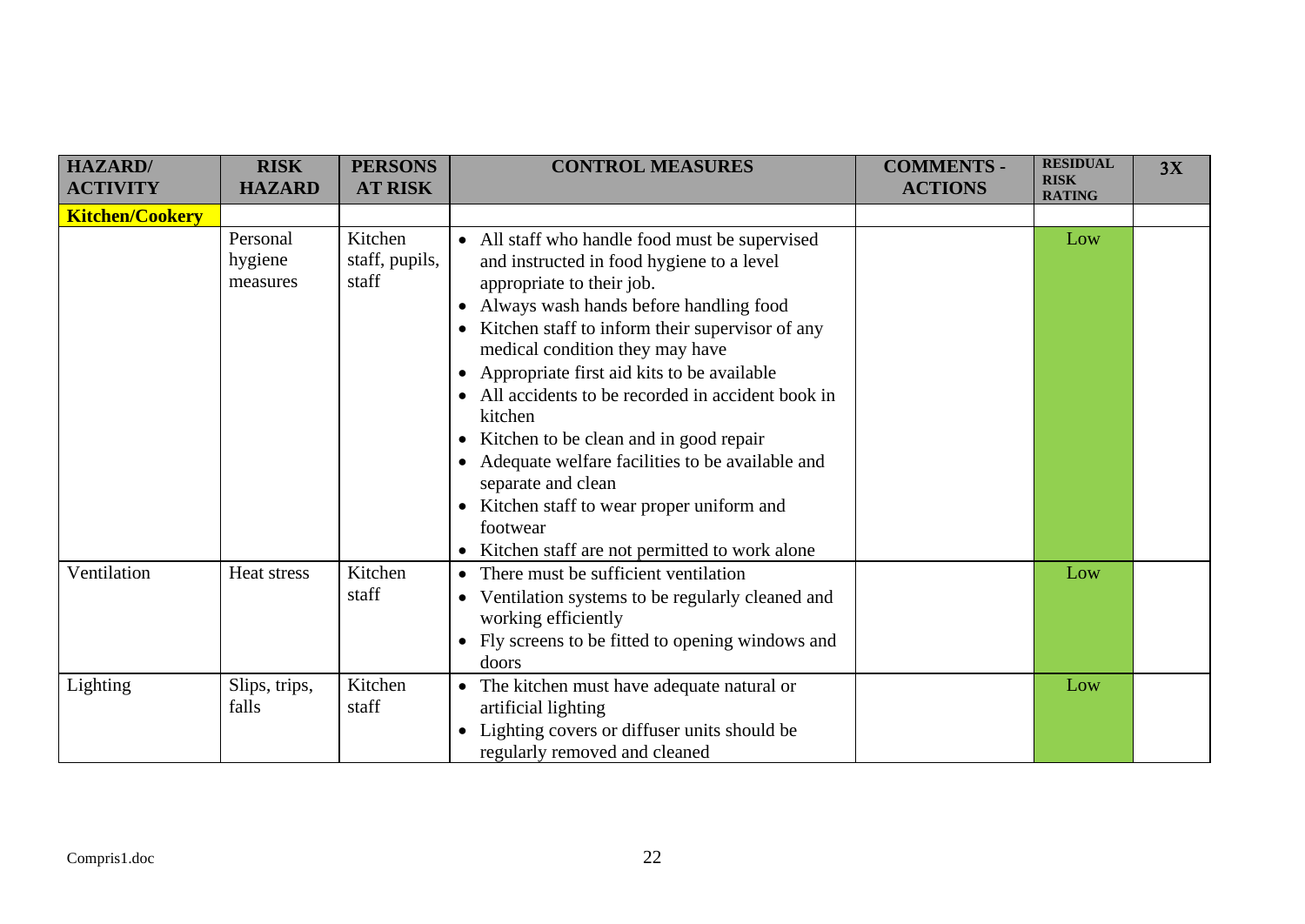| <b>HAZARD</b> /<br><b>ACTIVITY</b> | <b>RISK</b><br><b>HAZARD</b> | <b>PERSONS</b><br><b>AT RISK</b>  | <b>CONTROL MEASURES</b>                                                                                                                                                                                                                                                                                                                                                                                                                                                                                               | <b>COMMENTS - ACTIONS</b> | <b>RESIDUAL</b><br><b>RISK RATING</b> | 3X |
|------------------------------------|------------------------------|-----------------------------------|-----------------------------------------------------------------------------------------------------------------------------------------------------------------------------------------------------------------------------------------------------------------------------------------------------------------------------------------------------------------------------------------------------------------------------------------------------------------------------------------------------------------------|---------------------------|---------------------------------------|----|
| Welfare facilities                 | Personal<br>hygiene          | Kitchen<br>staff                  | • Adequate changing facilities to be provided<br>Area to be maintained on clean and tidy condition                                                                                                                                                                                                                                                                                                                                                                                                                    |                           | Low                                   |    |
| Food preparation                   | Hygiene                      | Kitchen<br>staff, pupils<br>staff | • All surfaces that come into contact with food<br>must be well maintained and easily cleaned<br>• Cleaning programmes to be in place including<br>arrangements for deep clean at times                                                                                                                                                                                                                                                                                                                               |                           | Low                                   |    |
| Food storage                       | Hygiene                      | All                               | • Fruit and Veg to be stored away from other<br>foods in cool area with adequate ventilation<br>• Dry foods to be stored in cool, dry, well<br>ventilated rooms<br>• Food should not be stored on the floor but on<br>suitable racking<br>• Frozen foods should be put in the freezer as soon<br>as they are delivered<br>Frozen foods to be date marked to facilitate<br>correct rotation<br>• Freezer temperatures to be taken and recorded<br>twice per day, at least.<br>• Perishables to be stored in the fridge |                           | Low                                   |    |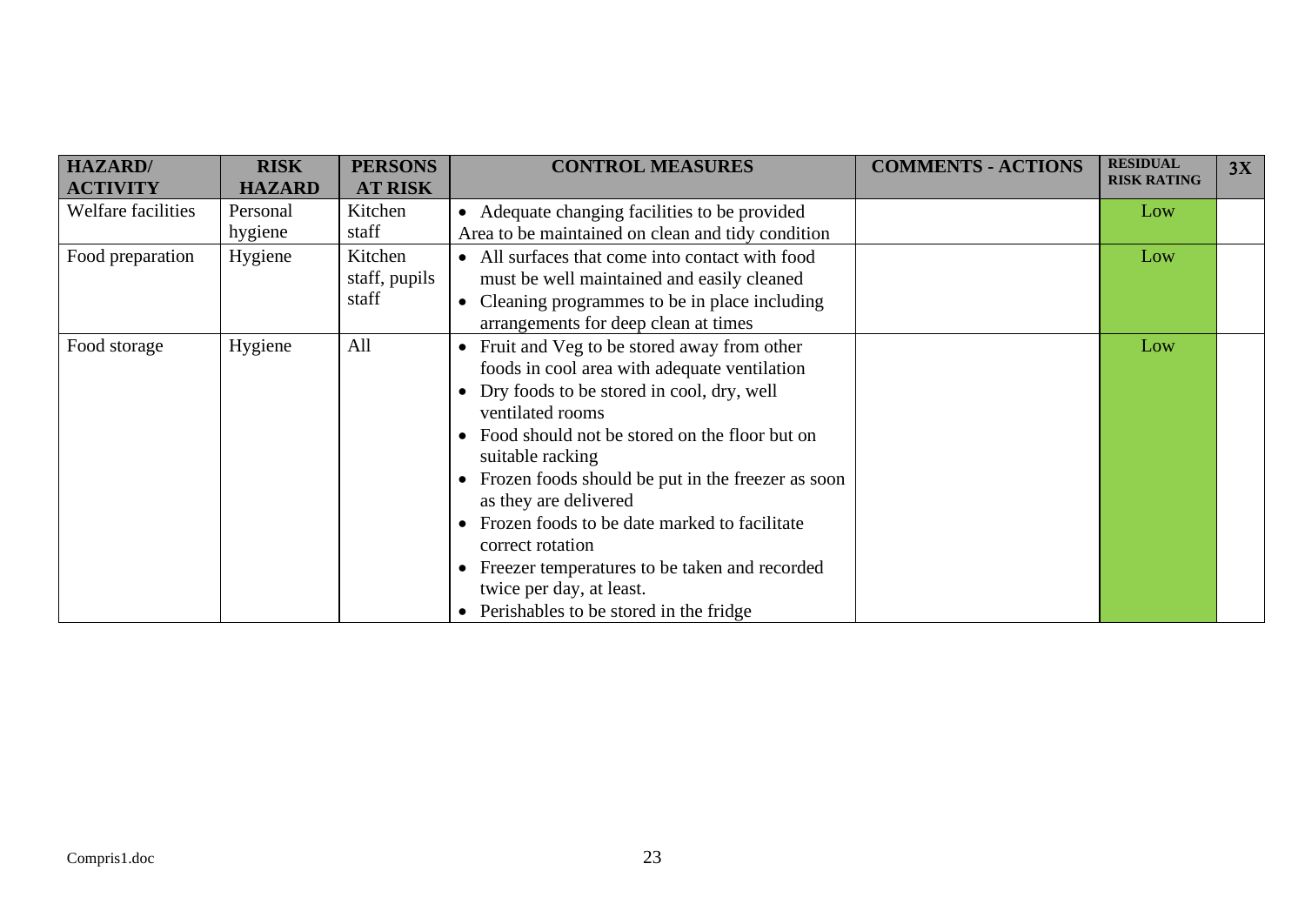| <b>HAZARD</b> /<br><b>ACTIVITY</b> | <b>RISK</b><br><b>HAZARD</b> | <b>PERSONS</b><br><b>AT RISK</b> | <b>CONTROL MEASURES</b>                                                                                                                                                                                                                                                                                                                                                                                                                                                                                                    | <b>COMMENTS - ACTIONS</b> | <b>RESIDUAL</b><br><b>RISK RATING</b> | 3X |
|------------------------------------|------------------------------|----------------------------------|----------------------------------------------------------------------------------------------------------------------------------------------------------------------------------------------------------------------------------------------------------------------------------------------------------------------------------------------------------------------------------------------------------------------------------------------------------------------------------------------------------------------------|---------------------------|---------------------------------------|----|
| Cleaning                           | Hygiene                      | All                              | • COSHH assessments to be carried out for<br>cleaning chemicals<br>• Never mix cleaning materials<br>Use cleaning materials suitable for the job<br>Always store cleaning materials in the correct<br>place away from food.<br>• Never bring in chemicals from home.                                                                                                                                                                                                                                                       |                           | Low                                   |    |
| Waste storage and<br>disposal      | Hygiene                      | All                              | Suitable storage and waste disposal<br>arrangements to be in place for waste food<br>products and refuse<br>• Waste food is to be disposed of in easy to clean<br>containers with self closing lid<br>Waste food not to be left in the kitchen overnight<br>• Always wash hands after handling waste<br>• waste storage areas to washed down and cleaned<br>regularly using disinfectant as required<br>Ensure lids remain in place on waste bins<br>Suitable arrangements to be in place for the<br>removal of waste food |                           | Low                                   |    |
| Pest control                       | Hygiene                      | All                              | • Pest control measures to be in place where<br>appropriate – Notts Pest Control Ltd<br>• Inspect dried foods regularly<br>• Look for signs of droppings and damage to<br>packets                                                                                                                                                                                                                                                                                                                                          |                           | Low                                   |    |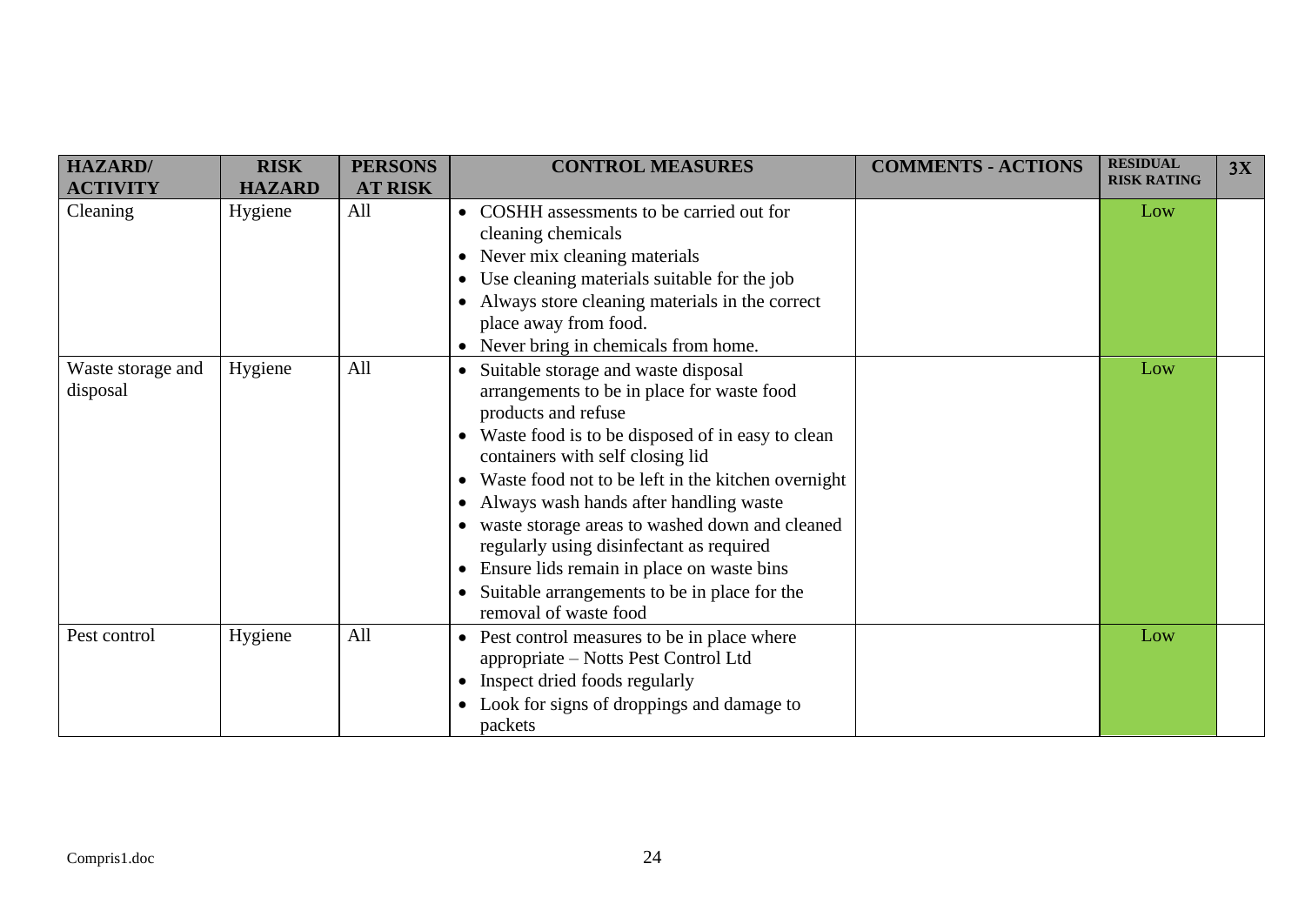| <b>HAZARD</b> /<br><b>ACTIVITY</b> | <b>RISK</b><br><b>HAZARD</b> | <b>PERSONS</b><br><b>AT RISK</b> | <b>CONTROL MEASURES</b>                                                                                                                                                                                                                                                                                                       | <b>COMMENTS - ACTIONS</b> | <b>RESIDUAL</b><br><b>RISK RATING</b> | 3X |
|------------------------------------|------------------------------|----------------------------------|-------------------------------------------------------------------------------------------------------------------------------------------------------------------------------------------------------------------------------------------------------------------------------------------------------------------------------|---------------------------|---------------------------------------|----|
| Gas                                | Explosion                    | Kitchen<br>staff                 | • Gas cut off valves to be clearly labelled<br>Access to the valves is to remain clear at all<br>times<br>• All staff to be aware of where the valve is and<br>received instruction in its operation<br>• All fire extinguishers to remain free of<br>obstruction<br>• Never leave kitchen unattended when food is<br>cooking |                           | Low-Med                               |    |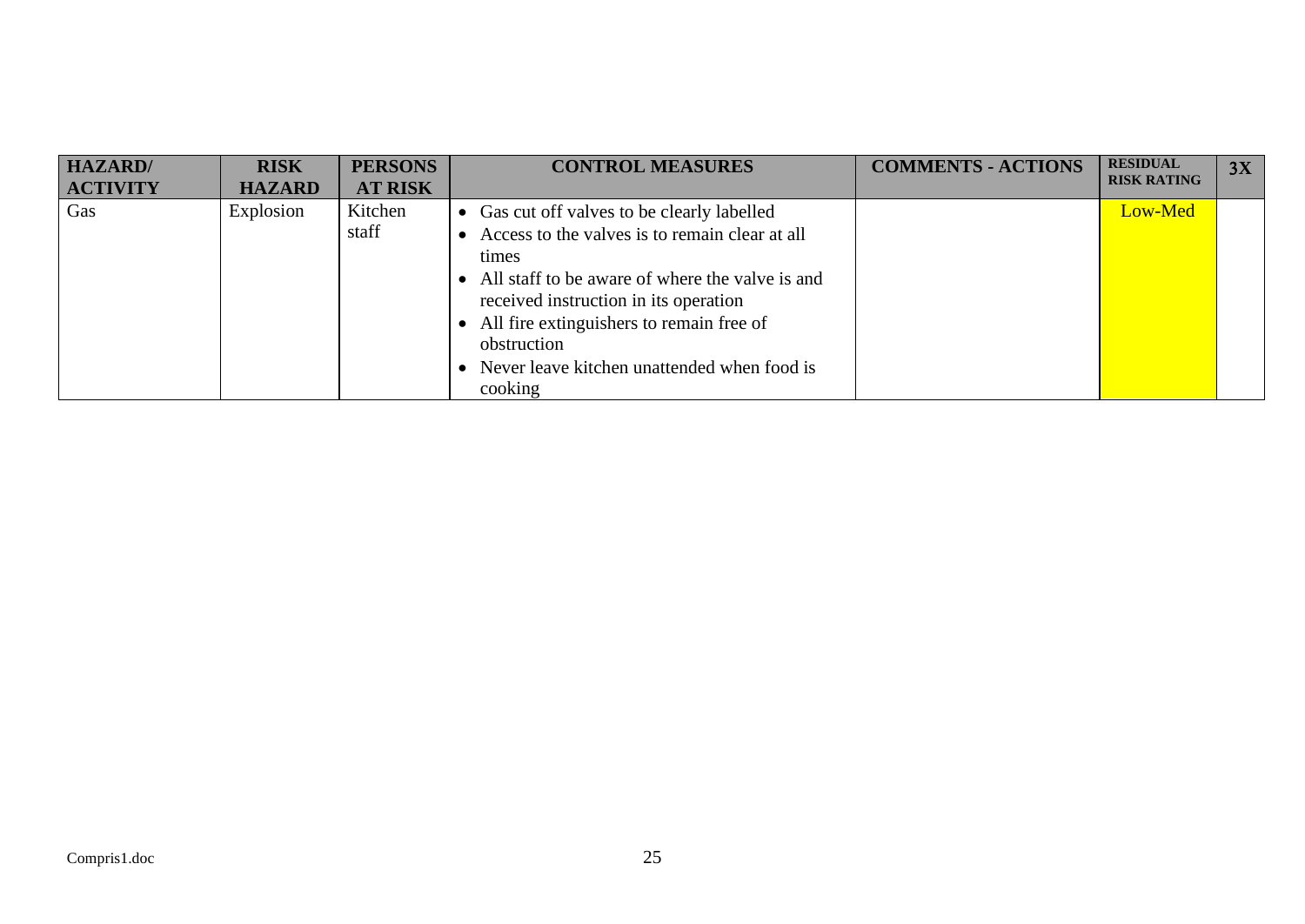| <b>HAZARD</b>    | <b>RISK</b>                                           | <b>PERSONS</b>      | <b>CONTROL MEASURES</b>                                                                                                                                                                                                                                            | <b>COMMENTS -</b> | <b>RESIDUAL</b><br><b>RISK RATING</b> | 3X |
|------------------|-------------------------------------------------------|---------------------|--------------------------------------------------------------------------------------------------------------------------------------------------------------------------------------------------------------------------------------------------------------------|-------------------|---------------------------------------|----|
| <b>ACTIVITY</b>  | <b>HAZARD</b>                                         | <b>AT RISK</b>      |                                                                                                                                                                                                                                                                    | <b>ACTIONS</b>    |                                       |    |
| <b>Ladders -</b> |                                                       |                     |                                                                                                                                                                                                                                                                    |                   |                                       |    |
| stepladders      |                                                       |                     |                                                                                                                                                                                                                                                                    |                   |                                       |    |
|                  | Falls from<br>height                                  | Caretaker,<br>staff | Ladders and step ladders should only be used by<br>$\bullet$<br>people trained or instructed in how to use them<br>Ladders and stepladders to be regularly<br>inspected and maintained<br>Working at heights and working from ladders is<br>a two person activity. |                   | Low-Med                               |    |
| <b>Lessons</b>   |                                                       |                     |                                                                                                                                                                                                                                                                    |                   |                                       |    |
| General          | Slips, Trips,<br>falls,<br>chemical<br>splashes. cuts | Pupils, staff       | • Where lessons involve any degree of risk then<br>the teacher must be competent to undertake that<br>activity. i.e. teachers instructing on PE must be<br>suitably qualified to control the risks, science to<br>be taught by suitably qualified teachers etc.    |                   | Low                                   |    |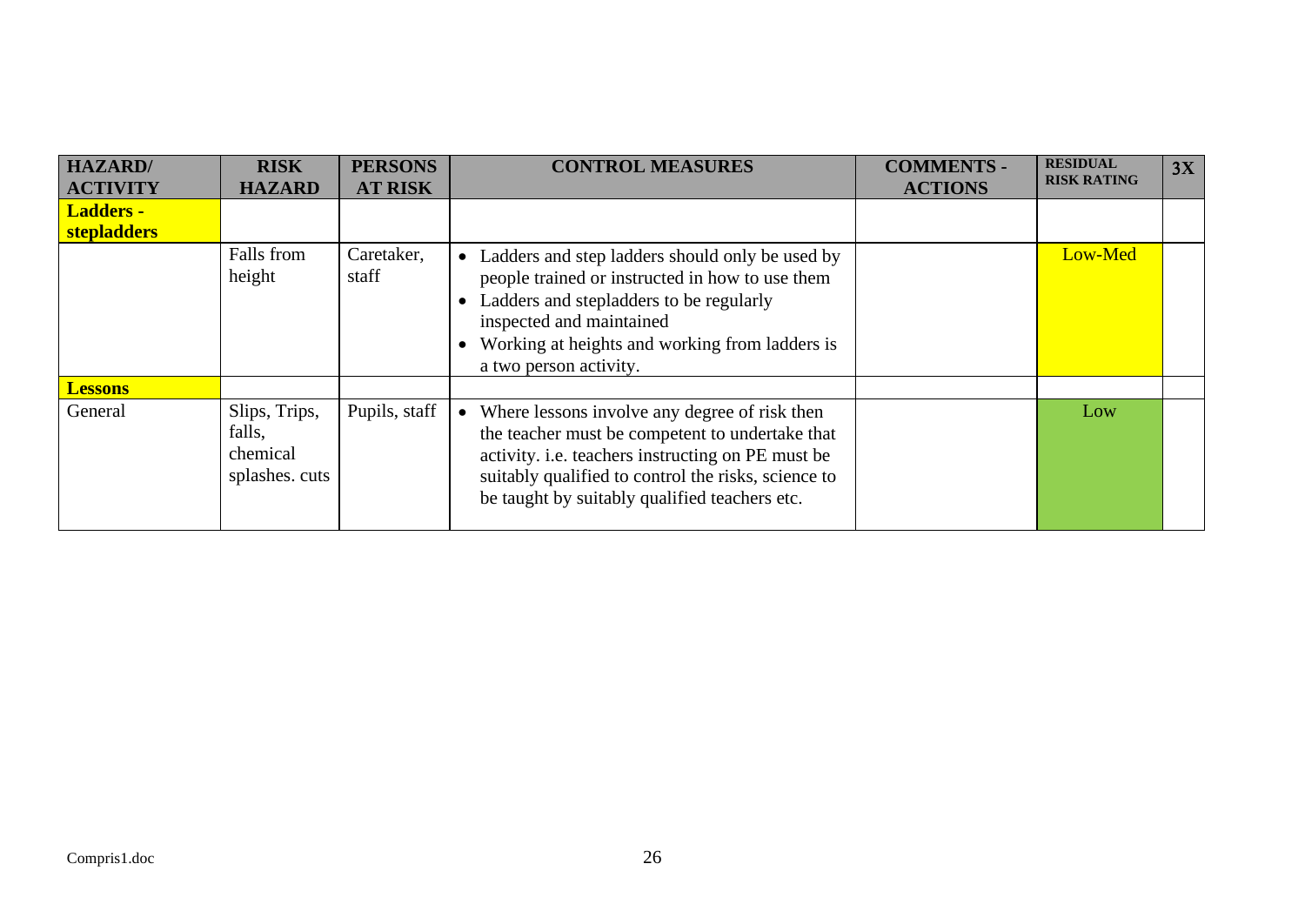| <b>HAZARD</b> /                     | <b>RISK</b>                                  | <b>PERSONS</b> | <b>CONTROL MEASURES</b>                                                                                                                                                                                                                                                                                                                                                                                               | <b>COMMENTS -</b> | <b>RESIDUAL</b>    | 3 |
|-------------------------------------|----------------------------------------------|----------------|-----------------------------------------------------------------------------------------------------------------------------------------------------------------------------------------------------------------------------------------------------------------------------------------------------------------------------------------------------------------------------------------------------------------------|-------------------|--------------------|---|
| <b>ACTIVITY</b>                     | <b>HAZARD</b>                                | <b>AT RISK</b> |                                                                                                                                                                                                                                                                                                                                                                                                                       | <b>ACTIONS</b>    | <b>RISK RATING</b> | X |
| <b>Library</b>                      |                                              |                |                                                                                                                                                                                                                                                                                                                                                                                                                       |                   |                    |   |
|                                     | Slips, trips,<br>falls, falls<br>from height | Pupils, staff  | • Tall book cases to be secured to walls.<br>Free standing bookcases to be filled from the<br>$\bullet$<br>bottom to prevent them becoming unstable.<br>Suitable lighting to be available.<br>$\bullet$<br>Do not allow trailing leads from computers to<br>$\bullet$<br>cross walkways.<br>Adequate access to be available for high<br>$\bullet$<br>shelving, stepladders, etc.<br>Flooring to be in good condition. |                   | Low                |   |
| <b>Manual handling</b><br>of pupils |                                              |                |                                                                                                                                                                                                                                                                                                                                                                                                                       |                   |                    |   |
|                                     | Back injury,<br>personal<br>injury           | Staff, pupils  | Where the academy has disabled children there<br>$\bullet$<br>must be a full assessment carried out by a<br>competent person<br>Where pupils have to be assisted to move, or<br>$\bullet$<br>assisted from wheelchairs the staff assisting<br>them must be suitably trained<br>Suitable areas should be available for disabled<br>$\bullet$<br>pupils, <i>i.e.</i> changing facilities                                |                   | Med                |   |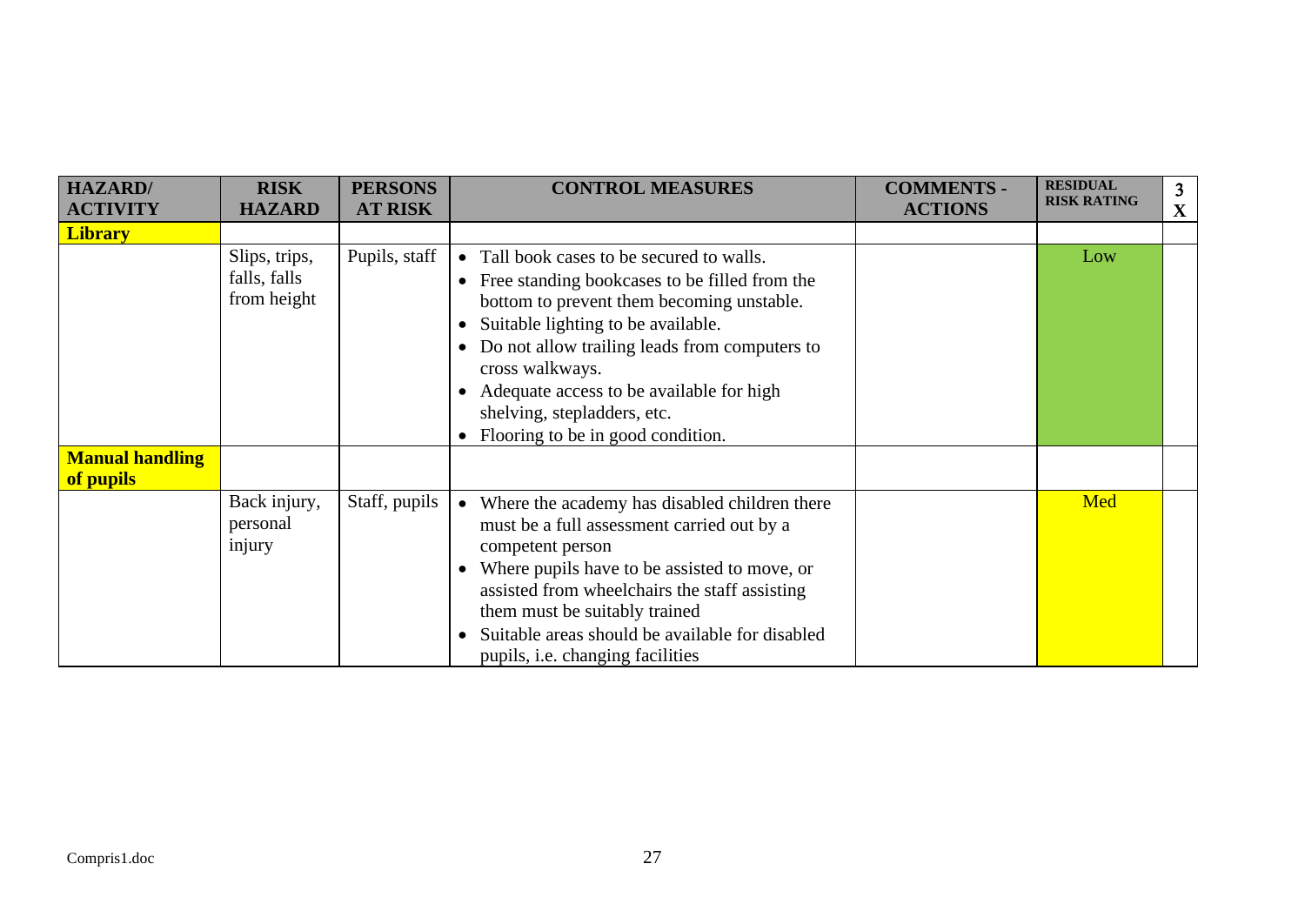| <b>HAZARD/</b>                                    | <b>RISK</b>                                                                  | <b>PERSONS</b>        | <b>CONTROL MEASURES</b>                                                                                                                                                                                                                                                                                                                                                                                                                                                                                                                                                                                                                                                                                                                                                                                | <b>COMMENTS -</b> | <b>RESIDUAL</b><br><b>RISK RATING</b> | 3X |
|---------------------------------------------------|------------------------------------------------------------------------------|-----------------------|--------------------------------------------------------------------------------------------------------------------------------------------------------------------------------------------------------------------------------------------------------------------------------------------------------------------------------------------------------------------------------------------------------------------------------------------------------------------------------------------------------------------------------------------------------------------------------------------------------------------------------------------------------------------------------------------------------------------------------------------------------------------------------------------------------|-------------------|---------------------------------------|----|
| <b>ACTIVITY</b>                                   | <b>HAZARD</b>                                                                | <b>AT RISK</b>        |                                                                                                                                                                                                                                                                                                                                                                                                                                                                                                                                                                                                                                                                                                                                                                                                        | <b>ACTIONS</b>    |                                       |    |
| <b>Manual handling</b><br>of inanimate<br>objects |                                                                              |                       |                                                                                                                                                                                                                                                                                                                                                                                                                                                                                                                                                                                                                                                                                                                                                                                                        |                   |                                       |    |
|                                                   | Back injury,<br>personal<br>injury                                           | Staff,<br>caretaker   | • Manual handling assessments to be conducted<br>for handling tasks<br>People who may be at risk are to have completed<br>suitable training                                                                                                                                                                                                                                                                                                                                                                                                                                                                                                                                                                                                                                                            |                   | Low-Med                               |    |
| <b>Office</b>                                     |                                                                              |                       |                                                                                                                                                                                                                                                                                                                                                                                                                                                                                                                                                                                                                                                                                                                                                                                                        |                   |                                       |    |
| Office or admin<br>area                           | Eye strain,<br>RSI,<br>muscular<br>difficulties<br>Slips, trips<br>and falls | school<br>admin staff | Ensure academy admin staff can request a DSE<br>$\bullet$<br>assessment form and action on any deficiencies<br>taken by academy management<br>School admin staff to receive training in correct<br>$\bullet$<br>set up of computer equipment<br>Ensure a good standard of cable management is<br>observed<br>do not allow cables to trail across walkways,<br>use rubber protecting strips<br>do not leave filing cabinet or desk draws open<br>$\bullet$<br>New filing cabinets to be filled from the bottom<br>$\bullet$<br>up to prevent them becoming unstable<br>Open only one draw at a time<br>$\bullet$<br>Cabinets which allow more than one draw to be<br>$\bullet$<br>opened at a time to be fixed to the wall<br>Floor to be free from tripping hazards, torn<br>$\bullet$<br>carpets etc. |                   | Low                                   |    |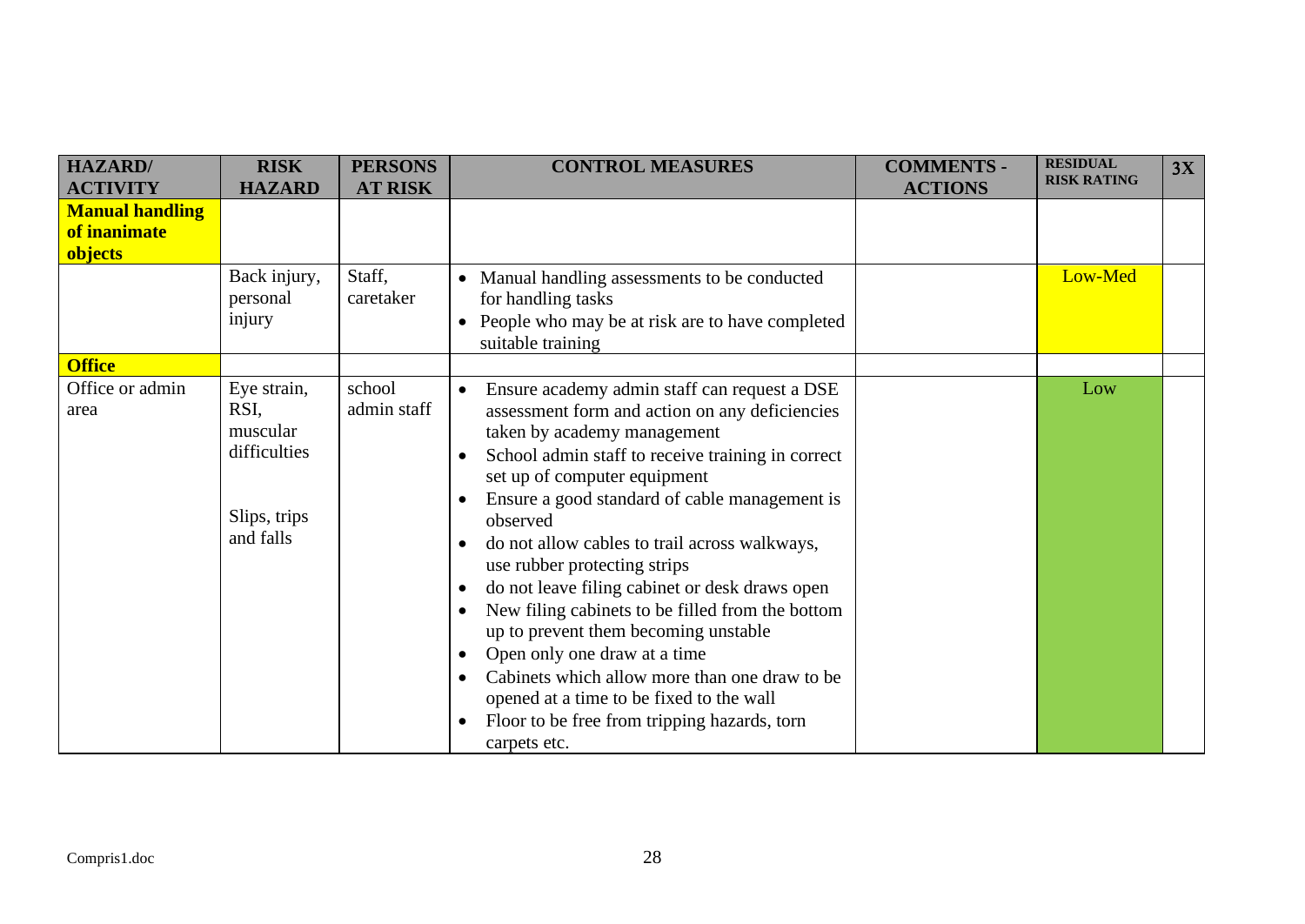| <b>HAZARD/</b>                            | <b>RISK</b>                                   | <b>PERSONS</b>                  | <b>CONTROL MEASURES</b>                                                                                                                                                                                                                                                                                                                                                                                                                                    | <b>COMMENTS -</b> | <b>RESIDUAL</b><br><b>RISK RATING</b> | 3X |
|-------------------------------------------|-----------------------------------------------|---------------------------------|------------------------------------------------------------------------------------------------------------------------------------------------------------------------------------------------------------------------------------------------------------------------------------------------------------------------------------------------------------------------------------------------------------------------------------------------------------|-------------------|---------------------------------------|----|
| <b>ACTIVITY</b><br><b>Off site visits</b> | <b>HAZARD</b>                                 | <b>AT RISK</b>                  |                                                                                                                                                                                                                                                                                                                                                                                                                                                            | <b>ACTIONS</b>    |                                       |    |
|                                           | Slips. trips,<br>falls,<br>personal<br>injury | Staff,<br>pupils,<br>volunteers | • LEA guidelines to be followed for off site visits<br>Arrangements to be checked by Head of School<br>• Qualifications of any activity providers to be<br>checked<br>When using minibuses seat belts to be fitted and<br>used<br>Minibus drivers to be suitably qualified and<br>licensed to academy requirements.<br>First aid cover to be provided<br>First aid kit to be taken on visit<br>List of contact names and addresses to be taken<br>on visit |                   | Low-Med                               |    |
| <b>Paths/walkways</b>                     |                                               |                                 |                                                                                                                                                                                                                                                                                                                                                                                                                                                            |                   |                                       |    |
|                                           | Slips, trips,<br>falls                        | Pupils, staff,<br>visitors      | • Paths and walkways to remain in good condition<br>and not be breaking up which makes it slippery<br>There should not be any holes in the surface<br>Damaged areas to be fenced off with suitable<br>barrier<br>If moss or fallen leaves are a problem they<br>should be removed regularly<br>In icy conditions surface may need gritting or be<br>placed out of bounds                                                                                   |                   | Low-Med                               |    |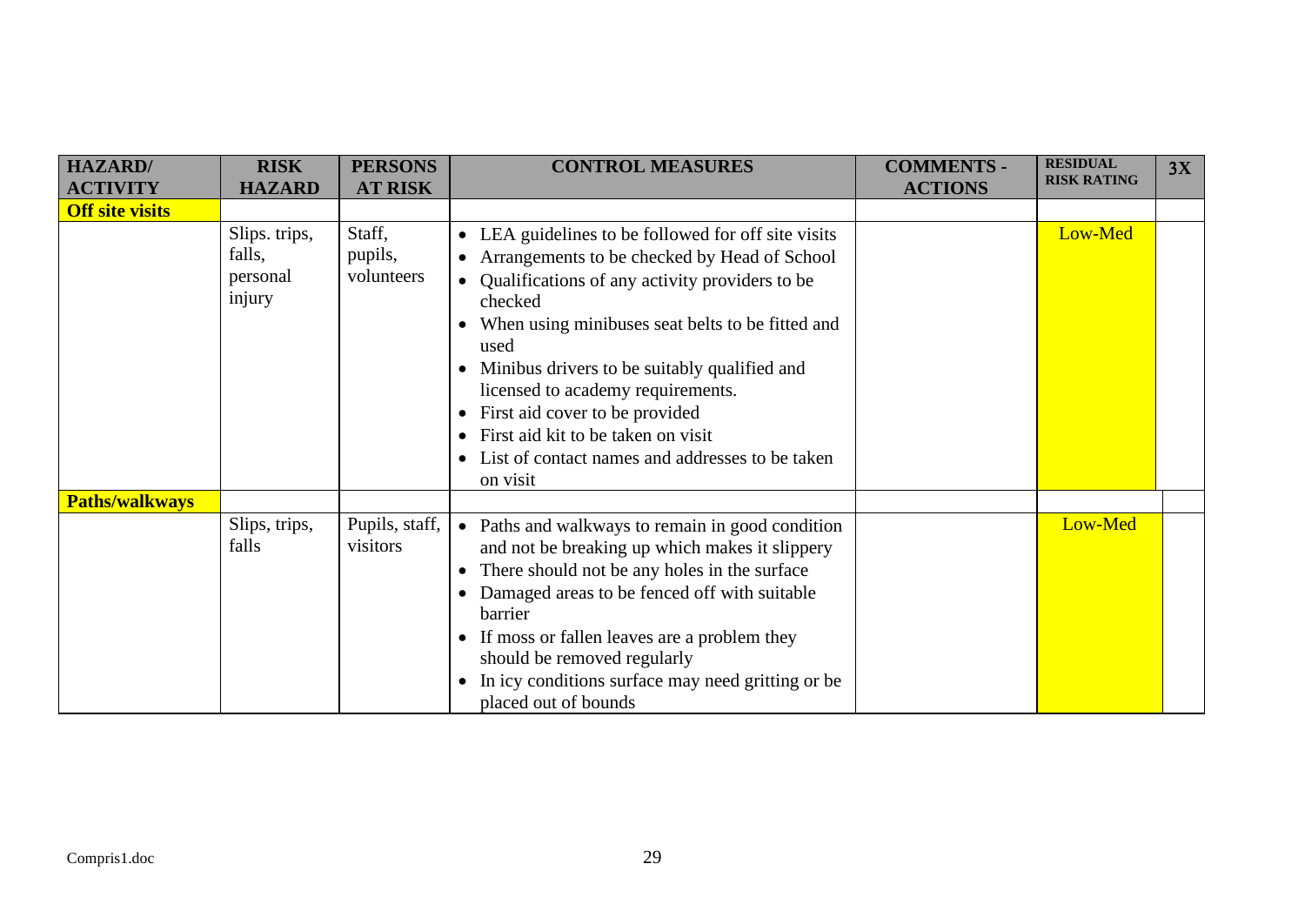| <b>HAZARD/</b>         | <b>RISK</b>                                | <b>PERSONS</b> | <b>CONTROL MEASURES</b>                                                                                                                                                                                                                                                                                                                                                                                                                                                                                                                                           | <b>COMMENTS -</b> | <b>RESIDUAL</b>    | 3X |
|------------------------|--------------------------------------------|----------------|-------------------------------------------------------------------------------------------------------------------------------------------------------------------------------------------------------------------------------------------------------------------------------------------------------------------------------------------------------------------------------------------------------------------------------------------------------------------------------------------------------------------------------------------------------------------|-------------------|--------------------|----|
| <b>ACTIVITY</b>        | <b>HAZARD</b>                              | <b>AT RISK</b> |                                                                                                                                                                                                                                                                                                                                                                                                                                                                                                                                                                   | <b>ACTIONS</b>    | <b>RISK RATING</b> |    |
| <b>Safety training</b> |                                            |                |                                                                                                                                                                                                                                                                                                                                                                                                                                                                                                                                                                   |                   |                    |    |
|                        | Personal<br>safety                         | Pupils, staff  | • New staff to receive safety training during<br>induction training, to include fire safety<br>arrangements, first aid arrangements etc.<br>Staff to receive adequate training to carry out<br>$\bullet$<br>health and safety duties, i.e. be trained to carry<br>out risk assessments, be trained to carry out fire<br>risk assessments                                                                                                                                                                                                                          |                   | Low                |    |
| <b>Staff room</b>      |                                            |                |                                                                                                                                                                                                                                                                                                                                                                                                                                                                                                                                                                   |                   |                    |    |
|                        | Slips, trips,<br>falls, scalds,<br>hygiene | Staff          | • Attention to be paid to good house keeping in the<br>staff room<br>Kettles and boilers to be electrically tested<br>$\bullet$<br>Kettles and boilers to be placed in a safe position<br>$\bullet$<br>to avoid burns and scalds<br>Fridge's to be regularly defrosted and out of date<br>food removed<br>Tall bookcases to be secured to walls<br>Floors and carpets to be in good condition<br>$\bullet$<br>Furniture, chairs etc. to be in reasonable<br>$\bullet$<br>condition<br>All electrical items should carry a current PAT<br>$\bullet$<br>Test label. |                   | Low                |    |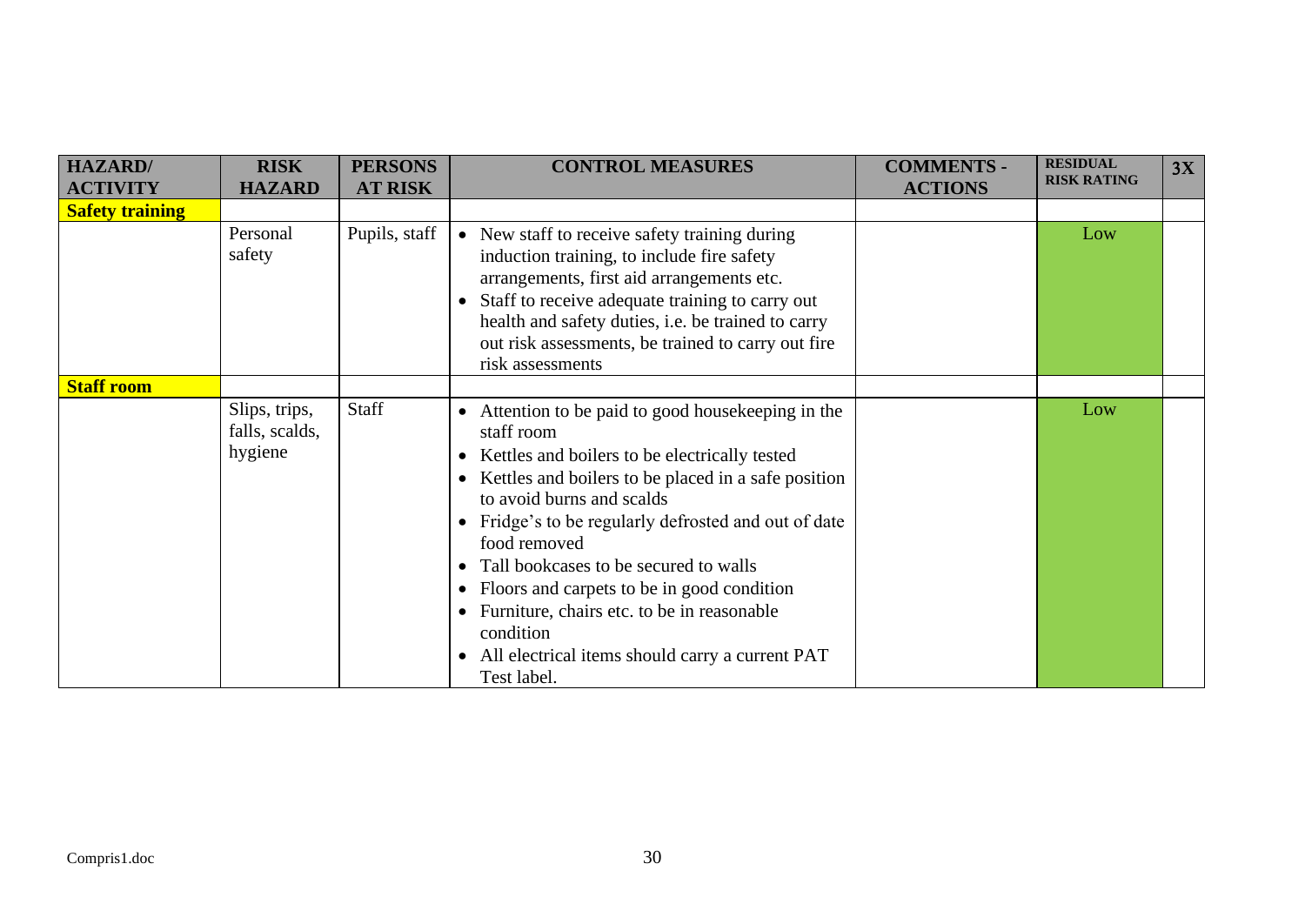| <b>HAZARD/</b><br><b>ACTIVITY</b> | <b>RISK</b><br><b>HAZARD</b>             | <b>PERSONS</b><br><b>AT RISK</b> | <b>CONTROL MEASURES</b>                                                                                                                                                                                                                                                                                                                                                                                                                                                                                                                | <b>COMMENTS -</b><br><b>ACTIONS</b> | <b>RESIDUAL</b><br><b>RISK RATING</b> | 3X |
|-----------------------------------|------------------------------------------|----------------------------------|----------------------------------------------------------------------------------------------------------------------------------------------------------------------------------------------------------------------------------------------------------------------------------------------------------------------------------------------------------------------------------------------------------------------------------------------------------------------------------------------------------------------------------------|-------------------------------------|---------------------------------------|----|
| <b>Stairs</b>                     |                                          |                                  |                                                                                                                                                                                                                                                                                                                                                                                                                                                                                                                                        |                                     |                                       |    |
|                                   | Slips, trips,<br>falls                   | Pupils, staff,<br>visitors       | Stairs to be in good condition, damaged noses to<br>$\bullet$<br>be repaired, there should be no loose treads<br>Stairs to have sufficient lighting<br>$\bullet$<br>There should be no loose carpets or mats on<br>stairs or landings<br>Hand rails to be provided, in good condition and<br>secure<br>Fire doors at top and bottom of stairs to remain<br>closed and not wedged open unless<br>electromagnetic closers are fitted<br>There must be nothing stored under stairs<br>$\bullet$                                           |                                     | Low                                   |    |
| <b>Store rooms</b>                |                                          |                                  |                                                                                                                                                                                                                                                                                                                                                                                                                                                                                                                                        |                                     |                                       |    |
|                                   | Slips, trips,<br>falls, falling<br>items | Staff                            | Good housekeeping to be maintained at all times<br>$\bullet$<br>Storage racking and bookcases etc. to be secured<br>to wall<br>Racking and shelving are not to be overloaded<br>Kick-stools or step ladders to be available where<br>$\bullet$<br>high shelving is in place, any chairs to be<br>removed<br>The store room to have suitable lighting – energy<br>saving bulbs should be used<br>Store rooms to be locked when not in use<br>Heavy items to be stored on waist high shelving,<br>with light items at the top and bottom |                                     | Low-Med                               |    |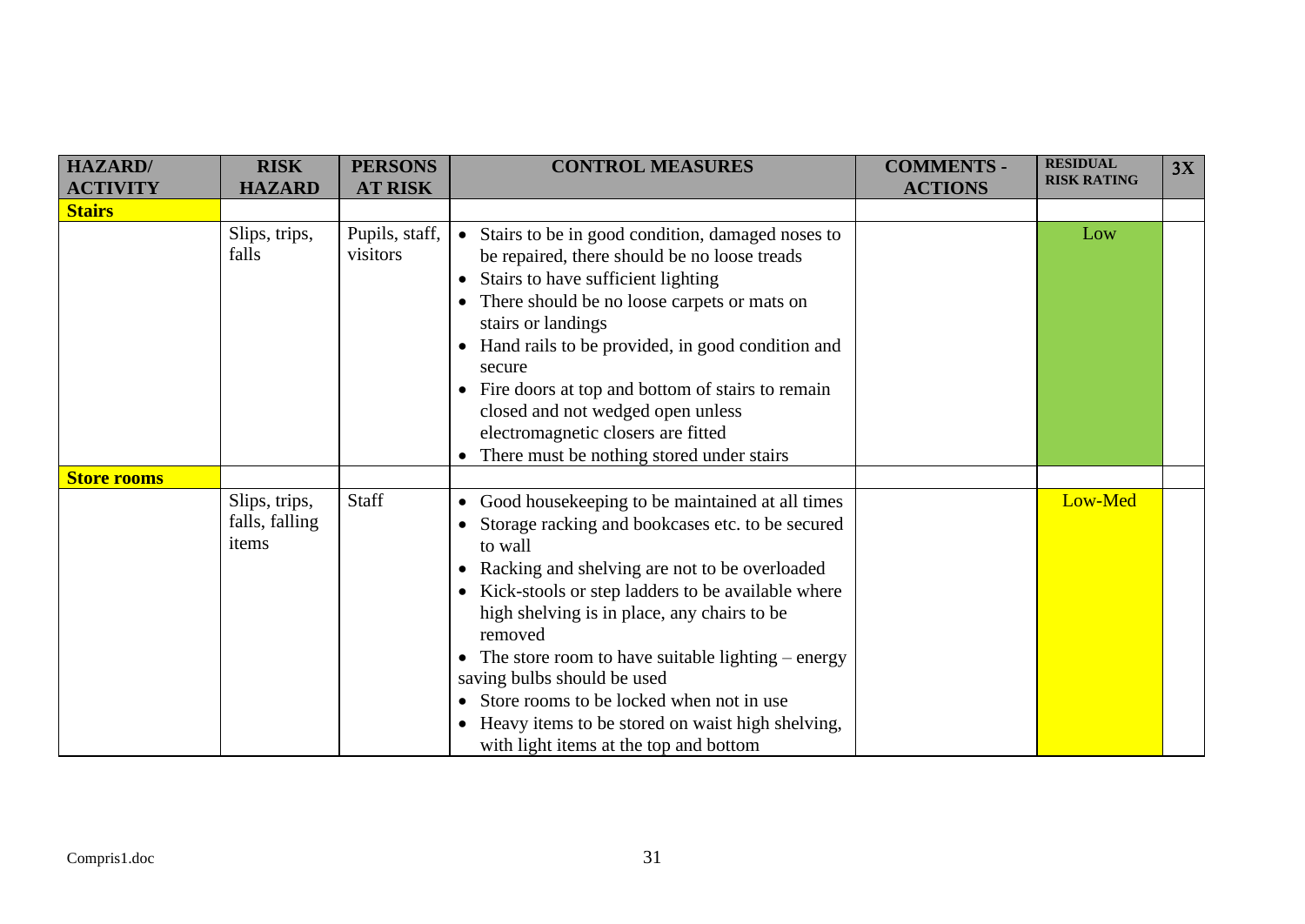| <b>HAZARD</b> /    | <b>RISK</b>                                            | <b>PERSONS</b> | <b>CONTROL MEASURES</b>                                                                                                                                                                                                                                                                                                                                                                                                                                                                                                                         | <b>COMMENTS -</b> | <b>RESIDUAL</b>    | 3X |
|--------------------|--------------------------------------------------------|----------------|-------------------------------------------------------------------------------------------------------------------------------------------------------------------------------------------------------------------------------------------------------------------------------------------------------------------------------------------------------------------------------------------------------------------------------------------------------------------------------------------------------------------------------------------------|-------------------|--------------------|----|
| <b>ACTIVITY</b>    | <b>HAZARD</b>                                          | <b>AT RISK</b> |                                                                                                                                                                                                                                                                                                                                                                                                                                                                                                                                                 | <b>ACTIONS</b>    | <b>RISK RATING</b> |    |
| <b>Temperature</b> |                                                        |                |                                                                                                                                                                                                                                                                                                                                                                                                                                                                                                                                                 |                   |                    |    |
|                    | Cold, heat<br>stress                                   | Pupils, staff  | • School boilers to be capable of maintaining<br>suitable temperature in school<br>Sufficient means of ventilation to be available in<br>hot weather<br>If hot pipes or radiators can cause contact burns<br>they should be guarded<br>If hot water in taps can cause scalding they<br>should be fitted with anti-scald valves                                                                                                                                                                                                                  |                   | Low                |    |
| <b>Toilets</b>     |                                                        |                |                                                                                                                                                                                                                                                                                                                                                                                                                                                                                                                                                 |                   |                    |    |
|                    | Hygiene,<br>slips, trips,<br>falls, trapped<br>persons | Pupils, Staff  | • Toilet areas to be maintained in good condition<br>• Toilet areas to be maintained in hygienic<br>condition<br>Anti-scald valves to be fitted where necessary<br>• Spillage's on floors to be mopped up as soon as<br>possible<br>Soap and drying system/towels to be available<br>Where doors have a locking device it must have<br>an override system to release trapped persons<br>Where toilets are adapted for disabled use they<br>should have suitable hand rails<br>Sanitary disposal system in place where<br>$\bullet$<br>necessary |                   | Low                |    |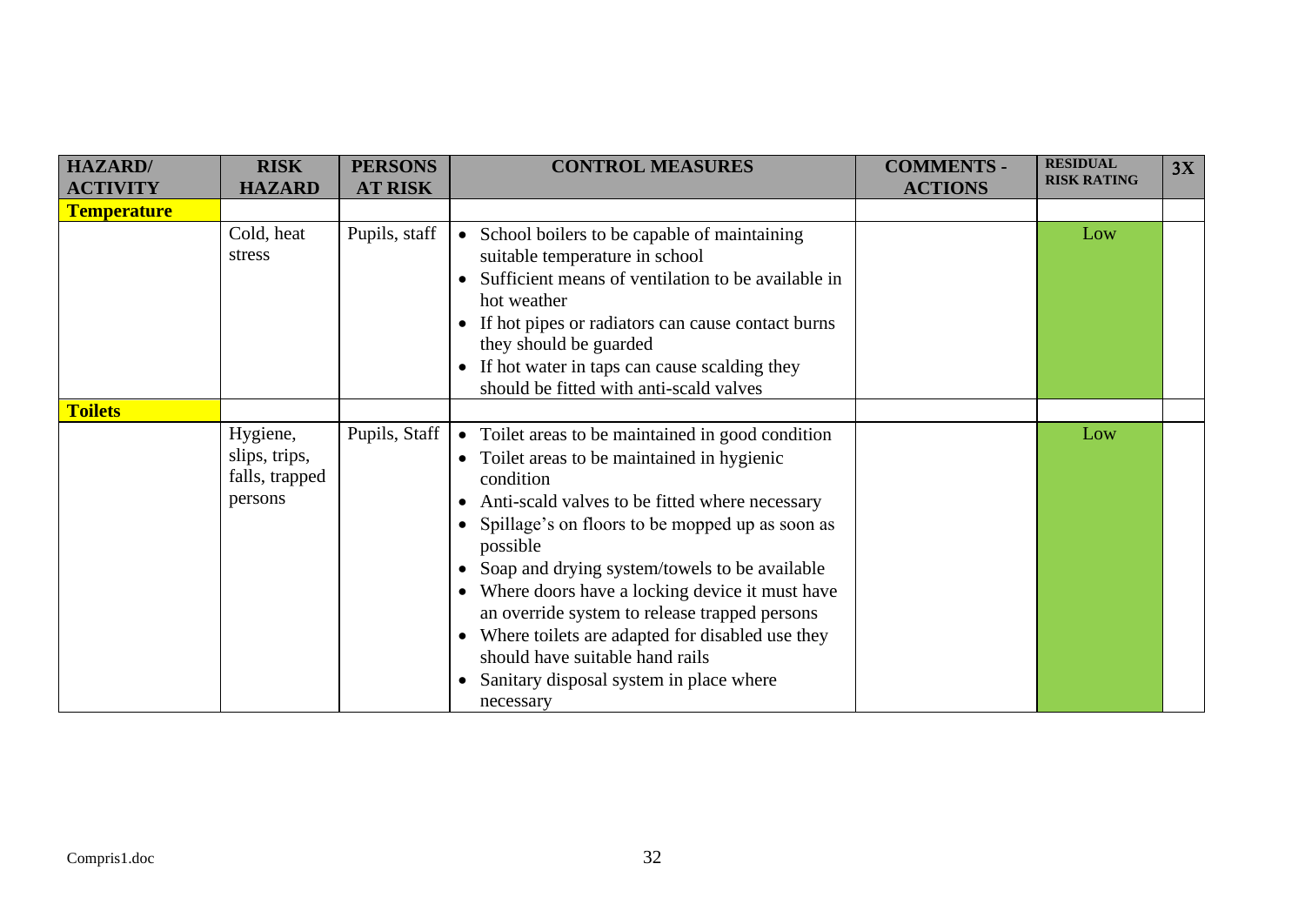| <b>HAZARD</b><br><b>ACTIVITY</b>  | <b>RISK</b><br><b>HAZARD</b>    | <b>PERSONS</b><br><b>AT RISK</b> | <b>CONTROL MEASURES</b>                                                                                                                                                                                                                                                                                                                                                                                                                                                                             | <b>COMMENTS -</b><br><b>ACTIONS</b> | <b>RESIDUAL</b><br><b>RISK RATING</b> | 3X |
|-----------------------------------|---------------------------------|----------------------------------|-----------------------------------------------------------------------------------------------------------------------------------------------------------------------------------------------------------------------------------------------------------------------------------------------------------------------------------------------------------------------------------------------------------------------------------------------------------------------------------------------------|-------------------------------------|---------------------------------------|----|
| <b>Violence</b>                   |                                 |                                  |                                                                                                                                                                                                                                                                                                                                                                                                                                                                                                     |                                     |                                       |    |
|                                   | personal<br>injury              | Staff, pupils                    | • Staff to be aware of how to deal with violence or<br>aggression from or between pupils<br>Staff to be aware of how to deal with violence or<br>$\bullet$<br>aggression from parents or public<br>Systems to be in place to deal with intruders                                                                                                                                                                                                                                                    |                                     | Low                                   |    |
| <b>Waste</b>                      |                                 |                                  |                                                                                                                                                                                                                                                                                                                                                                                                                                                                                                     |                                     |                                       |    |
|                                   | Slips, trips,<br>falls, hygiene | Staff, pupils                    | Adequate systems to be in place to remove<br>$\bullet$<br>normal waste<br>Adequate systems to be in place to remove<br>clinical waste if necessary<br>External bin areas to be kept clean, well<br>$\bullet$<br>ventilated and free from pests<br>Bin areas to be washed down on a regular basis<br>$\bullet$<br>and disinfected if necessary<br>rubbish should not be allowed to accumulate in<br>bin areas<br>Bins should be fitted with lids<br>• Bin areas are not to be used for other storage |                                     | Low                                   |    |
| Water systems,                    |                                 |                                  |                                                                                                                                                                                                                                                                                                                                                                                                                                                                                                     |                                     |                                       |    |
| tanks, taps and<br>shower outlets |                                 |                                  |                                                                                                                                                                                                                                                                                                                                                                                                                                                                                                     |                                     |                                       |    |
|                                   | <b>Bacterial</b><br>infection   | Pupils, staff,<br>visitors       | • Water management and inspection routines to be<br>in place in accordance with COSHH, where<br>necessary - Second Element Ltd                                                                                                                                                                                                                                                                                                                                                                      |                                     | Low                                   |    |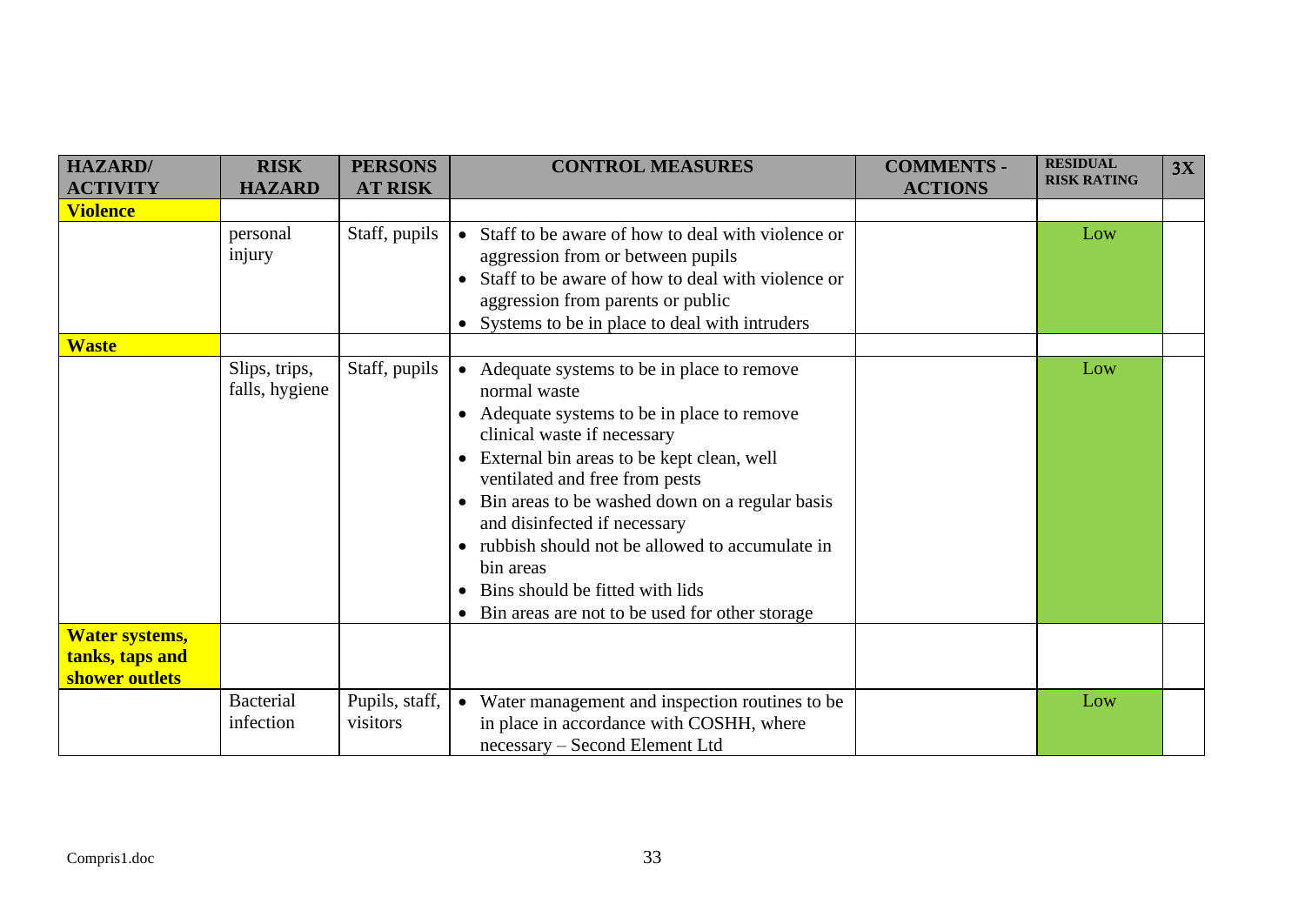| <b>HAZARD</b> /    | <b>RISK</b>        | <b>PERSONS</b> | <b>CONTROL MEASURES</b>                                                                                                                                                                                                                                                                                                                                                                                                                                                                              | <b>COMMENTS -</b> | <b>RESIDUAL</b><br><b>RISK RATING</b> | 3X |
|--------------------|--------------------|----------------|------------------------------------------------------------------------------------------------------------------------------------------------------------------------------------------------------------------------------------------------------------------------------------------------------------------------------------------------------------------------------------------------------------------------------------------------------------------------------------------------------|-------------------|---------------------------------------|----|
| <b>ACTIVITY</b>    | <b>HAZARD</b>      | <b>AT RISK</b> |                                                                                                                                                                                                                                                                                                                                                                                                                                                                                                      | <b>ACTIONS</b>    |                                       |    |
| <b>Wheelchairs</b> |                    |                |                                                                                                                                                                                                                                                                                                                                                                                                                                                                                                      |                   |                                       |    |
|                    | Personal<br>injury | Pupils, staff  | Where wheelchairs are used by any pupils there<br>$\bullet$<br>should be adequate access and ramps provided<br>where necessary. Consider access to classrooms<br>etc. Consider wheelchairs moving in upstairs<br>areas especially across the top or stairs<br>Where staff have to assist pupils in and out of<br>wheelchairs they must have received adequate<br>training<br>If any hoists are used they must be tested<br>annually by a competent person and staff<br>suitably trained in their use |                   | Low-Med                               |    |
|                    |                    |                | Suitable storage facilities should be available                                                                                                                                                                                                                                                                                                                                                                                                                                                      |                   |                                       |    |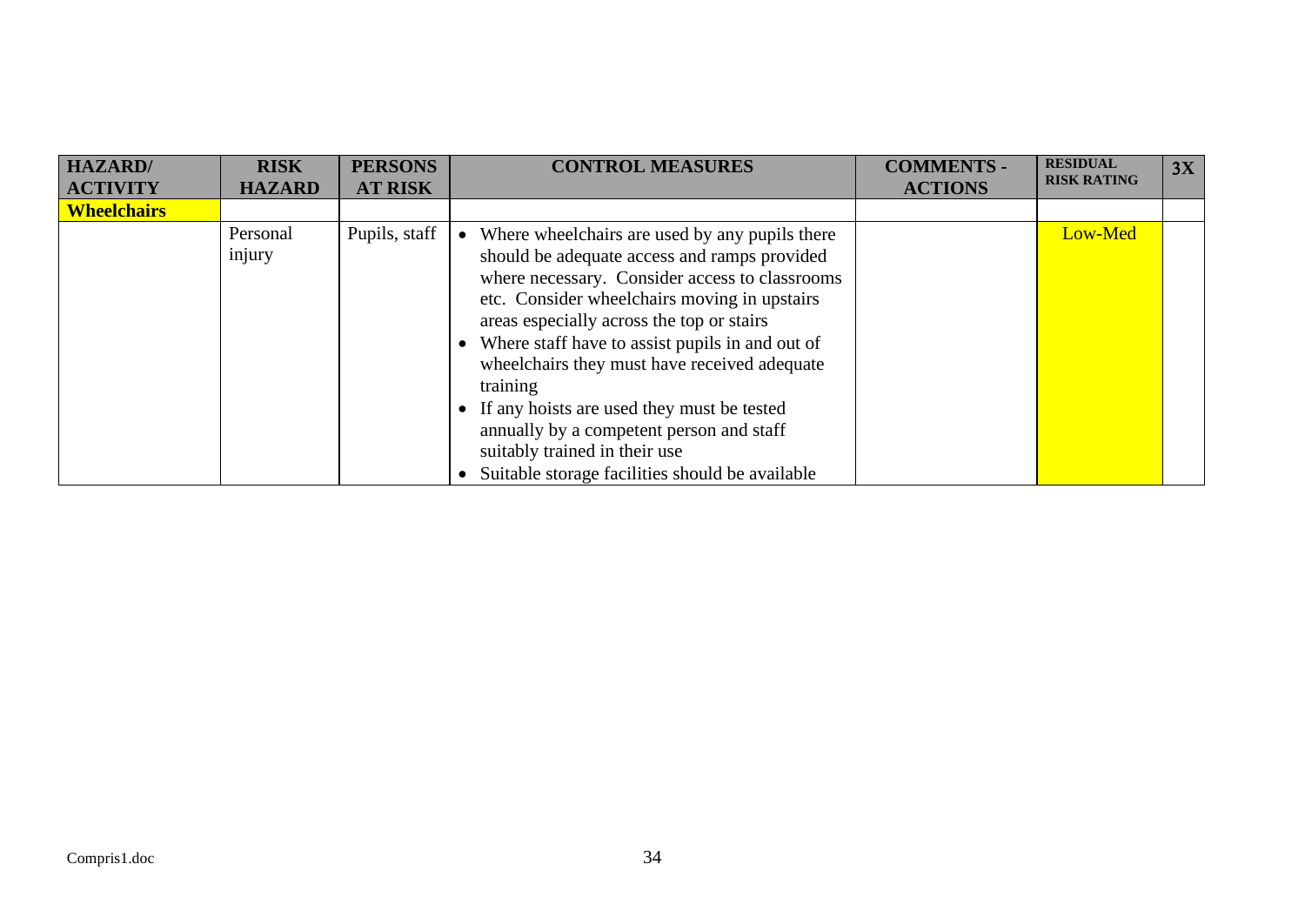| <b>HAZARD</b> /                   | <b>RISK</b><br><b>HAZARD</b>                               | <b>PERSONS</b> | <b>CONTROL MEASURES</b>                                                                                                                                                                                                                                                                                                                                                                                                                                                                                                                                                                                                                                         | <b>COMMENTS -</b> | <b>RESIDUAL</b><br><b>RISK RATING</b> | 3X |
|-----------------------------------|------------------------------------------------------------|----------------|-----------------------------------------------------------------------------------------------------------------------------------------------------------------------------------------------------------------------------------------------------------------------------------------------------------------------------------------------------------------------------------------------------------------------------------------------------------------------------------------------------------------------------------------------------------------------------------------------------------------------------------------------------------------|-------------------|---------------------------------------|----|
| <b>ACTIVITY</b><br><b>Lessons</b> |                                                            | <b>AT RISK</b> |                                                                                                                                                                                                                                                                                                                                                                                                                                                                                                                                                                                                                                                                 | <b>ACTIONS</b>    |                                       |    |
| Art                               |                                                            |                |                                                                                                                                                                                                                                                                                                                                                                                                                                                                                                                                                                                                                                                                 |                   |                                       |    |
|                                   | Adhesives,<br>glazes,<br>chemicals,<br>Vapours,<br>hygiene | Pupils, staff  | COSHH assessments carried out by head of dept<br>$\bullet$<br>and control measures put in place<br>Staff informed of COSHH/CLEAPSS control<br>measures<br>All corrosive and toxic chemicals, including<br>ceramic glazes, kept in secure stores under lock<br>and key.<br>All materials are properly labelled and appropriate<br>warnings are included in the labelling.<br>Regular and thorough washing of hands to avoid<br>toxic hazards.<br>Substances only used in controlled conditions<br>with adequate ventilation.<br>Spray booths permanently vented outside.<br>Clay dust kept to a minimum by damping down.<br>Wiped with damp cloth, not swept up. |                   | Low-med                               |    |
|                                   | Knives,<br>cutting tools                                   | Pupils, staff  | The use of cutting tools is properly controlled,<br>$\bullet$<br>with good instruction in safe use.<br>All scalpels etc locked away when not in use.                                                                                                                                                                                                                                                                                                                                                                                                                                                                                                            |                   | Low-med                               |    |
|                                   | Kilns, heat,<br>manual<br>handling                         | Pupils, staff  | Kilns in a separate room or fenced off.<br>$\bullet$<br>Good ventilation<br>$\bullet$<br>Safe working methods for loading/unloading<br>• Safe operating procedures                                                                                                                                                                                                                                                                                                                                                                                                                                                                                              |                   | Low-med                               |    |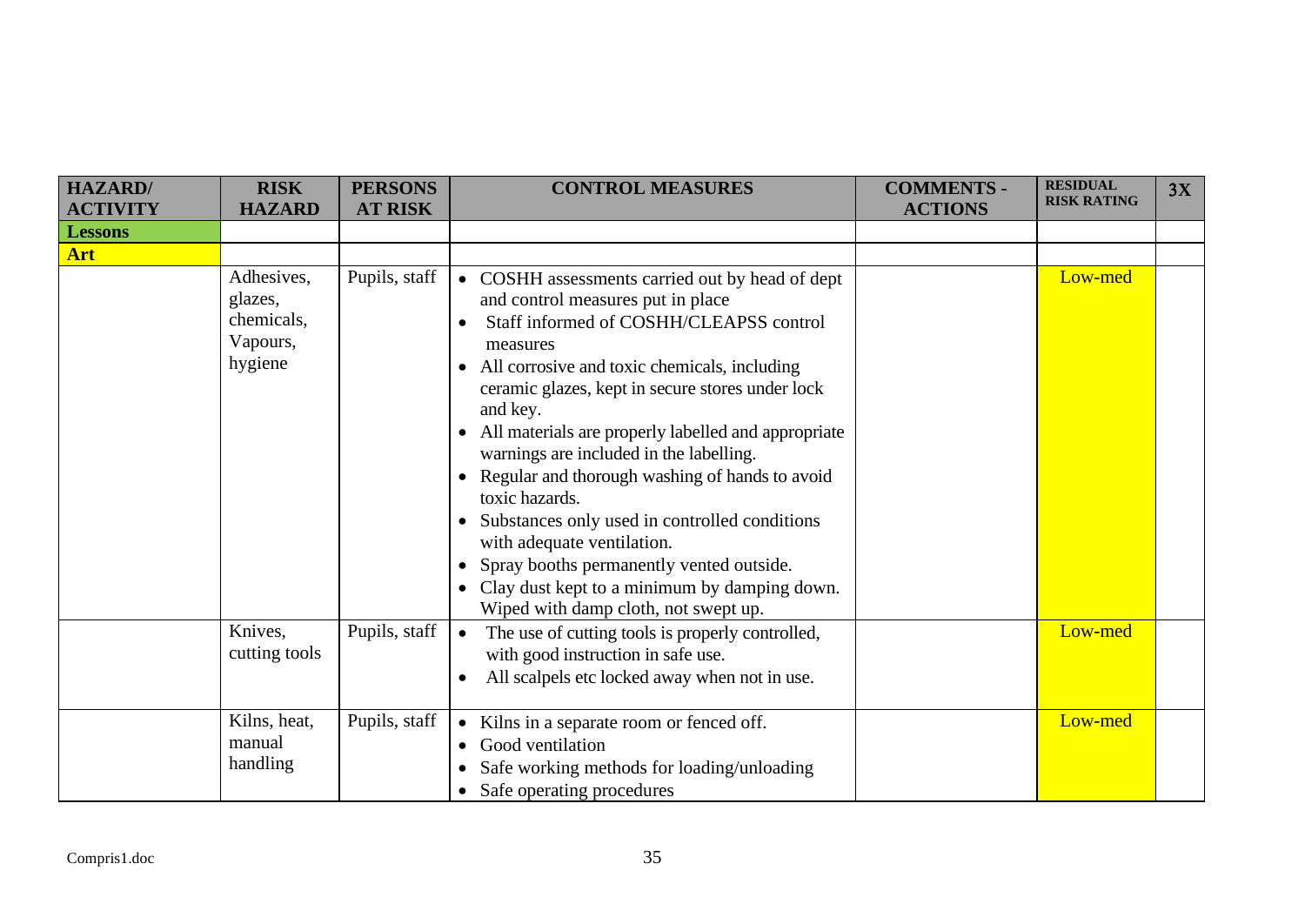| HAZARD/         | <b>RISK</b>               | <b>PERSONS</b>             | <b>CONTROL MEASURES</b>                                                                                                                                                                                                                                                                                                                                                                                                                                                                          | <b>COMMENTS -</b> | <b>RESIDUAL</b>    | 3X |
|-----------------|---------------------------|----------------------------|--------------------------------------------------------------------------------------------------------------------------------------------------------------------------------------------------------------------------------------------------------------------------------------------------------------------------------------------------------------------------------------------------------------------------------------------------------------------------------------------------|-------------------|--------------------|----|
| <b>ACTIVITY</b> | <b>HAZARD</b>             | <b>AT RISK</b>             |                                                                                                                                                                                                                                                                                                                                                                                                                                                                                                  | <b>ACTIONS</b>    | <b>RISK RATING</b> |    |
|                 | Machinery,<br>electricity | Pupils, staff              | • All ceramics machinery maintained and where<br>moving parts create a hazard, guards are fitted.<br>Machines only used by trained personnel.<br>Electric pottery wheels properly earthed and fitted<br>with sealed unit waterproof switches.<br>Machinery and equipment to be regularly<br>serviced and maintained<br>Zone markings on floor around machines.<br>Long hair tied back to prevent entanglement.<br>Portable mains electrical appliances to be<br>regularly tested and maintained. |                   | Low-med            |    |
|                 | Screen<br>printing        | Pupils, staff              | Only carried in controlled conditions with<br>$\bullet$<br>adequate ventilation.<br>COSHH assessments carried out and control<br>measures in place.<br>Safe working procedures.<br>Personal protective equipment.                                                                                                                                                                                                                                                                                |                   | Low-med            |    |
|                 | Slips, trips,<br>falls    | Pupils, staff,<br>visitors | Floors to be in good condition to prevent slips,<br>$\bullet$<br>trips and falls<br>Class sizes to be risk assessed.<br>Good housekeeping to be maintained at all times<br>Spillages on floors to be mopped up as soon as<br>possible                                                                                                                                                                                                                                                            |                   | Low                |    |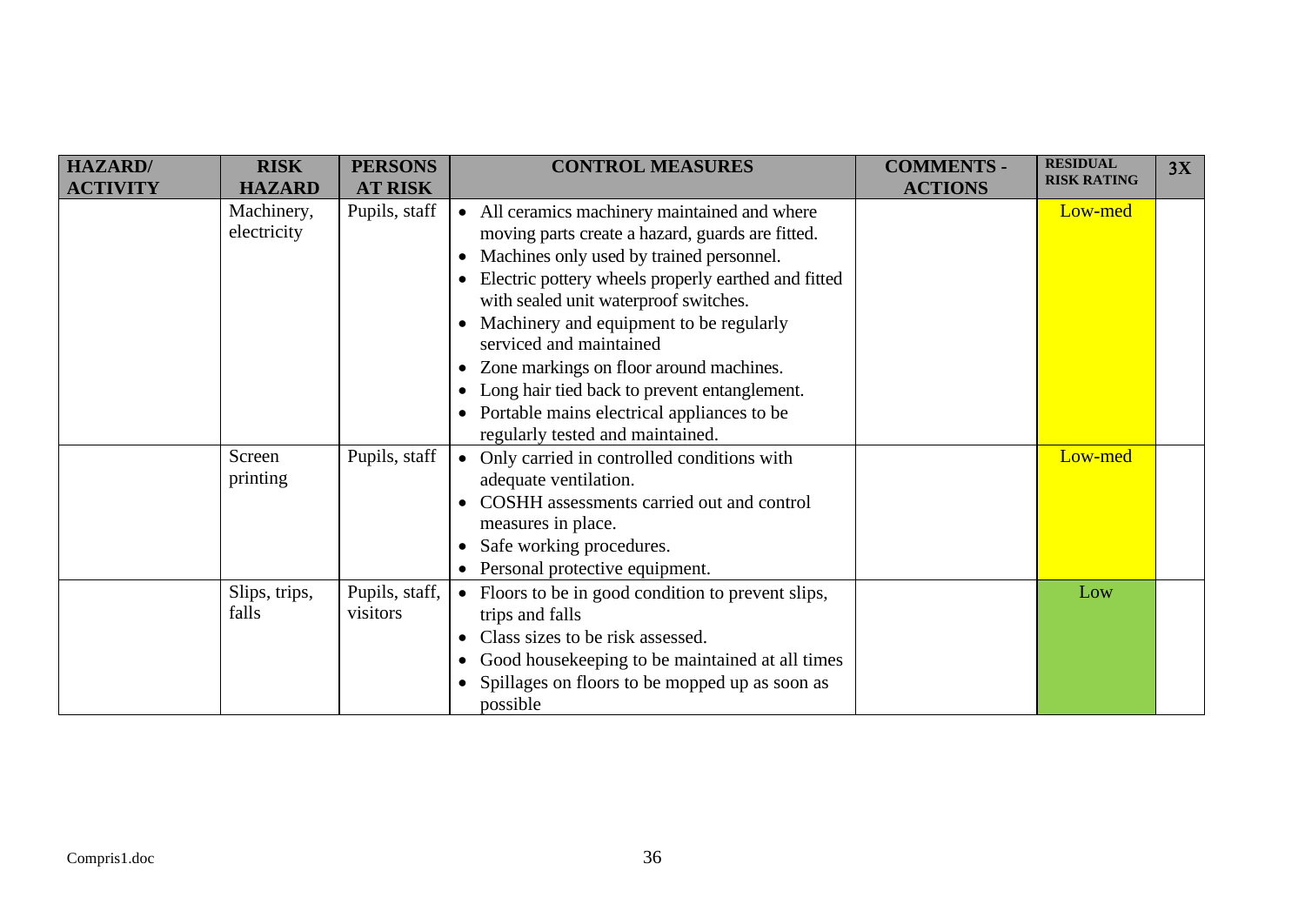| <b>HAZARD/</b>  | <b>RISK</b>   | <b>PERSONS</b> | <b>CONTROL MEASURES</b>                                     | <b>COMMENTS -</b> | <b>RESIDUAL</b>    | 3X |
|-----------------|---------------|----------------|-------------------------------------------------------------|-------------------|--------------------|----|
| <b>ACTIVITY</b> | <b>HAZARD</b> | <b>AT RISK</b> |                                                             | <b>ACTIONS</b>    | <b>RISK RATING</b> |    |
| <b>Lessons</b>  |               |                |                                                             |                   |                    |    |
| <b>Drama</b>    |               |                |                                                             |                   |                    |    |
|                 | Slips, trips, | Pupils, staff  | • Suitable lighting to be available                         |                   | Low                |    |
|                 | falls         |                | Do not allow trailing leads across walkways or              |                   |                    |    |
|                 |               |                | stage                                                       |                   |                    |    |
|                 |               |                | Flooring to be in good condition<br>$\bullet$               |                   |                    |    |
|                 | Working at    | Pupils, staff  | • All erection work to be supervised by a                   |                   | Low - med          |    |
|                 | heights       |                | competent person                                            |                   |                    |    |
|                 |               |                | Minimise the storage of equipment/ materials on             |                   |                    |    |
|                 |               |                | scaffolds                                                   |                   |                    |    |
|                 |               |                | On scaffolds or platforms make sure there are no            |                   |                    |    |
|                 |               |                | loose objects and that tools are secured                    |                   |                    |    |
|                 |               |                | Design scaffolds to prevent falling by use of               |                   |                    |    |
|                 |               |                | safety rails and toe boards                                 |                   |                    |    |
|                 |               |                | Create an exclusion zone beneath areas where                |                   |                    |    |
|                 |               |                | work is being undertaken                                    |                   |                    |    |
|                 |               |                | • Provide people passing below work area with               |                   |                    |    |
|                 |               |                | safety helmets to protect from falling objects              |                   |                    |    |
|                 |               |                | Prevent unauthorised access to the scaffold or              |                   |                    |    |
|                 |               |                | platform                                                    |                   |                    |    |
|                 |               |                | Materials should never be deliberately dropped<br>$\bullet$ |                   |                    |    |
|                 |               |                | from a scaffold but passed down, with a rope if             |                   |                    |    |
|                 |               |                | necessary                                                   |                   |                    |    |
|                 |               |                | Clearly mark areas where work is being<br>$\bullet$         |                   |                    |    |
|                 |               |                | undertaken above with safety signs warning                  |                   |                    |    |
|                 |               |                | others of danger                                            |                   |                    |    |
|                 |               |                | • Scaffolds should not be overloaded, and load              |                   |                    |    |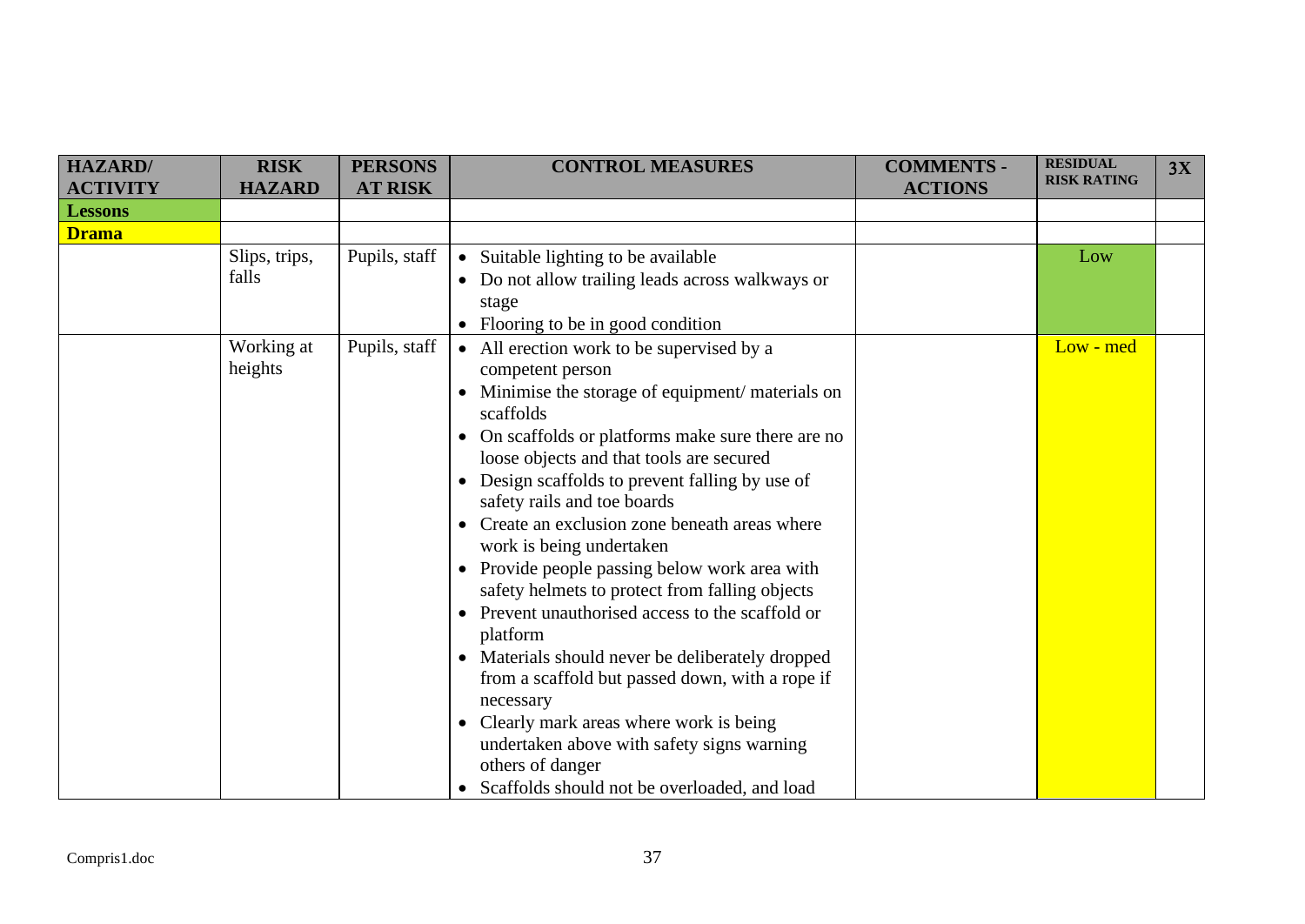|                                           |                                 | should be evenly spread<br>Ladders should be in good condition and<br>regularly examined for faults<br>Ladders should be secured to prevent slipping,<br>usually by tying at the top<br>Access ladders should extend approximately 1m<br>$\bullet$<br>above the working platform<br>The top platform of a stepladder should not be<br>used for working from unless it is specially<br>designed with hand rails                                                                              |           |  |
|-------------------------------------------|---------------------------------|---------------------------------------------------------------------------------------------------------------------------------------------------------------------------------------------------------------------------------------------------------------------------------------------------------------------------------------------------------------------------------------------------------------------------------------------------------------------------------------------|-----------|--|
| Rigging<br>lights,<br>electric<br>objects | Pupils, staff<br>shock, falling | Check for damage to lights and cables<br>$\bullet$<br>• Lights to be tested annually by competent person<br>Portable electrical appliances to be tested<br>annually by competent person<br>Use ropes to hoist lights, never manhandle them<br>up a ladder or scaffold<br>Lights should be clamped to rails and secured<br>with chains<br>Power to remain off when plugging in and out<br>lights<br>Pupils to be supervised when rigging lights<br>• Keep cables to shortest possible length | Low - med |  |
| Performance                               | pupils, staff,<br>visitors      | Ensure all fire exits are clear<br>$\bullet$<br>• No combustible materials under seating<br>All curtains made from fire resistant material<br>Emergency lighting tested by competent person<br>Emergency exit signs clear<br>Front of house announcements to be made                                                                                                                                                                                                                        | Low - med |  |
| stage                                     | Use of props,<br>Pupils, staff  | All props, scenery and stage equipment should<br>$\bullet$<br>be stored safely when not in use                                                                                                                                                                                                                                                                                                                                                                                              | Low - med |  |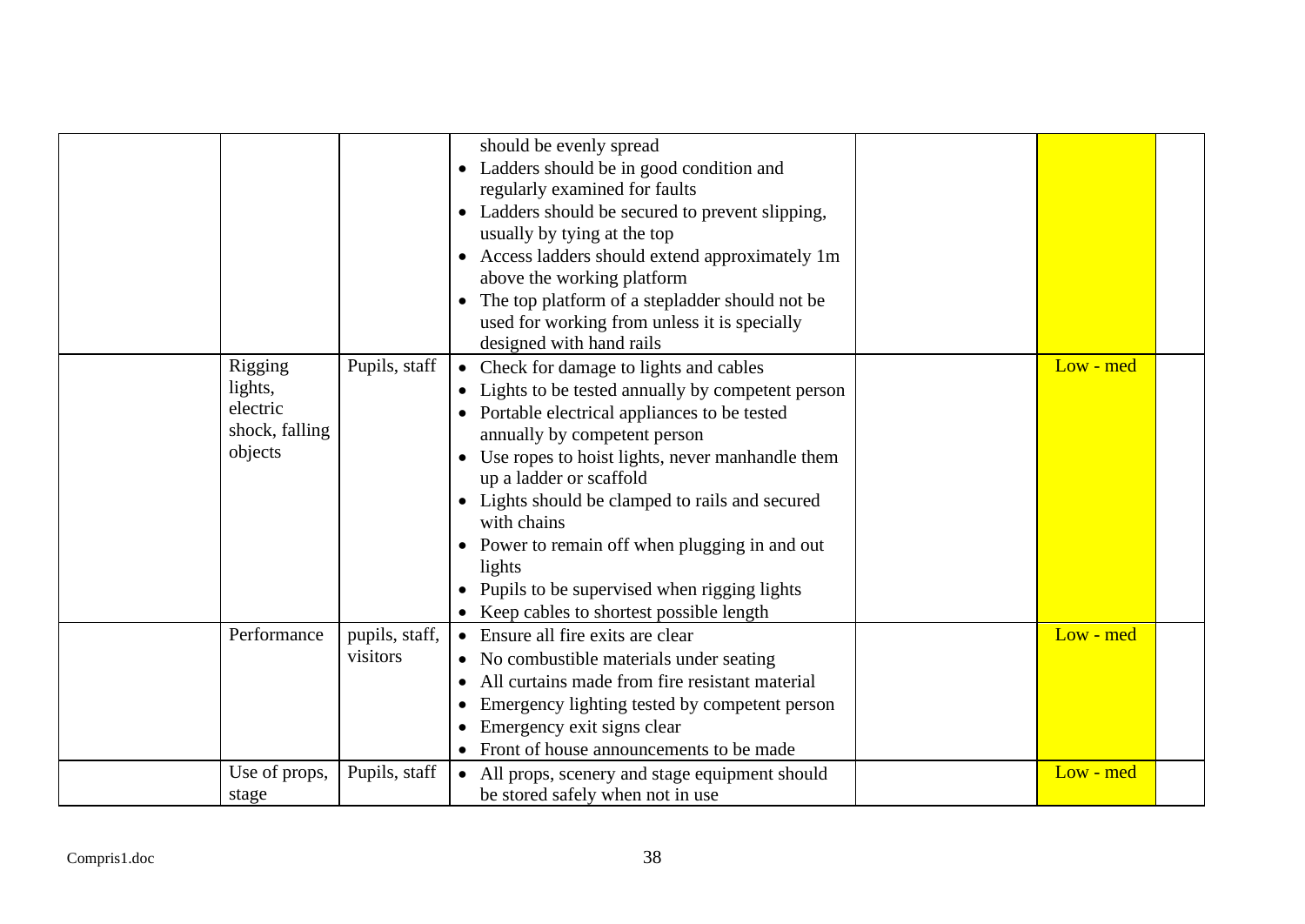| equipment                                                    |               | • Only pupils who have been trained should use<br>equipment etc.<br>Manual handling assessments to be conducted<br>for handling tasks<br>People who may be at risk to have completed<br>suitable training<br>All ropes, stage blocks, props etc. to be<br>check3ed for damage before use                                                                                                                                                                                       |             |  |
|--------------------------------------------------------------|---------------|--------------------------------------------------------------------------------------------------------------------------------------------------------------------------------------------------------------------------------------------------------------------------------------------------------------------------------------------------------------------------------------------------------------------------------------------------------------------------------|-------------|--|
| Electric<br>shock,<br>exposure to<br>hazardous<br>substances | Pupils, staff | Ensure that portable electrical appliances such as<br>$\bullet$<br>smoke machines are subject to regular PAT<br>testing, and labelled to show dates<br>All cupboards used for storage of chemicals to<br>be locked when not in use<br>Storage areas to maintained to a good standard<br>of housekeeping at all times<br>personal protective clothing to be available when<br>required<br>COSHHH/CLEAPSS info and control measures<br>for chemicals, if used, must be available | $Low - med$ |  |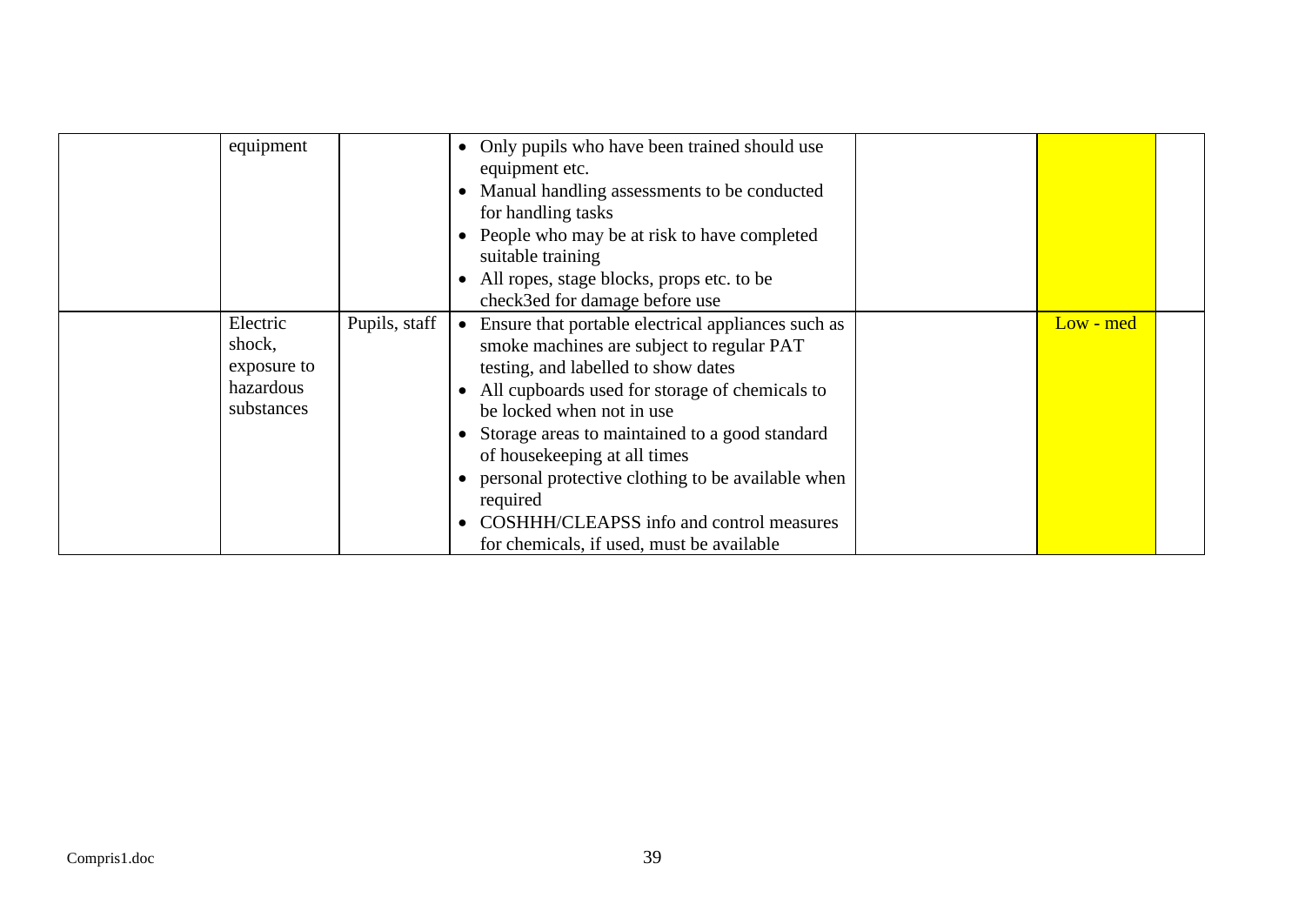| HAZARD/           | <b>RISK</b>         | <b>PERSONS</b> | <b>CONTROL MEASURES</b>                                              | <b>COMMENTS -</b> | <b>RESIDUAL</b><br><b>RISK RATING</b> | 3X |
|-------------------|---------------------|----------------|----------------------------------------------------------------------|-------------------|---------------------------------------|----|
| <b>ACTIVITY</b>   | <b>HAZARD</b>       | <b>AT RISK</b> |                                                                      | <b>ACTIONS</b>    |                                       |    |
| <b>Lessons</b>    |                     |                |                                                                      |                   |                                       |    |
| <b>Technology</b> |                     |                |                                                                      |                   |                                       |    |
|                   | Adhesives,          | Pupils, staff  | • COSHH assessments carried out by head of dept                      |                   | Low-med                               |    |
|                   | glazes,             |                | and control measures in place                                        |                   |                                       |    |
|                   | chemicals,          |                | Staff informed of COSHH control measures                             |                   |                                       |    |
|                   | Vapours,            |                | All corrosive and toxic chemicals kept in secure<br>٠                |                   |                                       |    |
|                   | dust, hygiene       |                | stores under lock and key.                                           |                   |                                       |    |
|                   |                     |                | All materials are properly labelled and appropriate                  |                   |                                       |    |
|                   |                     |                | warnings are included in the labelling.                              |                   |                                       |    |
|                   |                     |                | Regular and thorough washing of hands to avoid                       |                   |                                       |    |
|                   |                     |                | toxic hazards.                                                       |                   |                                       |    |
|                   |                     |                | Substances only used in controlled conditions                        |                   |                                       |    |
|                   |                     |                | with adequate ventilation.                                           |                   |                                       |    |
|                   |                     |                | Spray booths permanently vented outside.                             |                   |                                       |    |
|                   |                     |                | Local exhaust ventilation inspected and                              |                   |                                       |    |
|                   |                     |                | maintained.                                                          |                   |                                       |    |
|                   |                     |                | Personal protective equipment.                                       |                   |                                       |    |
|                   | Brazing,            | Pupils, staff  | • Only carried in controlled conditions with                         |                   | Low-med                               |    |
|                   | silver              |                | adequate ventilation.                                                |                   |                                       |    |
|                   | soldering,          |                | Personal protective equipment.                                       |                   |                                       |    |
|                   | fumes,              |                | Thorough washing of hands after to avoid toxic                       |                   |                                       |    |
|                   |                     |                | hazards.                                                             |                   |                                       |    |
|                   | Soft                | Pupils, staff  | Only carried in controlled conditions with<br>$\bullet$              |                   | Low-med                               |    |
|                   |                     |                |                                                                      |                   |                                       |    |
|                   |                     |                |                                                                      |                   |                                       |    |
|                   | soldering,<br>fumes |                | adequate ventilation.<br>Personal protective equipment.<br>$\bullet$ |                   |                                       |    |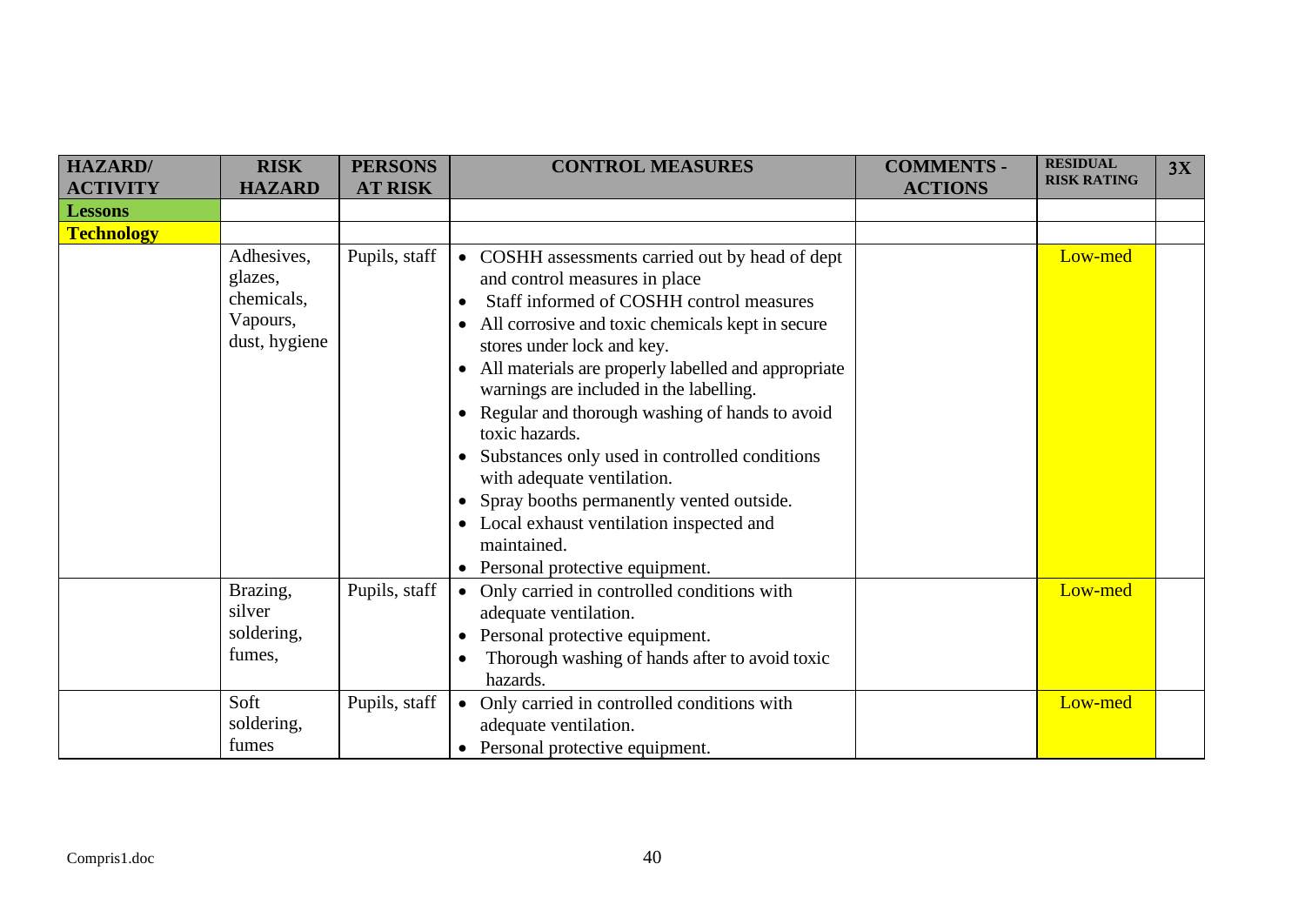| <b>HAZARD</b> / | <b>RISK</b>    | <b>PERSONS</b> | <b>CONTROL MEASURES</b>                         | <b>COMMENTS -</b> | <b>RESIDUAL</b>    | 3X |
|-----------------|----------------|----------------|-------------------------------------------------|-------------------|--------------------|----|
| <b>ACTIVITY</b> | <b>HAZARD</b>  | <b>AT RISK</b> |                                                 | <b>ACTIONS</b>    | <b>RISK RATING</b> |    |
|                 | Casting,       | Pupils, staff  | • Local exhaust ventilation.                    |                   | Low-med            |    |
|                 | irritant sand, |                | • Barrier creams.                               |                   |                    |    |
|                 | fumes,         |                | Safe working practices, dry crucibles etc.      |                   |                    |    |
|                 | molten         |                | Thorough washing of hands after to avoid toxic  |                   |                    |    |
|                 | metal,         |                | hazards.                                        |                   |                    |    |
|                 | explosion      |                |                                                 |                   |                    |    |
|                 | Forge work     | Pupils, staff  | • Local exhaust ventilation.                    |                   | Low-med            |    |
|                 |                |                | • Personal protective equipment.                |                   |                    |    |
|                 | Welding        | Pupils, staff  | • Good general ventilation.                     |                   | Low-med            |    |
|                 |                |                | • Painted surfaces stripped prior to welding.   |                   |                    |    |
|                 |                |                | Personal protective equipment<br>$\bullet$      |                   |                    |    |
|                 |                |                | Good stable storage of cylinders.<br>$\bullet$  |                   |                    |    |
|                 | Bandsaw,       | Staff          | Machines only used by trained staff.            |                   | Low                |    |
|                 | circular saw   |                | Training records maintained.<br>$\bullet$       |                   |                    |    |
|                 |                |                | Separate isolator for machines.<br>$\bullet$    |                   |                    |    |
|                 |                |                | Clearly marked stop buttons.                    |                   |                    |    |
|                 |                |                | Machine lights in working order.                |                   |                    |    |
|                 |                |                | • Safe working procedures posted on each        |                   |                    |    |
|                 |                |                | machine.                                        |                   |                    |    |
|                 |                |                | Personal protective equipment.<br>$\bullet$     |                   |                    |    |
|                 |                |                | Correct guards fitted.<br>$\bullet$             |                   |                    |    |
|                 |                |                | Long hair tied back.                            |                   |                    |    |
|                 |                |                | Loose clothing removed or secured.<br>$\bullet$ |                   |                    |    |
|                 |                |                | Flooring in good condition.                     |                   |                    |    |
|                 |                |                | Work area marked around machine<br>$\bullet$    |                   |                    |    |
|                 |                |                | COSHH assessments undertaken of materials to    |                   |                    |    |
|                 |                |                | be sawn.                                        |                   |                    |    |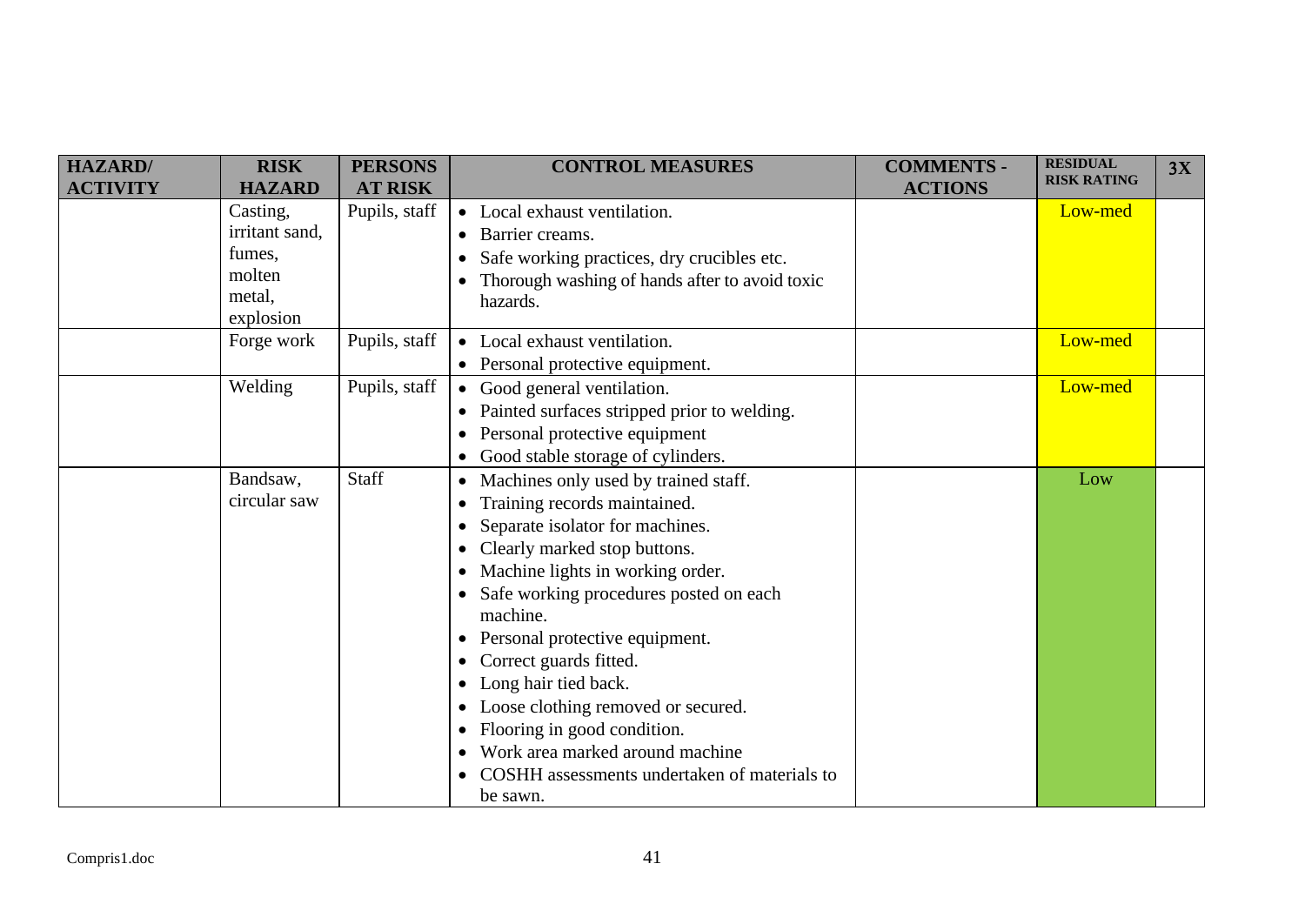|              |              |               | • Waste materials disposed of safely              |         |  |
|--------------|--------------|---------------|---------------------------------------------------|---------|--|
|              |              |               | Local exhaust ventilation.                        |         |  |
|              |              |               | Correct positioning of riving knife and crown     |         |  |
|              |              |               | guard.                                            |         |  |
|              |              |               | Use of push stick.                                |         |  |
|              |              |               | Machinery and equipment to be regularly           |         |  |
|              |              |               | serviced and maintained                           |         |  |
|              | Grinding,    | Pupils, staff | • Machines only used by trained staff.            | Low-med |  |
|              | dust,        |               | Training records maintained.<br>$\bullet$         |         |  |
|              | entanglement |               | Abrasive wheels only changed and dressed by       |         |  |
|              | flying       |               | competent person holding a valid certificate.     |         |  |
|              | material     |               | Tool rests set at correct position.<br>$\bullet$  |         |  |
|              |              |               | Safe working practices.<br>$\bullet$              |         |  |
|              |              |               | Correct guards fitted.                            |         |  |
|              |              |               | Wheels of the correct speed rating for the        |         |  |
|              |              |               | machine used.                                     |         |  |
|              |              |               | • Correct storage, handling, marking and checking |         |  |
|              |              |               | for damage in place.                              |         |  |
|              |              |               | Correct wheel used for type of material.          |         |  |
|              |              |               | Personal eye protection.                          |         |  |
|              |              |               | Long hair tied back.                              |         |  |
|              |              |               | Loose clothing removed or secured.                |         |  |
|              |              |               | Flooring in good condition.                       |         |  |
|              |              |               | Work area marked around machine                   |         |  |
|              |              |               | Only one person at machine at any time.           |         |  |
|              |              |               | COSHH assessments undertaken of materials to      |         |  |
|              |              |               | be used.                                          |         |  |
|              |              |               | • Machinery and equipment to be regularly         |         |  |
|              |              |               | serviced and maintained                           |         |  |
|              | Metal        | Pupils, staff | • Machines only used by competent/trained staff   | Low-med |  |
|              |              |               |                                                   |         |  |
|              |              |               |                                                   |         |  |
| Compris1.doc |              |               | 42                                                |         |  |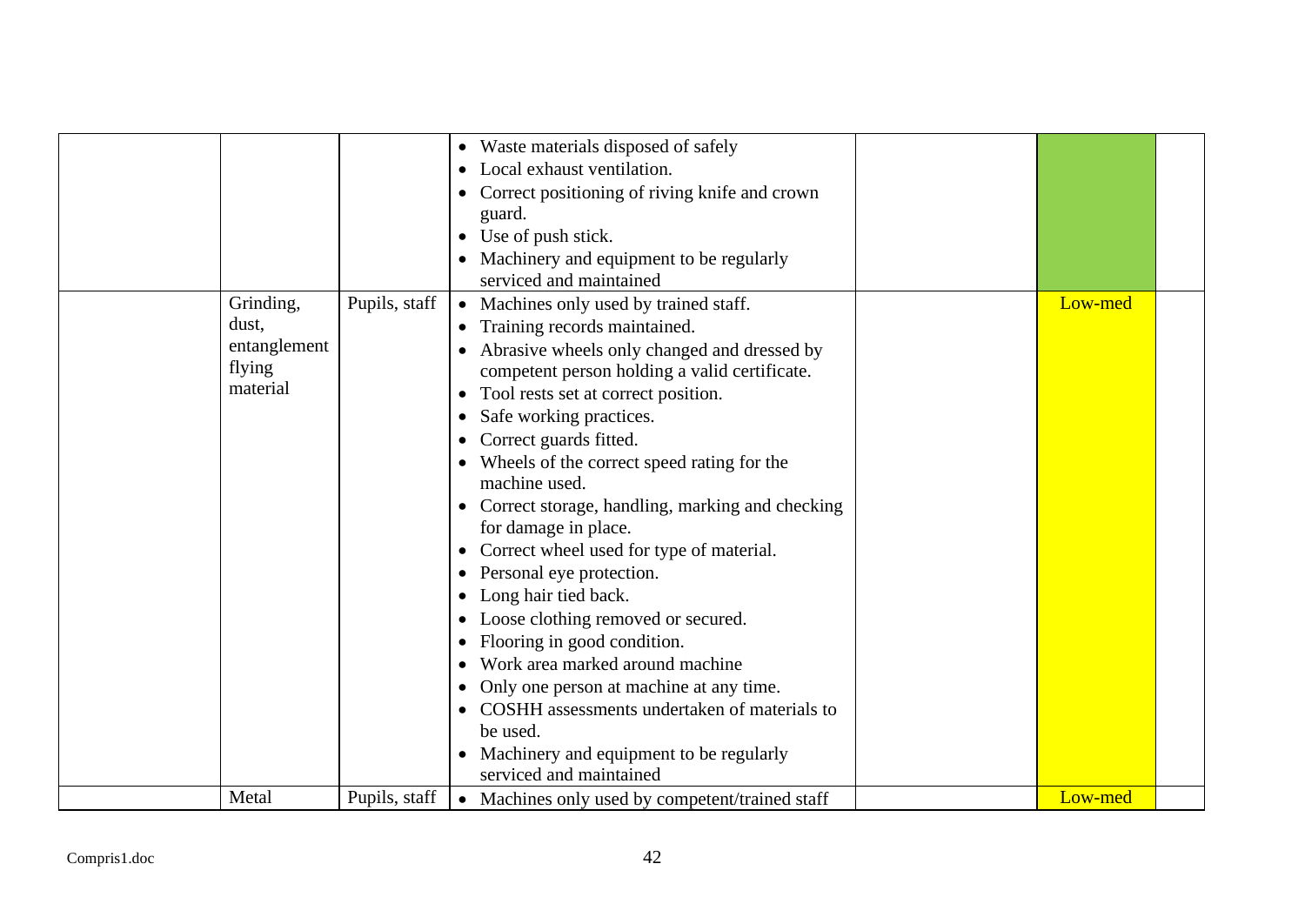| machining,<br>turning,<br>milling,<br>power<br>sawing,<br>drilling |               | and pupils under general supervision.<br>Training records maintained.<br>$\bullet$<br>Staff to check cutting tools, speeds and mounting<br>of tools and workpiece.<br>Separate isolator for machines.<br>$\bullet$<br>Clearly marked stop buttons.<br>$\bullet$<br>Machine lights in working order.<br>$\bullet$<br>Safe working procedures posted on each<br>$\bullet$<br>machine.<br>Correct guards fitted.<br>$\bullet$<br>Long hair tied back.<br>Loose clothing removed or secured.<br>Flooring in good condition.<br>Work area marked around machine<br>$\bullet$ |         |  |
|--------------------------------------------------------------------|---------------|-------------------------------------------------------------------------------------------------------------------------------------------------------------------------------------------------------------------------------------------------------------------------------------------------------------------------------------------------------------------------------------------------------------------------------------------------------------------------------------------------------------------------------------------------------------------------|---------|--|
|                                                                    |               | Only one person at machine at any time.<br>$\bullet$                                                                                                                                                                                                                                                                                                                                                                                                                                                                                                                    |         |  |
|                                                                    |               | Waste materials disposed of safely.<br>Machinery and equipment to be regularly<br>serviced and maintained                                                                                                                                                                                                                                                                                                                                                                                                                                                               |         |  |
| <b>Buffing</b><br>machine                                          | Pupils, staff | • Machines only used by trained staff and pupils<br>under general supervision.<br>Training records maintained<br>$\bullet$<br>Staff to check buffing mop and polish compound<br>$\bullet$<br>selected.<br>Separate isolator for machines.<br>$\bullet$<br>Clearly marked stop buttons.<br>Safe working procedures posted on each<br>machine.<br>Personal eye protection.<br>$\bullet$<br>Spindles to be fitted with buffing wheels even<br>when not in use.                                                                                                             | Low-med |  |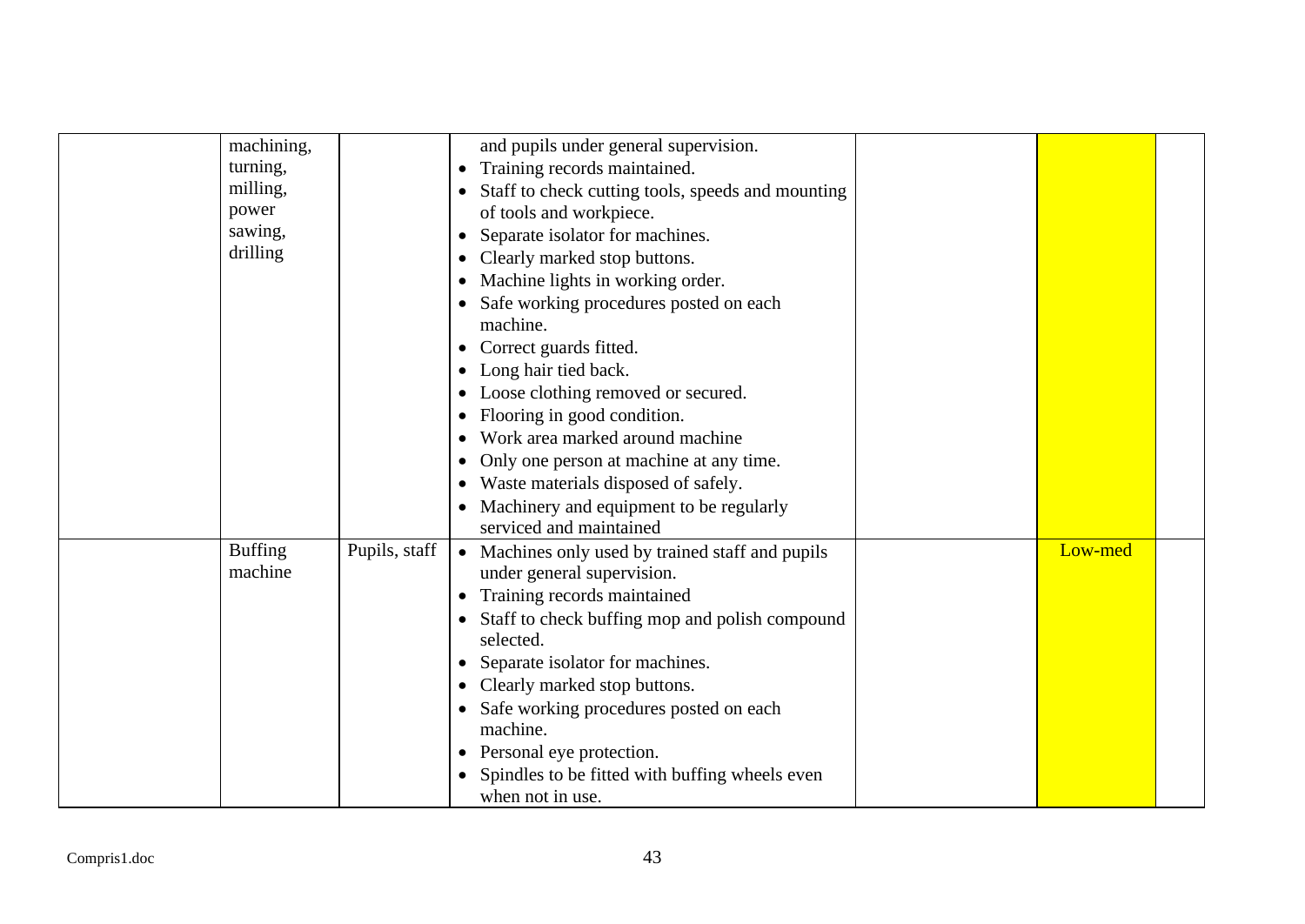|              |                                |               | • Personal eye protection.<br>Correct guards fitted.<br>$\bullet$<br>Long hair tied back.<br>Loose clothing removed or secured.<br>Flooring in good condition.<br>Work area marked around machine<br>Only one person at machine at any time.<br>COSHH assessments undertaken of materials to<br>be turned.<br>• Machinery and equipment to be regularly<br>serviced and maintained. |         |  |
|--------------|--------------------------------|---------------|-------------------------------------------------------------------------------------------------------------------------------------------------------------------------------------------------------------------------------------------------------------------------------------------------------------------------------------------------------------------------------------|---------|--|
|              |                                |               | Thorough washing of hands after to avoid toxic<br>hazards.                                                                                                                                                                                                                                                                                                                          |         |  |
|              | Hand<br>operated<br>guillotine | Pupils, staff | All pupils trained in the safe use of machine.<br>Machine locked when not in use.<br>Only one person at machine at any time.<br>$\bullet$<br>Sharp off-cuts placed safely in appropriate<br>container for disposal.<br>Equipment to be regularly serviced and<br>maintained.<br>Long hair tied back.<br>• Loose clothing removed or secured.                                        | Low-med |  |
|              | Wood<br>turning                | Pupils, staff | • Machines only used by trained staff and pupils<br>under general supervision.<br>Training records maintained.<br>Staff to check cutting tools, speeds and mounting<br>of tools and workpiece.<br>Separate isolator for machines.<br>Clearly marked stop buttons.<br>Safe working procedures posted on each<br>$\bullet$                                                            | Low-med |  |
| Compris1.doc |                                |               | 44                                                                                                                                                                                                                                                                                                                                                                                  |         |  |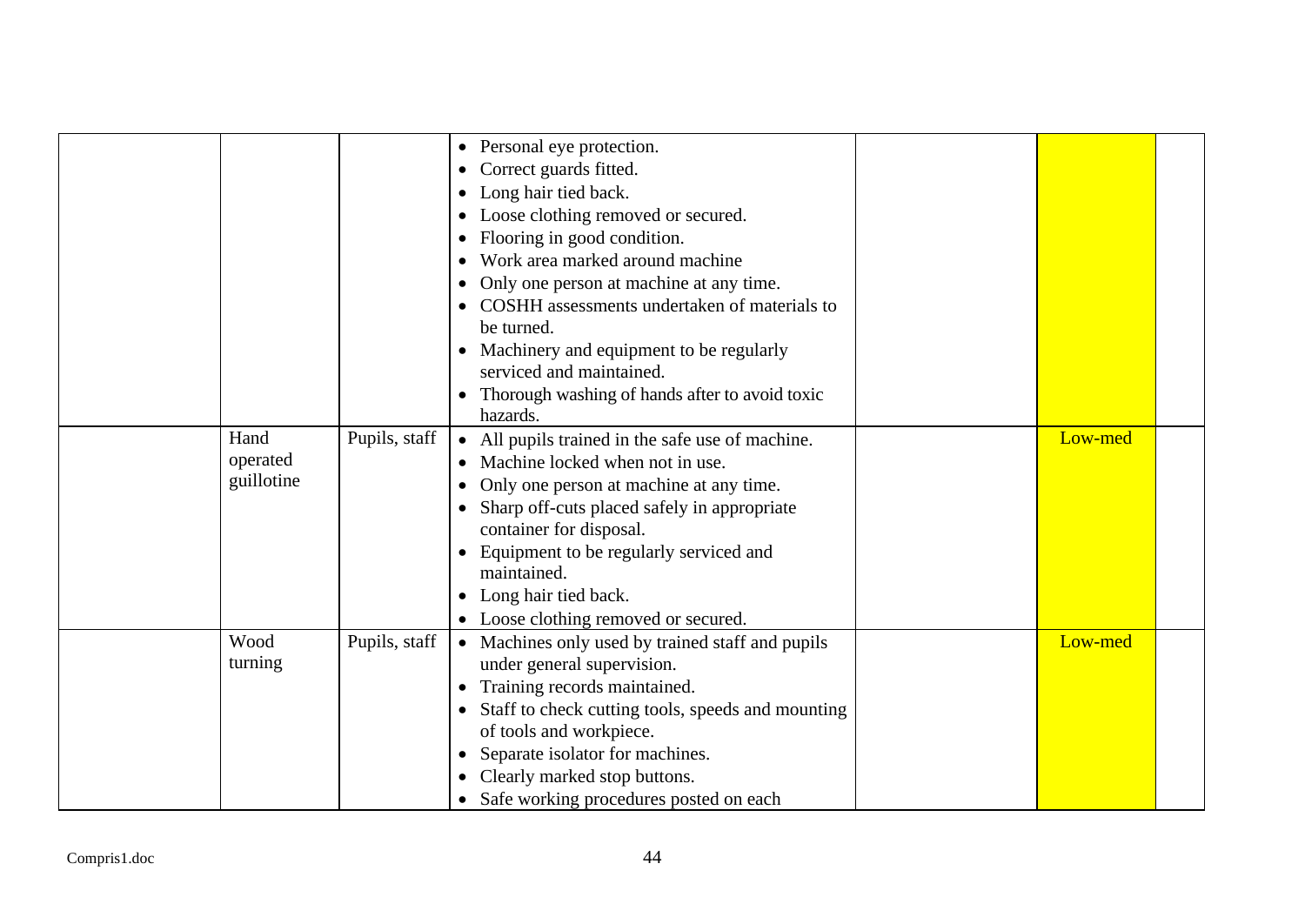|                    |               | machine.<br>• Personal eye protection, where necessary<br>Correct guards fitted, where necessary<br>Long hair tied back.<br>Loose clothing removed or secured.<br>$\bullet$<br>Flooring in good condition.<br>Work area marked around machine<br>Only one person at machine at any time.<br>$\bullet$<br>COSHH assessments undertaken of materials to<br>$\bullet$<br>be turned.<br>Waste materials disposed of safely.<br>$\bullet$<br>• Machinery and equipment to be regularly<br>serviced and maintained                                                                                                                                                   |         |  |
|--------------------|---------------|----------------------------------------------------------------------------------------------------------------------------------------------------------------------------------------------------------------------------------------------------------------------------------------------------------------------------------------------------------------------------------------------------------------------------------------------------------------------------------------------------------------------------------------------------------------------------------------------------------------------------------------------------------------|---------|--|
| Machine<br>sanding | Pupils, staff | • Machines only used by staff and pupils under<br>supervision.<br>Staff to check machine set-up, gap between rest<br>$\bullet$<br>and disc or belt.<br>Table rest set at correct distance.<br>$\bullet$<br>Separate isolator for machines.<br>$\bullet$<br>Clearly marked stop buttons.<br>COSHH assessments undertaken of materials to<br>$\bullet$<br>be sanded.<br>Dust extraction used.<br>$\bullet$<br>• Safe working procedures posted on each<br>machine.<br>Personal eye protection.<br>$\bullet$<br>Correct guards fitted.<br>$\bullet$<br>Long hair tied back.<br>$\bullet$<br>• Loose clothing removed or secured.<br>• Flooring in good condition. | Low-med |  |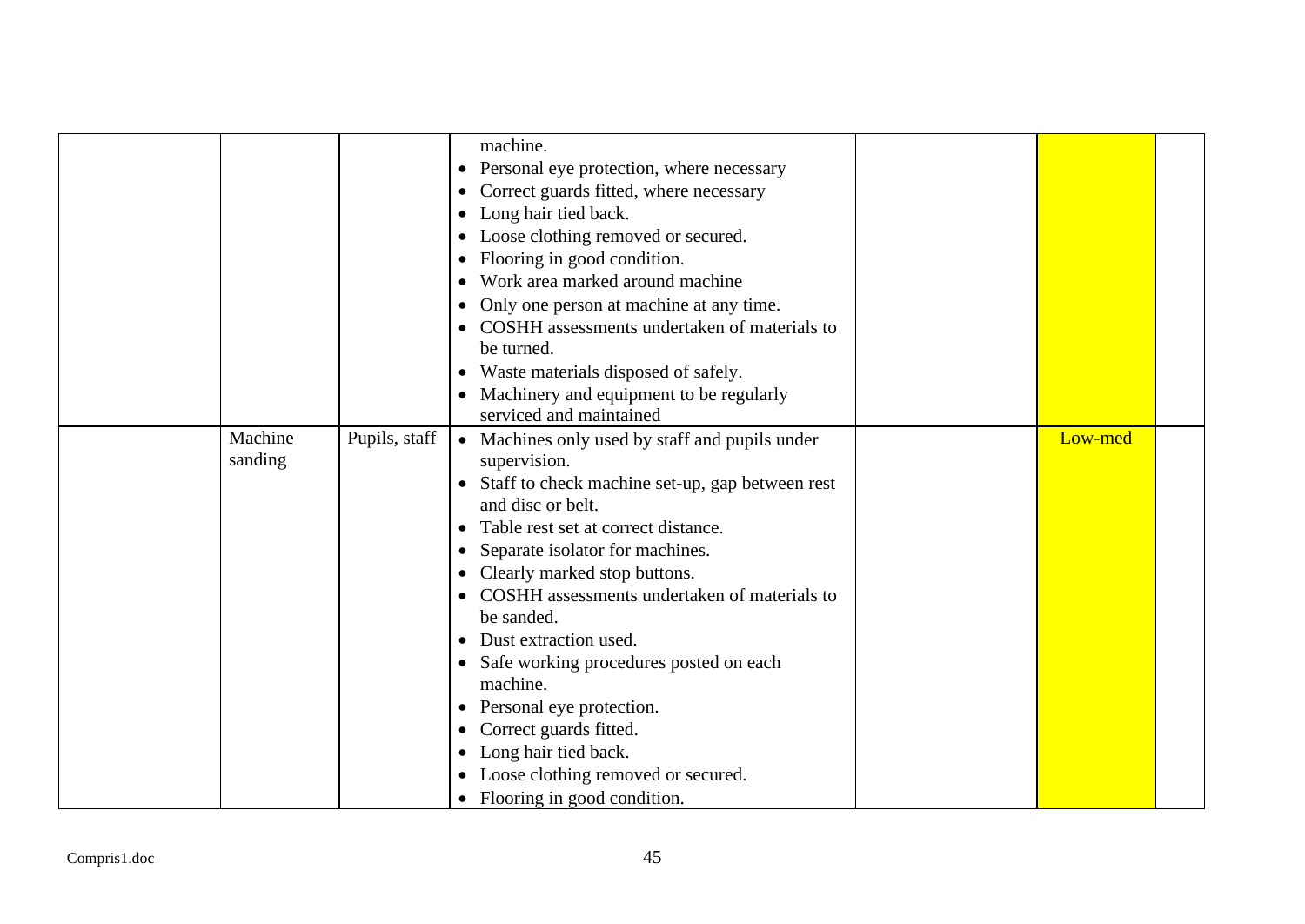|                        | Vacuum<br>forming,<br>fumes, hot<br>materials | Pupils, staff  | Work area marked around machine<br>$\bullet$<br>Only one person at machine at any time.<br>$\bullet$<br>Machinery and equipment to be regularly<br>$\bullet$<br>serviced and maintained<br>• Only carried in controlled conditions with<br>adequate ventilation.<br>Personal eye protection.<br>Long hair tied back.<br>$\bullet$<br>Heater elements protected to prevent hand<br>contact.<br>Portable mains electrical appliances to be<br>regularly tested and maintained. | Low-med |  |
|------------------------|-----------------------------------------------|----------------|------------------------------------------------------------------------------------------------------------------------------------------------------------------------------------------------------------------------------------------------------------------------------------------------------------------------------------------------------------------------------------------------------------------------------------------------------------------------------|---------|--|
|                        | Printed<br>circuit<br>boards,<br>corrosives   | Pupils, staff  | • Only carried in controlled conditions with<br>adequate ventilation.<br>Lids fitted to bubble tanks.<br>Bubble tanks in stable positions.<br>$\bullet$<br>Weak solutions used.<br>$\bullet$<br>Personal protective equipment.<br>$\bullet$<br>COSHH assessments undertaken of materials to<br>$\bullet$<br>be used.                                                                                                                                                         | Low-med |  |
|                        | Tools, cuts,<br>electricity -<br>burns shock  | Pupils, staff  | • Pupils to be properly instructed in the safe use of<br>all tools used and generally supervised.<br>Tools and equipment to be properly stored in<br>such a way that it is obvious if any items are<br>missing.<br>Portable mains electrical appliances to be<br>regularly tested and maintained.                                                                                                                                                                            | Low-med |  |
| <b>Lessons</b>         |                                               |                |                                                                                                                                                                                                                                                                                                                                                                                                                                                                              |         |  |
| <b>Food Technology</b> |                                               |                |                                                                                                                                                                                                                                                                                                                                                                                                                                                                              |         |  |
|                        | Food                                          | Pupils, staff, | • Staff qualified by training and experience in                                                                                                                                                                                                                                                                                                                                                                                                                              | Low-med |  |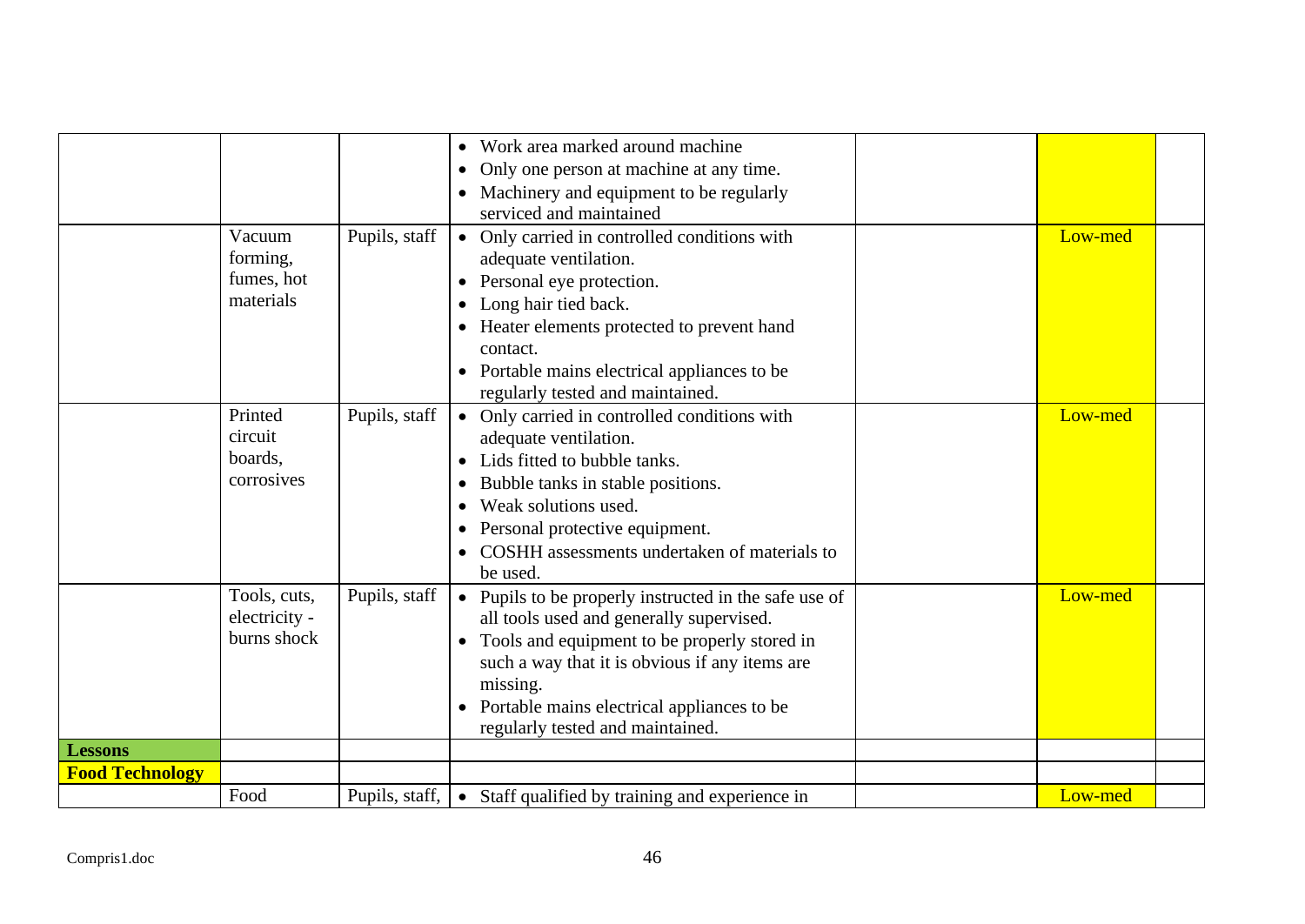| poisoning                                         | visitors,<br>public | food hygiene matters.<br>Staff to hold Food Hygiene certificates.<br>$\bullet$<br>Pupils receive training on food hygiene.<br>$\bullet$<br>The use and control of certain foods to be<br>monitored e.g. shellfish.<br>Good standards of personal hygiene.<br>$\bullet$<br>Bacteria contamination reduced by ensuring<br>$\bullet$<br>food is not left at room temperature for too long<br>prior to consumption.<br>• Correct procedures for ensuring food is correctly<br>cooked, stored and re-heated particularly if taken<br>home.<br>Minimise cross contamination by careful<br>$\bullet$<br>selection of equipment, high levels of personal<br>hygiene, kitchen cleaning, waste disposal, pest<br>control and maintenance routines.<br>Working with high-risk foods is monitored.<br>$\bullet$ |         |  |
|---------------------------------------------------|---------------------|-----------------------------------------------------------------------------------------------------------------------------------------------------------------------------------------------------------------------------------------------------------------------------------------------------------------------------------------------------------------------------------------------------------------------------------------------------------------------------------------------------------------------------------------------------------------------------------------------------------------------------------------------------------------------------------------------------------------------------------------------------------------------------------------------------|---------|--|
| Preparation,<br>cooking and<br>storage of<br>food | Pupils, staff       | • Regular and thorough washing of hands.<br>Cuts and abrasions covered with blue plasters.<br>Hair tied back.<br>$\bullet$<br>Jewellery removed.<br>$\bullet$<br>• All work surfaces of food grade quality and<br>thoroughly cleaned.<br>Chopping boards to be in good condition and a<br>$\bullet$<br>selection available to reduce cross<br>contamination.<br>Safe working practices to minimise personal<br>$\bullet$<br>injury from handling hot items.<br>Heavy items stored in a way to minimise manual<br>handling injuries.                                                                                                                                                                                                                                                                 | Low-med |  |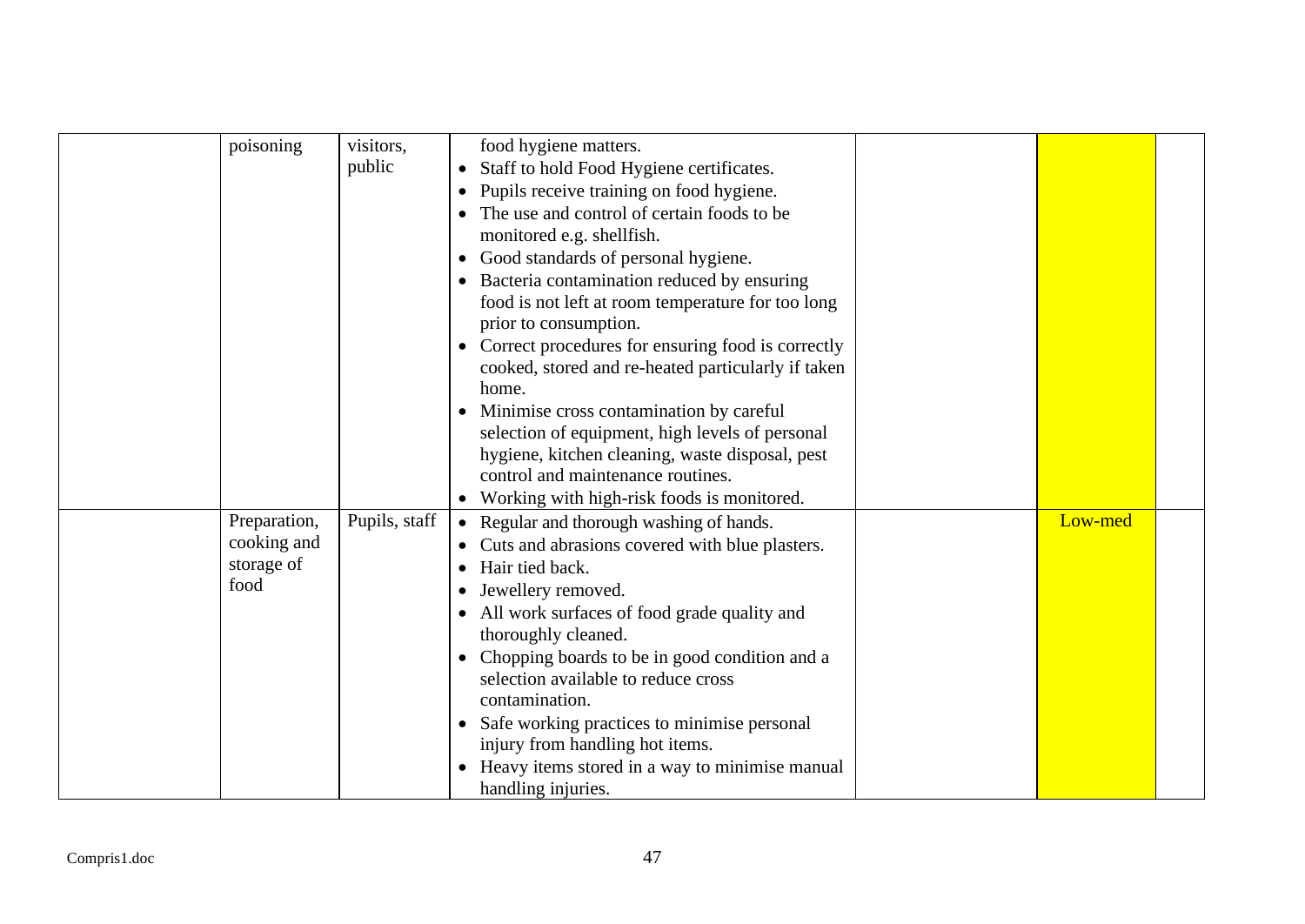| • Portable mains electrical appliances to be<br>regularly tested and maintained.<br>Machines guarded where applicable.<br>Pressure cookers subjected to regular inspection<br>by a competent person.                                                                         |  |
|------------------------------------------------------------------------------------------------------------------------------------------------------------------------------------------------------------------------------------------------------------------------------|--|
| All gas appliances to be tested annually for<br>safety by GAS SAFE gas fitter<br>• Gas appliances to be regularly maintained<br>• Non GAS SAFE registered people are prohibited<br>from carrying out any work on gas appliances<br>Storage and use of sharp implements to be |  |
| monitored.<br>Storage of food monitored for temperature and<br>use by date.                                                                                                                                                                                                  |  |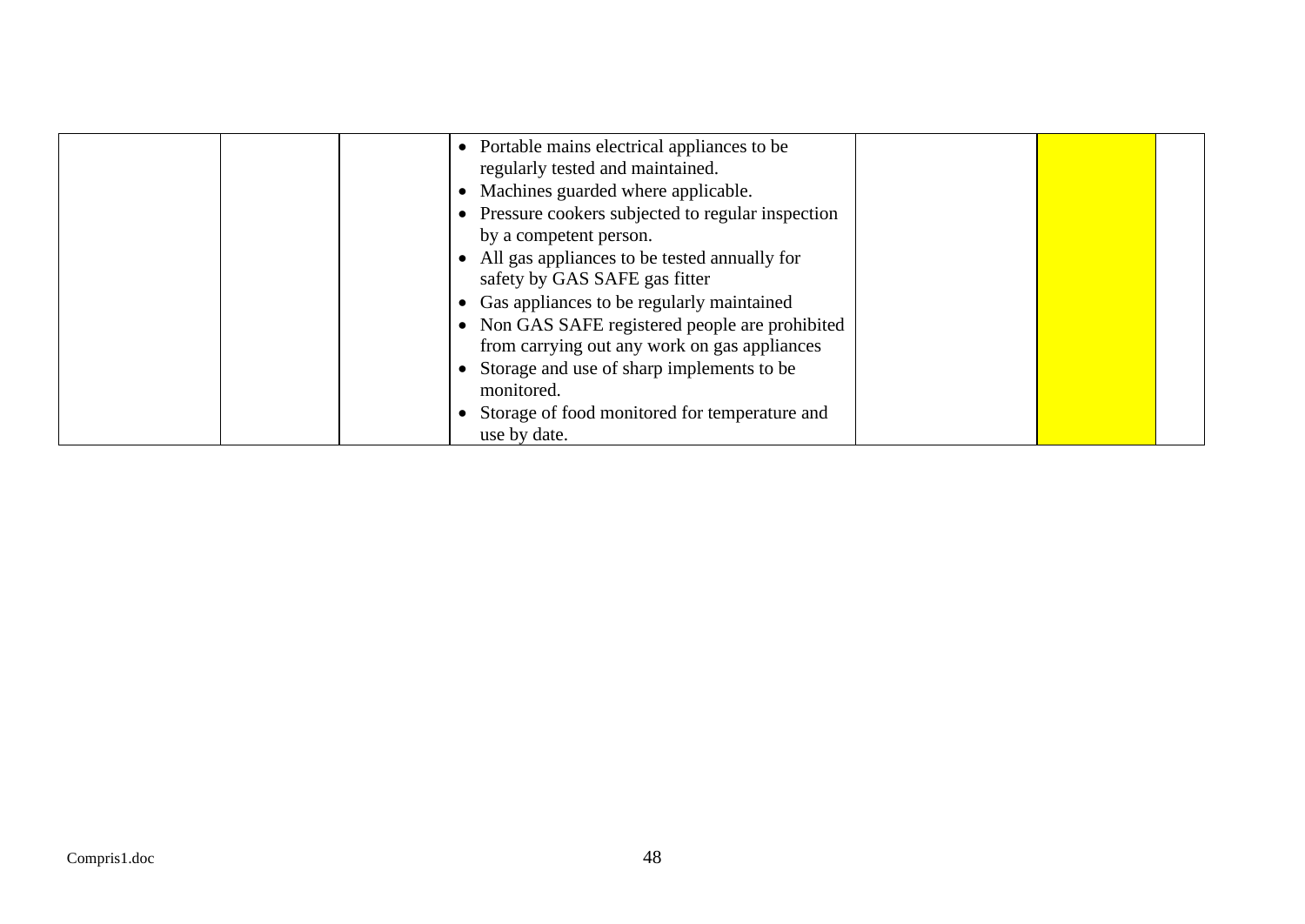| <b>Lessons</b>  |                                                  |               |                                                                                                                                                                                                                                                                                                                                                                                                                                                                                                                                                                                        |         |  |
|-----------------|--------------------------------------------------|---------------|----------------------------------------------------------------------------------------------------------------------------------------------------------------------------------------------------------------------------------------------------------------------------------------------------------------------------------------------------------------------------------------------------------------------------------------------------------------------------------------------------------------------------------------------------------------------------------------|---------|--|
| <b>Textiles</b> |                                                  |               |                                                                                                                                                                                                                                                                                                                                                                                                                                                                                                                                                                                        |         |  |
|                 | Machine<br>sewing,<br>overlocking<br>and ironing | Pupils, staff | All pupils trained in safe use of equipment.<br>$\bullet$<br>All equipment checked by staff before use.<br>$\bullet$<br>Avoid use of trailing cables.<br>Portable mains electrical appliances to be<br>regularly tested and maintained.<br>Machines guarded where applicable.<br>Machines left in normal location wherever<br>possible.<br>Avoid ironing in aisles and gangways.<br>Adequate lighting maintained for intricate work<br>activities.<br>All machines subject to regular maintenance.<br>Long hair tied back.<br>• Use and storage of sharp equipment to be<br>monitored. | Low-med |  |
|                 | Working<br>with textile<br>materials             | Pupils, staff | • Wax kettles subject to portable appliance testing.<br>• Wax kettles not to be left unattended for any<br>long periods<br>All materials stored away from sources of<br><i>ignition.</i><br>All flammable substances stored in appropriately<br>$\bullet$<br>labelled fire resistant cabinet.<br>Personal protective equipment used where<br>$\bullet$<br>required.<br>COSHH assessments carried as necessary.<br>Use of wax kettles strictly monitored.                                                                                                                               | Low-med |  |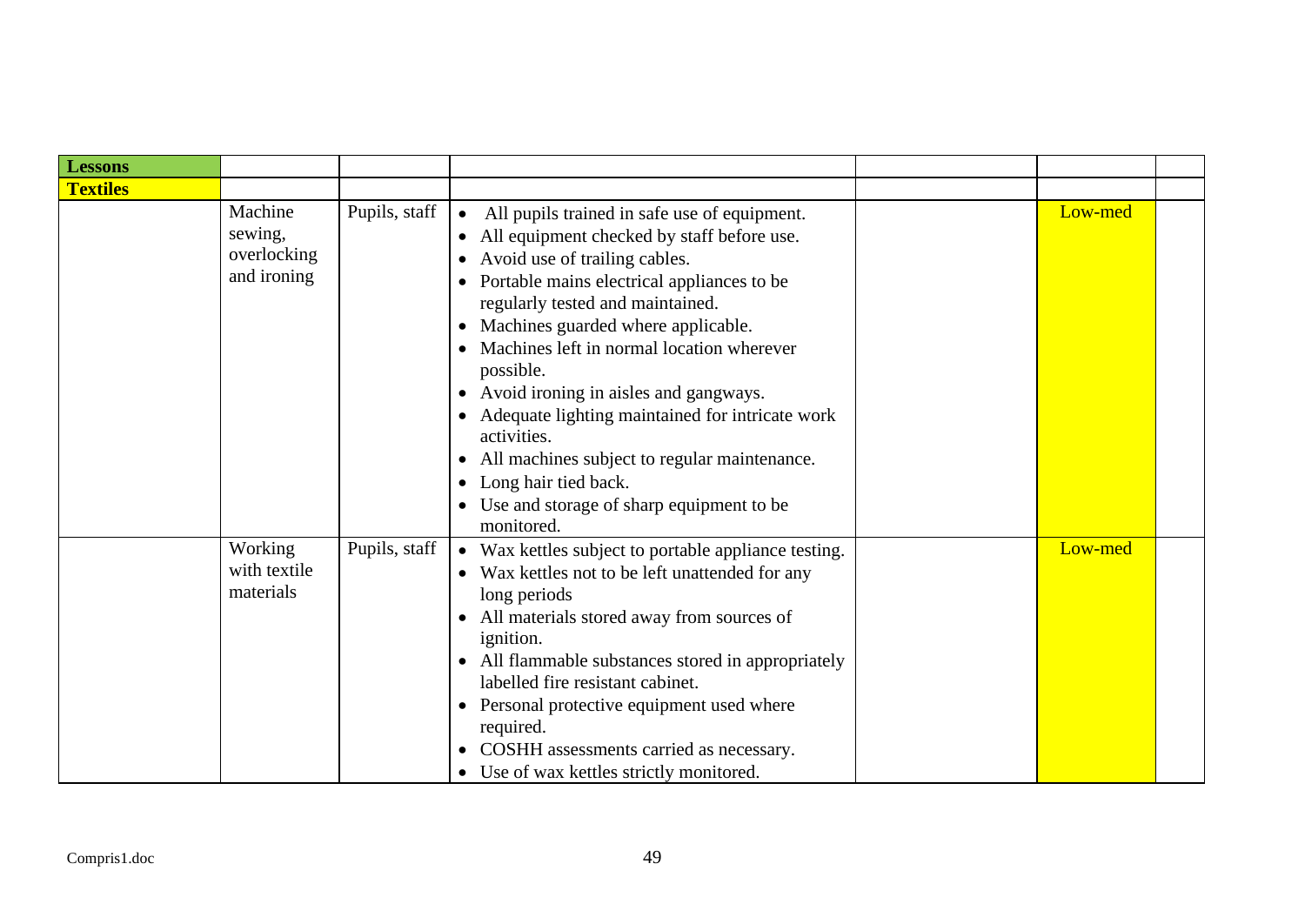| <b>HAZARD</b>    | <b>RISK</b>   | <b>PERSONS</b> | <b>CONTROL MEASURES</b>                                         | <b>COMMENTS -</b> | <b>RESIDUAL</b>    | 3X |
|------------------|---------------|----------------|-----------------------------------------------------------------|-------------------|--------------------|----|
| <b>ACTIVITY</b>  | <b>HAZARD</b> | <b>AT RISK</b> |                                                                 | <b>ACTIONS</b>    | <b>RISK RATING</b> |    |
| <b>Lessons</b>   |               |                |                                                                 |                   |                    |    |
| <b>Physical</b>  |               |                |                                                                 |                   |                    |    |
| <b>Education</b> |               |                |                                                                 |                   |                    |    |
|                  | Gymnastics,   | Pupils, staff  | • PE teachers to be suitably qualified for the                  |                   | Low-med            |    |
|                  | apparatus     |                | activities, e.g. trampoline qualification                       |                   |                    |    |
|                  |               |                | Equipment to be tested on an annual basis by a<br>$\bullet$     |                   |                    |    |
|                  |               |                | competent person and checked for damage each                    |                   |                    |    |
|                  |               |                | time before use by teacher                                      |                   |                    |    |
|                  |               |                | Equipment to be stored safely<br>$\bullet$                      |                   |                    |    |
|                  |               |                | • If equipment is stored in the gym it should not               |                   |                    |    |
|                  |               |                | interfere with activities that take place                       |                   |                    |    |
|                  |               |                | Pupils to be trained in correct moving and setting<br>$\bullet$ |                   |                    |    |
|                  |               |                | up of equipment                                                 |                   |                    |    |
|                  |               |                | Staff to supervise set up of trampolines<br>$\bullet$           |                   |                    |    |
|                  |               |                | Staff to check set up of equipment before use<br>$\bullet$      |                   |                    |    |
|                  |               |                | • LEA guidelines on correct use of mats to be                   |                   |                    |    |
|                  |               |                | adhered to                                                      |                   |                    |    |
|                  |               |                | • Spotters trained in what to look for                          |                   |                    |    |
|                  |               |                | Floor surface checked prior to use<br>$\bullet$                 |                   |                    |    |
|                  |               |                | All jewellery to be removed                                     |                   |                    |    |
|                  |               |                | Lighting to be suitable<br>$\bullet$                            |                   |                    |    |
|                  |               |                | • PE Staff are to be qualified first aiders                     |                   |                    |    |
|                  |               |                | Suitable clothing and footwear to be used<br>$\bullet$          |                   |                    |    |
|                  |               |                | Class size to be assessed for activities                        |                   |                    |    |
|                  |               |                | undertaken                                                      |                   |                    |    |
|                  |               |                | Warm up activities to be suitable                               |                   |                    |    |
|                  |               |                | • Provisions made for supervision of pupils                     |                   |                    |    |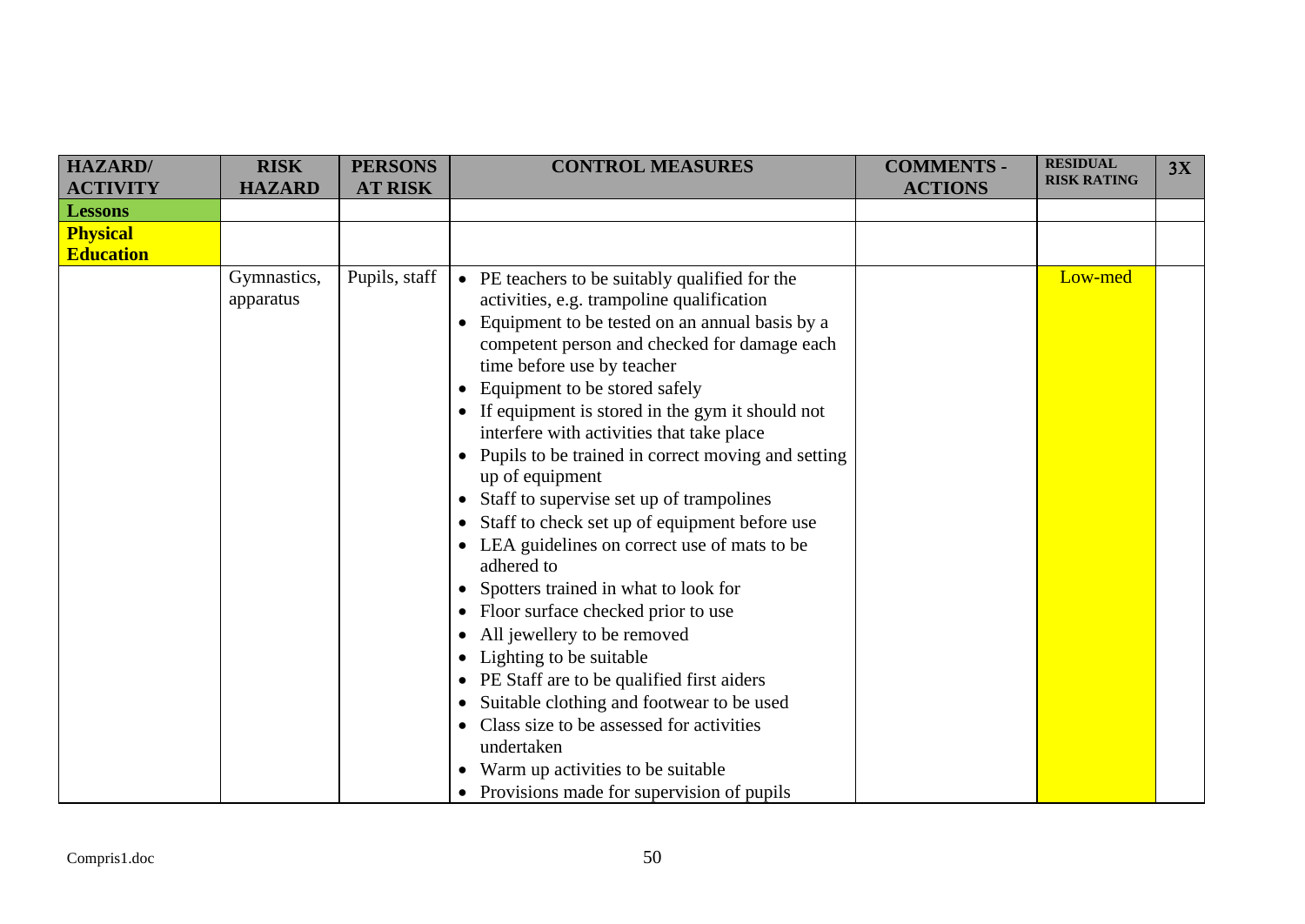| excused PE<br>• Pupils with special educational needs given extra<br>adult support where necessary<br>• Pupils to be properly supervised at all times<br>• First aid to be available<br>Pupils<br>• Floor surface checked before use and clear of<br>Dance<br>Low<br>obstructions<br>Floor surface suitable for use<br>If equipment is stored in the gym it should not<br>interfere with the activities that are carried out<br>Suitable clothing footwear to be used<br>$\bullet$<br>Class size to be assessed for the activity<br>• Warm up activities to be suitable<br>Pupils, staff<br>Invasion<br>Low-med<br>• PE teachers to be suitably qualified for activities<br>takes<br>games<br>Pupils reminded about safe play<br>$\bullet$<br>Playing surfaces checked for safe condition<br>All jewellery to be removed<br>$\bullet$<br>Lighting suitable where appropriate<br>Suitable clothing and footwear to be used<br>$\bullet$<br>Appropriate protective items to be worn e.g. shin<br>pads, mouth guards etc<br>Class sizes to be assessed for activities<br>$\bullet$<br>undertaken<br>Warm up activities to be suitable<br>Procedures in place to ensure protection of<br>pupils and staff in extreme weather conditions<br>• Pupils to be properly supervised at all times<br>including changing etc<br>• First aid to be available |  |  |  |
|-------------------------------------------------------------------------------------------------------------------------------------------------------------------------------------------------------------------------------------------------------------------------------------------------------------------------------------------------------------------------------------------------------------------------------------------------------------------------------------------------------------------------------------------------------------------------------------------------------------------------------------------------------------------------------------------------------------------------------------------------------------------------------------------------------------------------------------------------------------------------------------------------------------------------------------------------------------------------------------------------------------------------------------------------------------------------------------------------------------------------------------------------------------------------------------------------------------------------------------------------------------------------------------------------------------------------------------------------|--|--|--|
|                                                                                                                                                                                                                                                                                                                                                                                                                                                                                                                                                                                                                                                                                                                                                                                                                                                                                                                                                                                                                                                                                                                                                                                                                                                                                                                                                 |  |  |  |
|                                                                                                                                                                                                                                                                                                                                                                                                                                                                                                                                                                                                                                                                                                                                                                                                                                                                                                                                                                                                                                                                                                                                                                                                                                                                                                                                                 |  |  |  |
|                                                                                                                                                                                                                                                                                                                                                                                                                                                                                                                                                                                                                                                                                                                                                                                                                                                                                                                                                                                                                                                                                                                                                                                                                                                                                                                                                 |  |  |  |
|                                                                                                                                                                                                                                                                                                                                                                                                                                                                                                                                                                                                                                                                                                                                                                                                                                                                                                                                                                                                                                                                                                                                                                                                                                                                                                                                                 |  |  |  |
|                                                                                                                                                                                                                                                                                                                                                                                                                                                                                                                                                                                                                                                                                                                                                                                                                                                                                                                                                                                                                                                                                                                                                                                                                                                                                                                                                 |  |  |  |
|                                                                                                                                                                                                                                                                                                                                                                                                                                                                                                                                                                                                                                                                                                                                                                                                                                                                                                                                                                                                                                                                                                                                                                                                                                                                                                                                                 |  |  |  |
|                                                                                                                                                                                                                                                                                                                                                                                                                                                                                                                                                                                                                                                                                                                                                                                                                                                                                                                                                                                                                                                                                                                                                                                                                                                                                                                                                 |  |  |  |
|                                                                                                                                                                                                                                                                                                                                                                                                                                                                                                                                                                                                                                                                                                                                                                                                                                                                                                                                                                                                                                                                                                                                                                                                                                                                                                                                                 |  |  |  |
|                                                                                                                                                                                                                                                                                                                                                                                                                                                                                                                                                                                                                                                                                                                                                                                                                                                                                                                                                                                                                                                                                                                                                                                                                                                                                                                                                 |  |  |  |
|                                                                                                                                                                                                                                                                                                                                                                                                                                                                                                                                                                                                                                                                                                                                                                                                                                                                                                                                                                                                                                                                                                                                                                                                                                                                                                                                                 |  |  |  |
|                                                                                                                                                                                                                                                                                                                                                                                                                                                                                                                                                                                                                                                                                                                                                                                                                                                                                                                                                                                                                                                                                                                                                                                                                                                                                                                                                 |  |  |  |
|                                                                                                                                                                                                                                                                                                                                                                                                                                                                                                                                                                                                                                                                                                                                                                                                                                                                                                                                                                                                                                                                                                                                                                                                                                                                                                                                                 |  |  |  |
|                                                                                                                                                                                                                                                                                                                                                                                                                                                                                                                                                                                                                                                                                                                                                                                                                                                                                                                                                                                                                                                                                                                                                                                                                                                                                                                                                 |  |  |  |
|                                                                                                                                                                                                                                                                                                                                                                                                                                                                                                                                                                                                                                                                                                                                                                                                                                                                                                                                                                                                                                                                                                                                                                                                                                                                                                                                                 |  |  |  |
|                                                                                                                                                                                                                                                                                                                                                                                                                                                                                                                                                                                                                                                                                                                                                                                                                                                                                                                                                                                                                                                                                                                                                                                                                                                                                                                                                 |  |  |  |
|                                                                                                                                                                                                                                                                                                                                                                                                                                                                                                                                                                                                                                                                                                                                                                                                                                                                                                                                                                                                                                                                                                                                                                                                                                                                                                                                                 |  |  |  |
|                                                                                                                                                                                                                                                                                                                                                                                                                                                                                                                                                                                                                                                                                                                                                                                                                                                                                                                                                                                                                                                                                                                                                                                                                                                                                                                                                 |  |  |  |
|                                                                                                                                                                                                                                                                                                                                                                                                                                                                                                                                                                                                                                                                                                                                                                                                                                                                                                                                                                                                                                                                                                                                                                                                                                                                                                                                                 |  |  |  |
|                                                                                                                                                                                                                                                                                                                                                                                                                                                                                                                                                                                                                                                                                                                                                                                                                                                                                                                                                                                                                                                                                                                                                                                                                                                                                                                                                 |  |  |  |
|                                                                                                                                                                                                                                                                                                                                                                                                                                                                                                                                                                                                                                                                                                                                                                                                                                                                                                                                                                                                                                                                                                                                                                                                                                                                                                                                                 |  |  |  |
|                                                                                                                                                                                                                                                                                                                                                                                                                                                                                                                                                                                                                                                                                                                                                                                                                                                                                                                                                                                                                                                                                                                                                                                                                                                                                                                                                 |  |  |  |
|                                                                                                                                                                                                                                                                                                                                                                                                                                                                                                                                                                                                                                                                                                                                                                                                                                                                                                                                                                                                                                                                                                                                                                                                                                                                                                                                                 |  |  |  |
|                                                                                                                                                                                                                                                                                                                                                                                                                                                                                                                                                                                                                                                                                                                                                                                                                                                                                                                                                                                                                                                                                                                                                                                                                                                                                                                                                 |  |  |  |
|                                                                                                                                                                                                                                                                                                                                                                                                                                                                                                                                                                                                                                                                                                                                                                                                                                                                                                                                                                                                                                                                                                                                                                                                                                                                                                                                                 |  |  |  |
|                                                                                                                                                                                                                                                                                                                                                                                                                                                                                                                                                                                                                                                                                                                                                                                                                                                                                                                                                                                                                                                                                                                                                                                                                                                                                                                                                 |  |  |  |
|                                                                                                                                                                                                                                                                                                                                                                                                                                                                                                                                                                                                                                                                                                                                                                                                                                                                                                                                                                                                                                                                                                                                                                                                                                                                                                                                                 |  |  |  |
|                                                                                                                                                                                                                                                                                                                                                                                                                                                                                                                                                                                                                                                                                                                                                                                                                                                                                                                                                                                                                                                                                                                                                                                                                                                                                                                                                 |  |  |  |
|                                                                                                                                                                                                                                                                                                                                                                                                                                                                                                                                                                                                                                                                                                                                                                                                                                                                                                                                                                                                                                                                                                                                                                                                                                                                                                                                                 |  |  |  |
|                                                                                                                                                                                                                                                                                                                                                                                                                                                                                                                                                                                                                                                                                                                                                                                                                                                                                                                                                                                                                                                                                                                                                                                                                                                                                                                                                 |  |  |  |
|                                                                                                                                                                                                                                                                                                                                                                                                                                                                                                                                                                                                                                                                                                                                                                                                                                                                                                                                                                                                                                                                                                                                                                                                                                                                                                                                                 |  |  |  |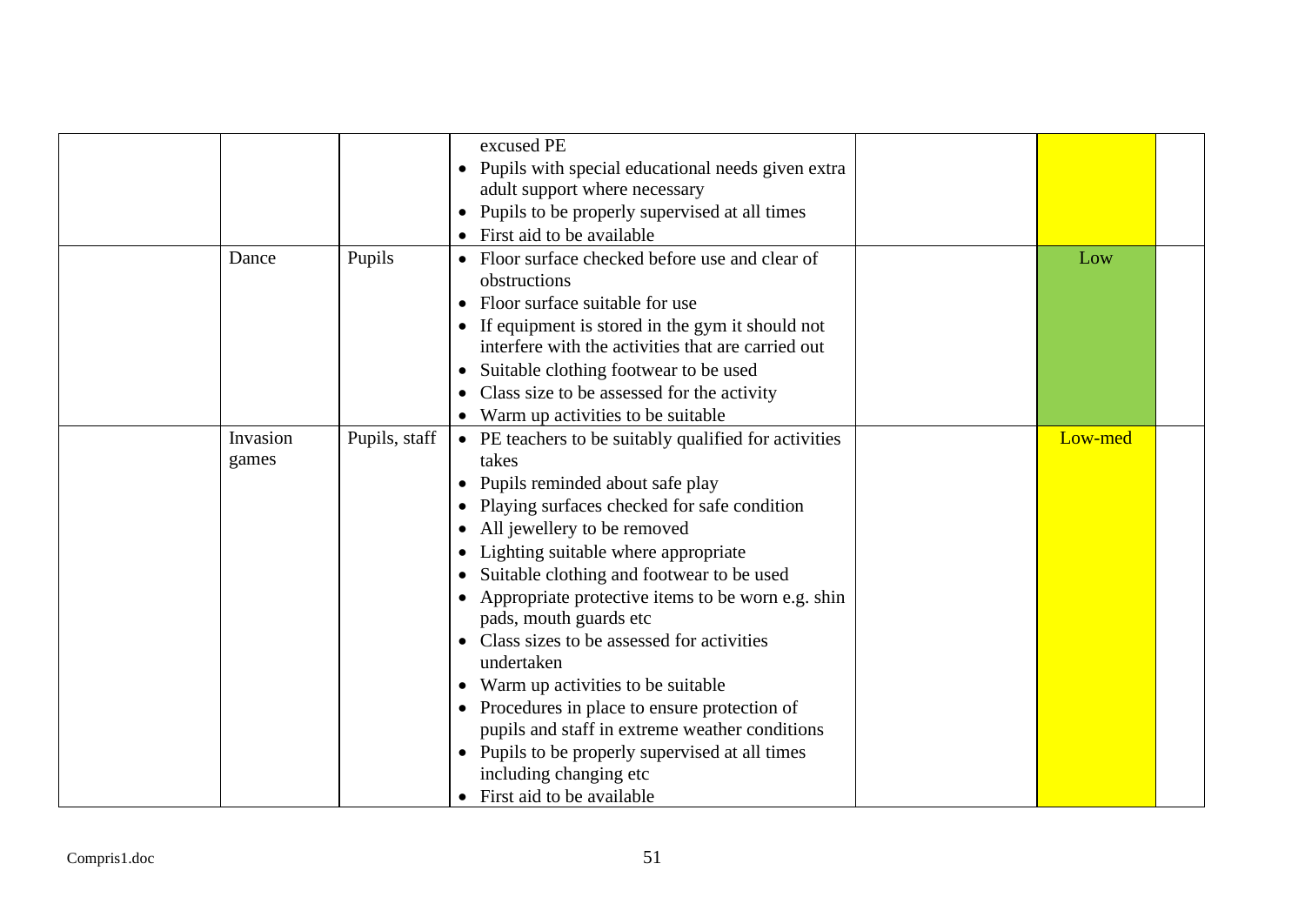| Athletics,<br>running | Pupils        | • PE teachers to be suitable qualified for activities<br>taken<br>Surfaces checked for safe condition<br>$\bullet$<br>Warm up activities to be suitable.<br>Procedures in place to ensure protection of<br>pupils and staff in extreme weather conditions<br>Pupils to be properly supervised at all times<br>including changing etc.<br>First aid to be available<br>$\bullet$<br>Distances to be suitable for age and ability<br>$\bullet$<br>Sufficient space to be available for stopping<br>$\bullet$<br>Procedures to be available for running off site<br>$\bullet$<br>Safe procedures for the use of spikes<br>$\bullet$ | Low-med |
|-----------------------|---------------|----------------------------------------------------------------------------------------------------------------------------------------------------------------------------------------------------------------------------------------------------------------------------------------------------------------------------------------------------------------------------------------------------------------------------------------------------------------------------------------------------------------------------------------------------------------------------------------------------------------------------------|---------|
|                       |               | Hurdles set at appropriate height<br>$\bullet$                                                                                                                                                                                                                                                                                                                                                                                                                                                                                                                                                                                   |         |
| Athletics,<br>jumping | Pupils        | PE teachers to be qualified for activities taken<br>$\bullet$<br>Surfaces checked for safe condition<br>$\bullet$<br>Warm up activities to be suitable<br>Procedures in place for protection of pupils in<br>extreme weather conditions<br>Correct techniques taught<br>• Mats if used to be suitable and placed correctly                                                                                                                                                                                                                                                                                                       | Low-med |
| Athletics,            | Pupils, staff | • PE teachers to be qualified for activities taken                                                                                                                                                                                                                                                                                                                                                                                                                                                                                                                                                                               | Low-med |
| throwing              |               | Surfaces checked for safe condition<br>$\bullet$<br>Warm up activities to be suitable.<br>$\bullet$<br>Procedure in place to ensure protection of pupils<br>$\bullet$<br>and staff in extreme weather conditions<br>Correct techniques taught<br>$\bullet$<br>Throwing equipment matched to weight and size<br>of individuals<br>Pupils trained in correct techniques of carrying,<br>$\bullet$                                                                                                                                                                                                                                  |         |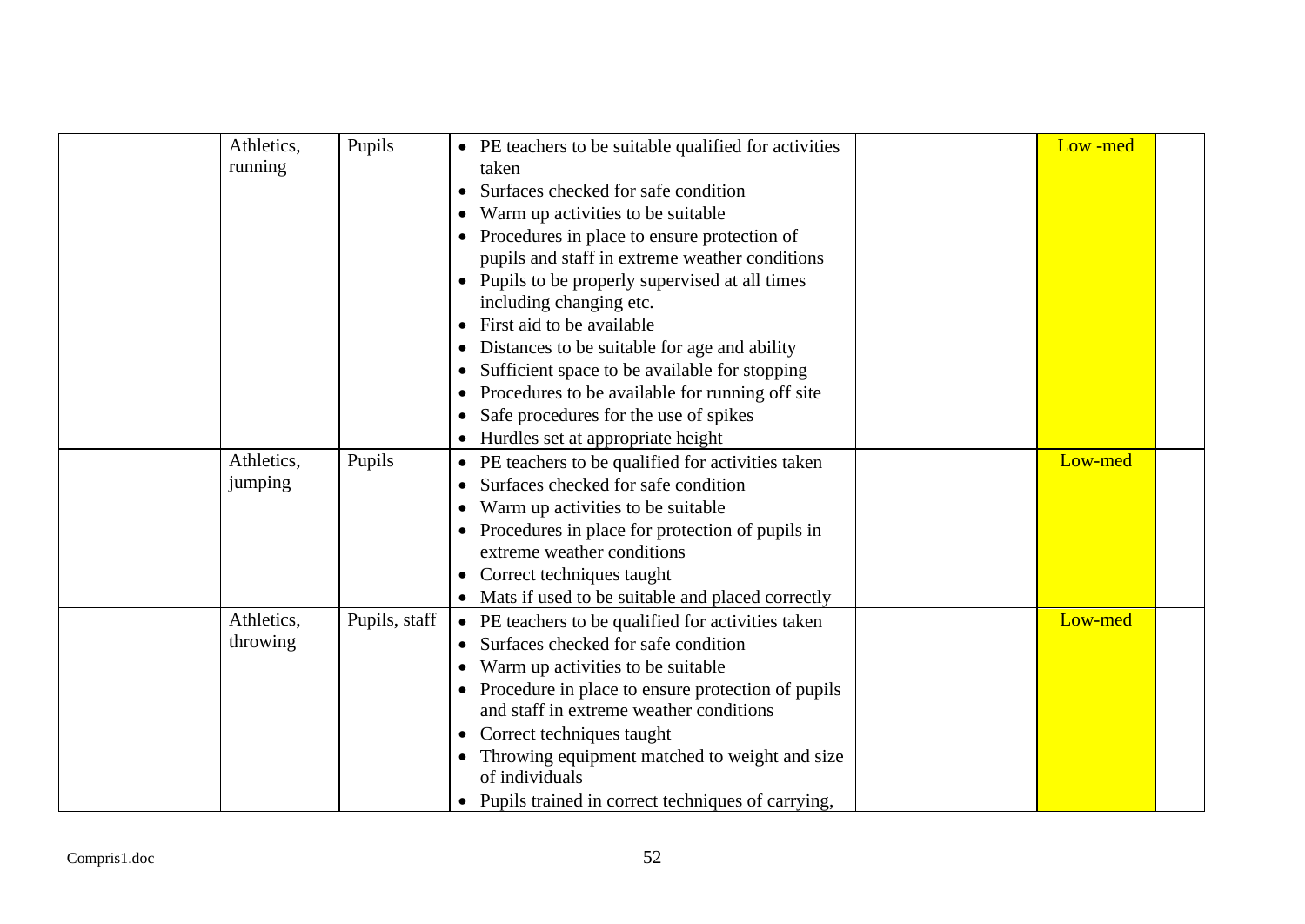|                                          |               | throwing and retrieving equipment<br>Throwing areas clearly marked<br>Procedures to prevent people crossing the<br>$\bullet$<br>throwing area                                                                                                                                                                                     |         |  |
|------------------------------------------|---------------|-----------------------------------------------------------------------------------------------------------------------------------------------------------------------------------------------------------------------------------------------------------------------------------------------------------------------------------|---------|--|
| Swimming                                 | Pupils, staff | • LEA guidelines EDC $A2/98$ (always check<br>current legislation), strictly adhered to<br>Observers fully conversant with their duties<br>Instructors fully qualified<br>$\bullet$<br>All staff and pupils familiar with pool accident<br>and emergency procedures<br>Staff to wear appropriate safe footwear on the<br>poolside | Low     |  |
| Outdoor and<br>adventurous<br>activities | Pupils, staff | LEA guidelines for activities in UK and abroad<br>strictly adhered to<br>Appropriate risk assessments and safety reports<br>must be completed and approved by the<br>Principal/Governors beforehand.                                                                                                                              | Low-med |  |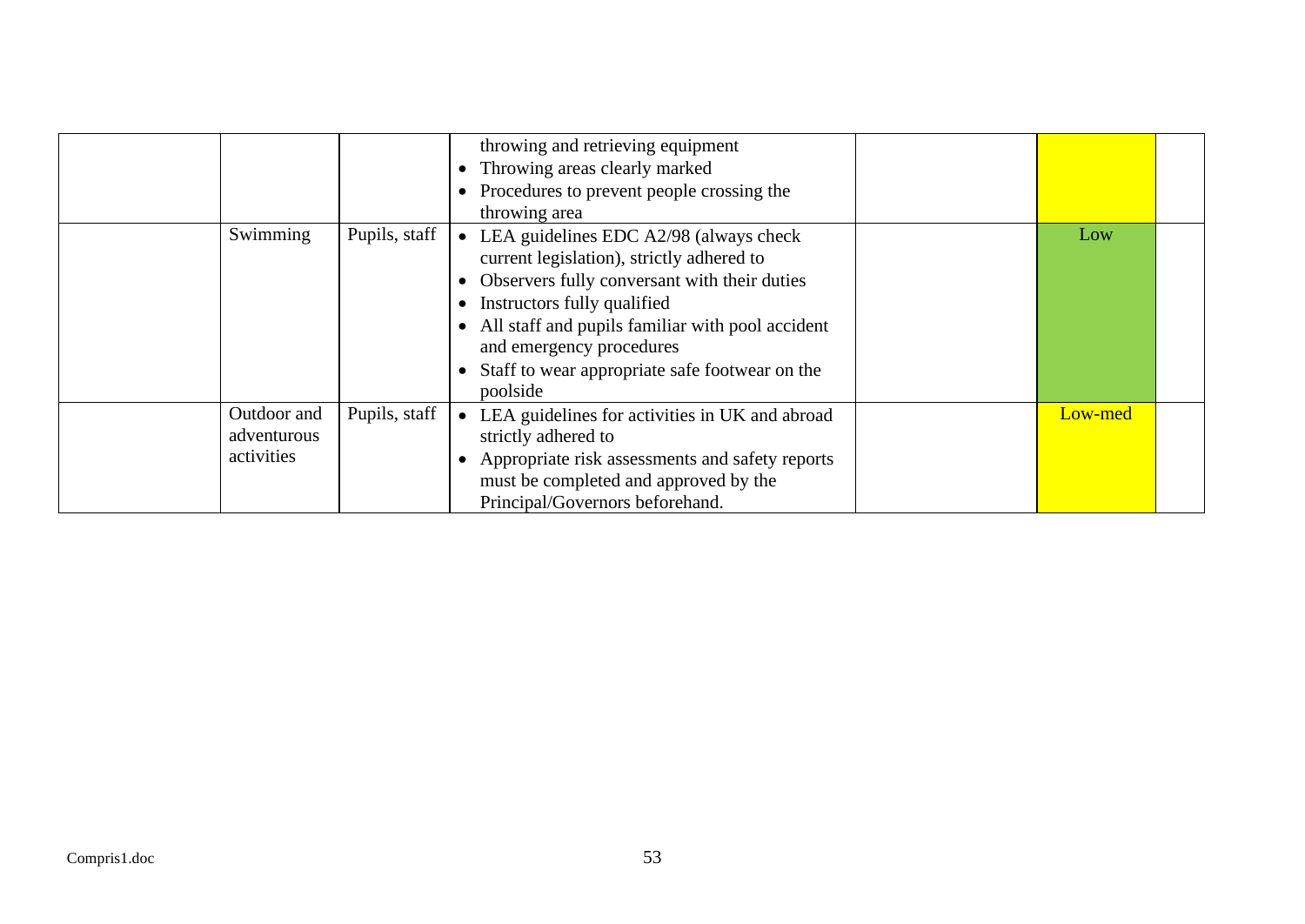| <b>HAZARD/</b><br><b>ACTIVITY</b> | <b>RISK</b><br><b>HAZARD</b>                                                 | <b>PERSONS</b><br><b>AT RISK</b> | <b>CONTROL MEASURES</b>                                                                                                                                                                                                                                                                                                                                                                                                                                                                                                                                                                                                                                                                       | <b>COMMENTS -</b><br><b>ACTIONS</b> | <b>RESIDUAL</b><br><b>RISK RATING</b> | 3X |
|-----------------------------------|------------------------------------------------------------------------------|----------------------------------|-----------------------------------------------------------------------------------------------------------------------------------------------------------------------------------------------------------------------------------------------------------------------------------------------------------------------------------------------------------------------------------------------------------------------------------------------------------------------------------------------------------------------------------------------------------------------------------------------------------------------------------------------------------------------------------------------|-------------------------------------|---------------------------------------|----|
| <b>Science</b>                    |                                                                              |                                  |                                                                                                                                                                                                                                                                                                                                                                                                                                                                                                                                                                                                                                                                                               |                                     |                                       |    |
| Animals                           | Infection,<br>scratches,<br>bites                                            | Pupils, staff                    | • Animals to be correctly caged<br>• Animals kept in clean and healthy conditions<br>Staff to check for pupil allergies before bringing<br>animals to the site.                                                                                                                                                                                                                                                                                                                                                                                                                                                                                                                               |                                     | Low                                   |    |
| <b>Biological</b><br>specimens    | Infection,<br>contaminatio<br>n                                              | Pupils, staff                    | • Specimens to be kept in good condition and free<br>from leaks                                                                                                                                                                                                                                                                                                                                                                                                                                                                                                                                                                                                                               |                                     | Low                                   |    |
| Chemicals                         | Burns,<br>poisoning,<br>inhaling<br>vapours,<br>splashes in<br>eyes, on skin | Pupils, staff                    | • All chemicals recorded in stock register<br>• All chemical stocks date stamped<br>All hazardous chemical locked away<br>Shelves securely fixed<br>Large bottle containers of acids etc. stored at low<br>$\bullet$<br>level<br>Flammable liquids properly stored in metal<br>cabinets and no large quantities<br>Bottle carriers and cylinder trolleys provided and<br>$\bullet$<br>used<br>Incompatible chemicals stored away from each<br>$\bullet$<br>other<br>Immersion fluids topped up regularly<br>$\bullet$<br>Short life chemicals checked for deterioration<br>Storage areas to be secure. Spill kits to be<br>$\bullet$<br>available<br>• Waste disposal to be correctly managed |                                     | Low-med                               |    |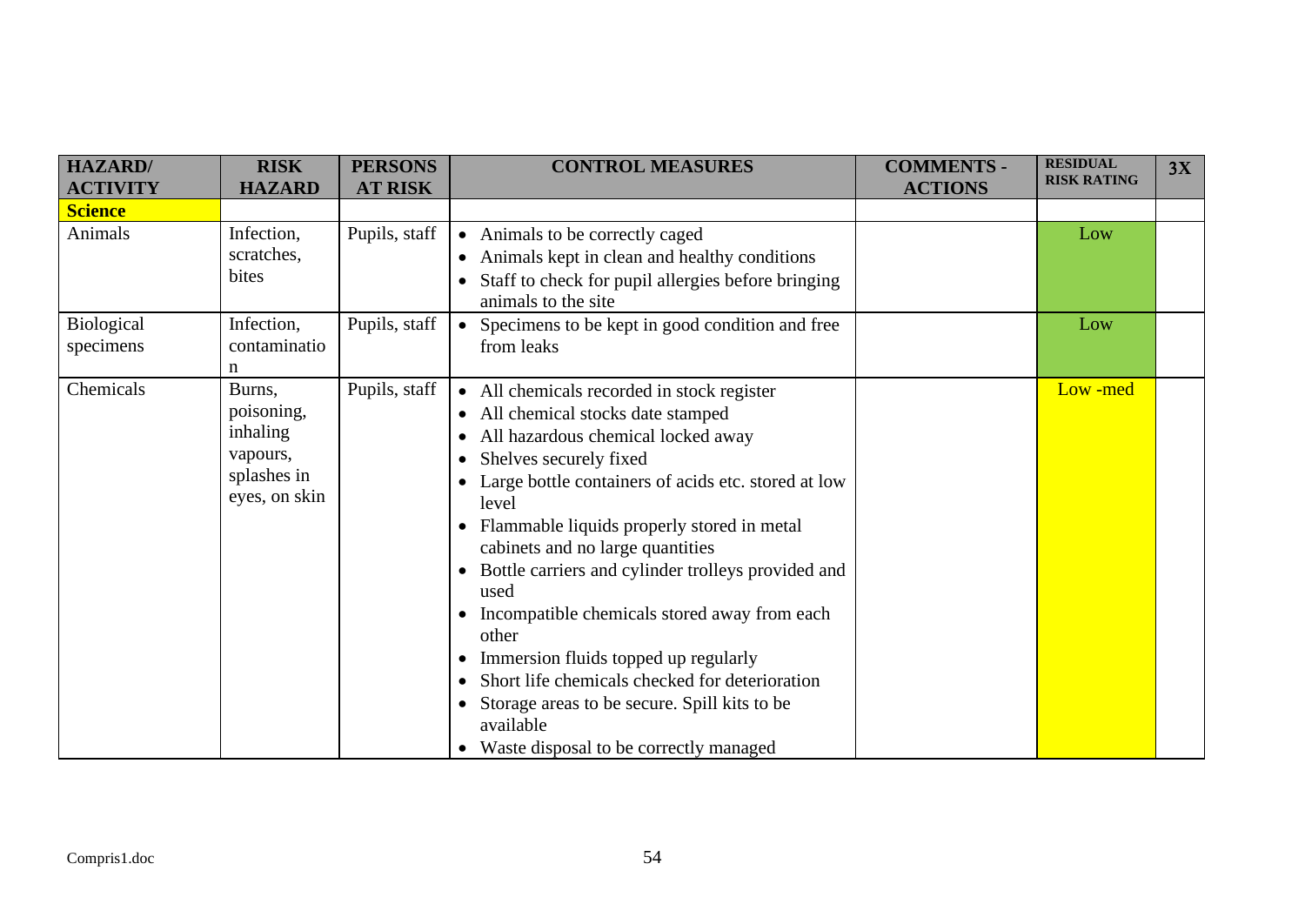| <b>Electrical</b> safety | Electric<br>shock, burns | Staff, pupils | • Portable electrical appliances to be regularly<br>tested and date marked | Low-med |  |
|--------------------------|--------------------------|---------------|----------------------------------------------------------------------------|---------|--|
|                          |                          |               | Sockets and switches to be safe and regularly                              |         |  |
|                          |                          |               | inspected                                                                  |         |  |
|                          |                          |               | Electrical supply cut off point to be clearly                              |         |  |
|                          |                          |               | marked and available in each lab                                           |         |  |
|                          |                          |               | Electrical sockets used for experiments to be fed                          |         |  |
|                          |                          |               | via a Residual Current Device                                              |         |  |
| Equipment and            | Cuts, burns              | Staff, pupils | adequate storage to be available for equipment<br>$\bullet$                | Low     |  |
| apparatus                |                          |               | Bunsen burners to be in good condition                                     |         |  |
|                          |                          |               | Glassware to be free from damage                                           |         |  |
|                          |                          |               | Pressure vessels to be tested annually by                                  |         |  |
|                          |                          |               | competent person                                                           |         |  |
| Fire safety              | Burns,                   | Pupils, staff | Fire escape routes to be kept clear at all times<br>$\bullet$              | Low     |  |
|                          | smoke                    |               | Adequate fire extinguishers to be available at all                         |         |  |
|                          | inhalation               |               | times                                                                      |         |  |
| First aid                | Personal                 | Pupils, staff | • All staff to be trained to basic first aid level                         | Low     |  |
|                          | injury                   |               | Adequate first aid kits to be available and                                |         |  |
|                          |                          |               | suitably stocked with no creams, painkillers etc.                          |         |  |
|                          |                          |               | Eye wash facilities to be available<br>$\bullet$                           |         |  |
|                          |                          |               | Staff to be trained in eyewash techniques                                  |         |  |
|                          |                          |               | Accidents to be recorded in the accident book                              |         |  |
| Floors                   | Slips, trips,            | Pupils, staff | • Floors to be in safe condition                                           | Low     |  |
|                          | falls                    |               | • Spills to be cleaned up as soon as possible                              |         |  |
| Fume cupboards           | Inhalation of            | Pupils, staff | • Fume cupboards to be tested annually                                     | Low     |  |
|                          | fumes                    |               | Chemicals not to be stored in fume cupboards<br>$\bullet$                  |         |  |
|                          |                          |               |                                                                            |         |  |
|                          |                          |               |                                                                            |         |  |
|                          |                          |               |                                                                            |         |  |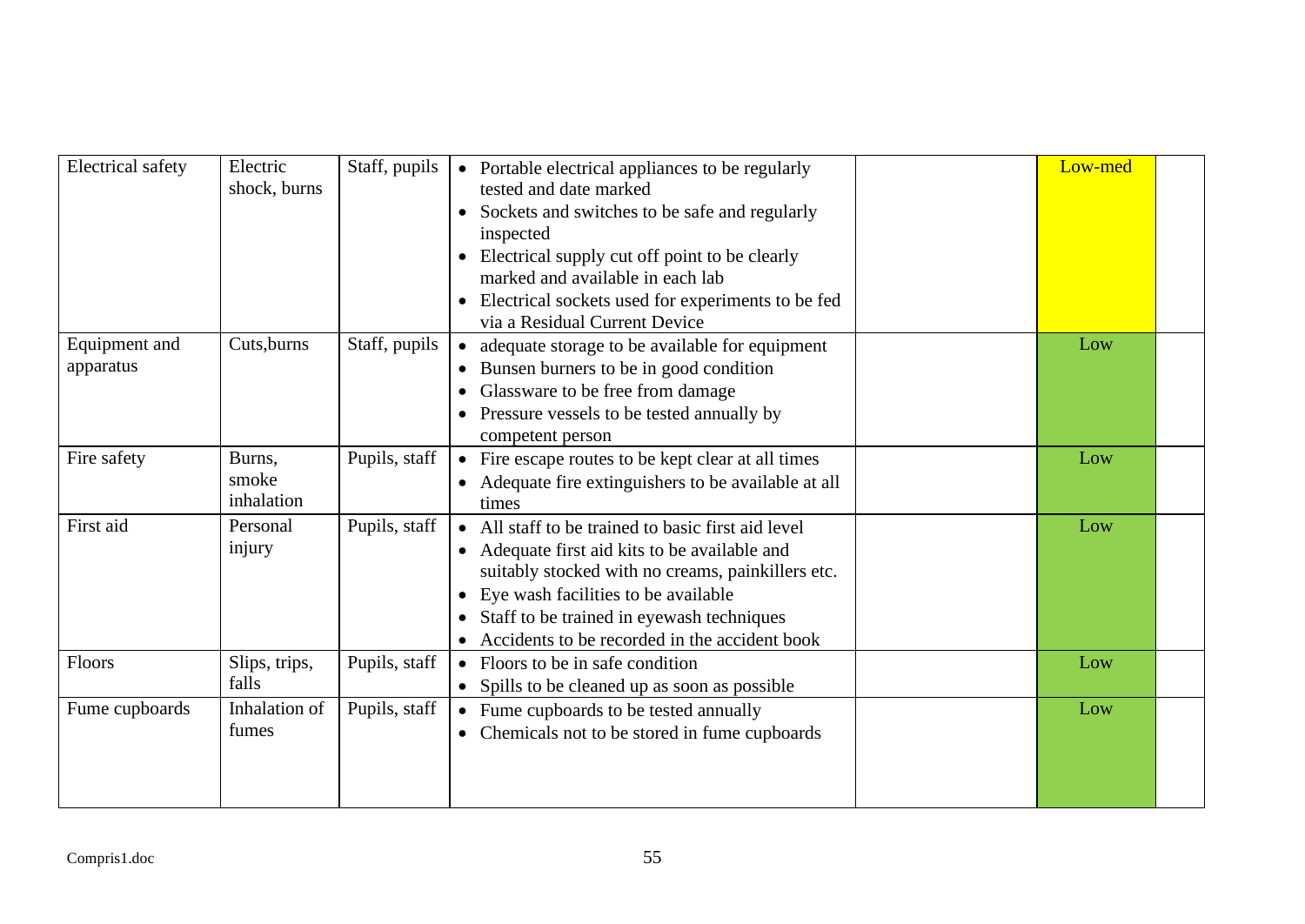| Hygiene            | Burns from<br>spills,<br>contact with<br>chemicals | Pupils, staff | • Good washing facilities to be provided<br>Sinks to remain unblocked<br>$\bullet$<br>Cloths to be available for washing down benches                                                                                                                                               | Low     |  |
|--------------------|----------------------------------------------------|---------------|-------------------------------------------------------------------------------------------------------------------------------------------------------------------------------------------------------------------------------------------------------------------------------------|---------|--|
| Ionising radiation | Radiation<br>contaminatio<br>n                     | Pupils, staff | • Radiation Protection Supervisor to be appointed<br>and suitably qualified<br>Storage areas to be secure and adequately<br>labelled<br>Record of sources to be maintained up to date<br>$\bullet$                                                                                  | Low     |  |
| Laboratory access  | Tampering<br>with<br>equipment<br>etc              | Pupils, staff | • Laboratories to be kept locked when not in use<br>Pupils not to be in labs without a teacher<br>If labs used for non-science subjects teachers<br>using them to be briefed in hazards that may be<br>encountered<br>Tables, chairs, benches and stools to be in safe<br>condition | Low-med |  |
| Lighting           | Slips, trips,<br>falls                             | Pupils, staff | Adequate lighting to be available in all areas<br>$\bullet$<br>Staff required to inform site maintenance team if<br>lighting is faulty                                                                                                                                              | Low     |  |
| Microbiology       | Infection                                          | Pupils, staff | • Procedures outlined in CLEAPSS to be followed<br>in relation to levels of work, disinfecting of<br>plates, incineration etc.                                                                                                                                                      | Low     |  |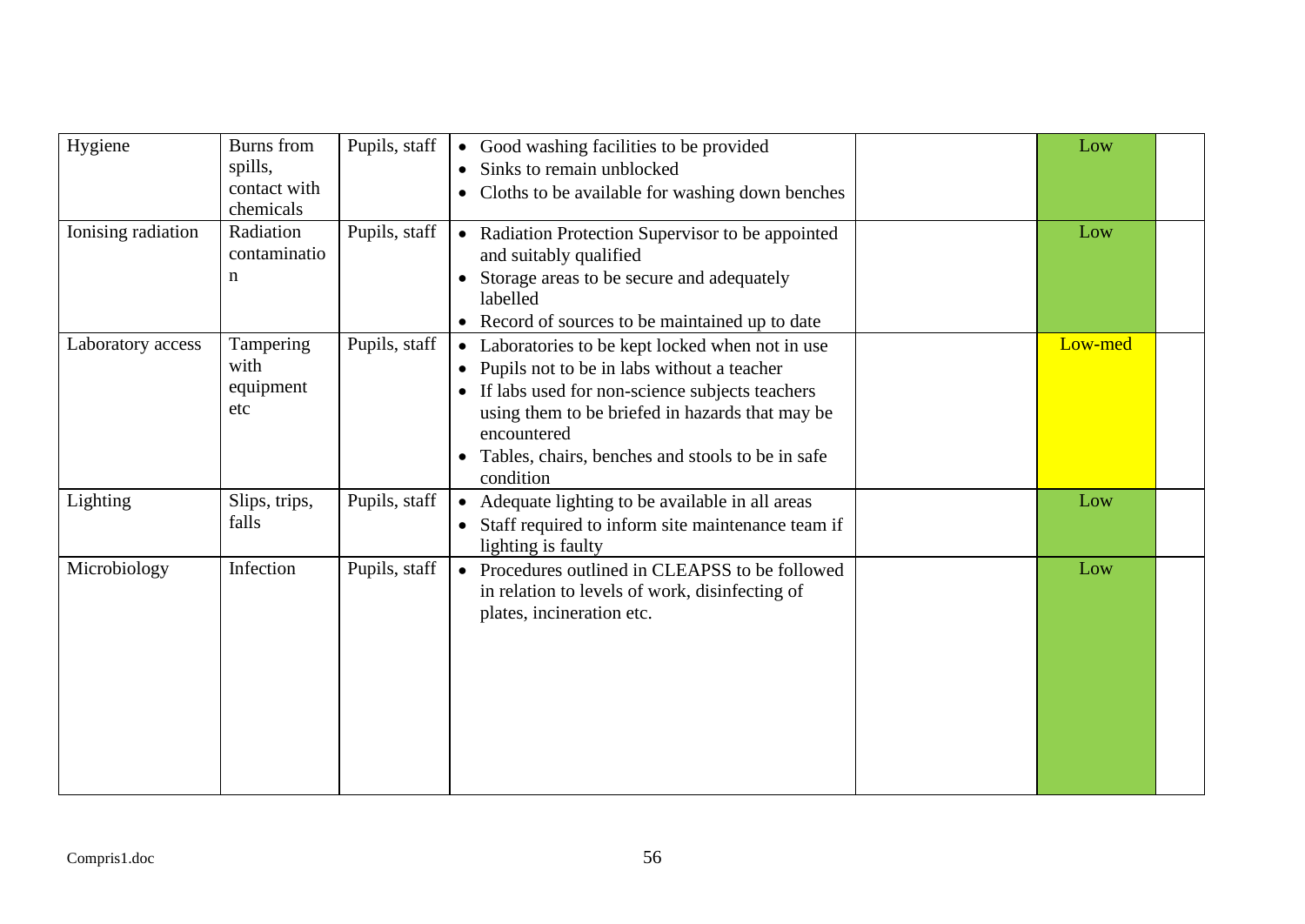| Personal protective<br>equipment | Splashes in<br>eyes, contact<br>with skin | Pupils, staff                                        | Adequate provision of eye protection to be<br>available in the lab<br>Use of eye protection to be enforced where<br>activity calls for it<br>Other protective clothing to be used where<br>necessary<br>Consider benefits of goggles versus protective<br>glasses<br>Use screens where necessary when<br>demonstrating | Low |  |
|----------------------------------|-------------------------------------------|------------------------------------------------------|------------------------------------------------------------------------------------------------------------------------------------------------------------------------------------------------------------------------------------------------------------------------------------------------------------------------|-----|--|
| Waste disposal                   | Contamination<br>of drains etc            | Caretaker,<br>contraventio<br>n of local<br>bye-laws | Waste products and chemicals disposed of<br>$\bullet$<br>safely. Note some local water bye-laws may not<br>allow disposal by dilution as described in<br>CLEAPSS. Check first.<br>Glass disposal bins to be provided                                                                                                   | Low |  |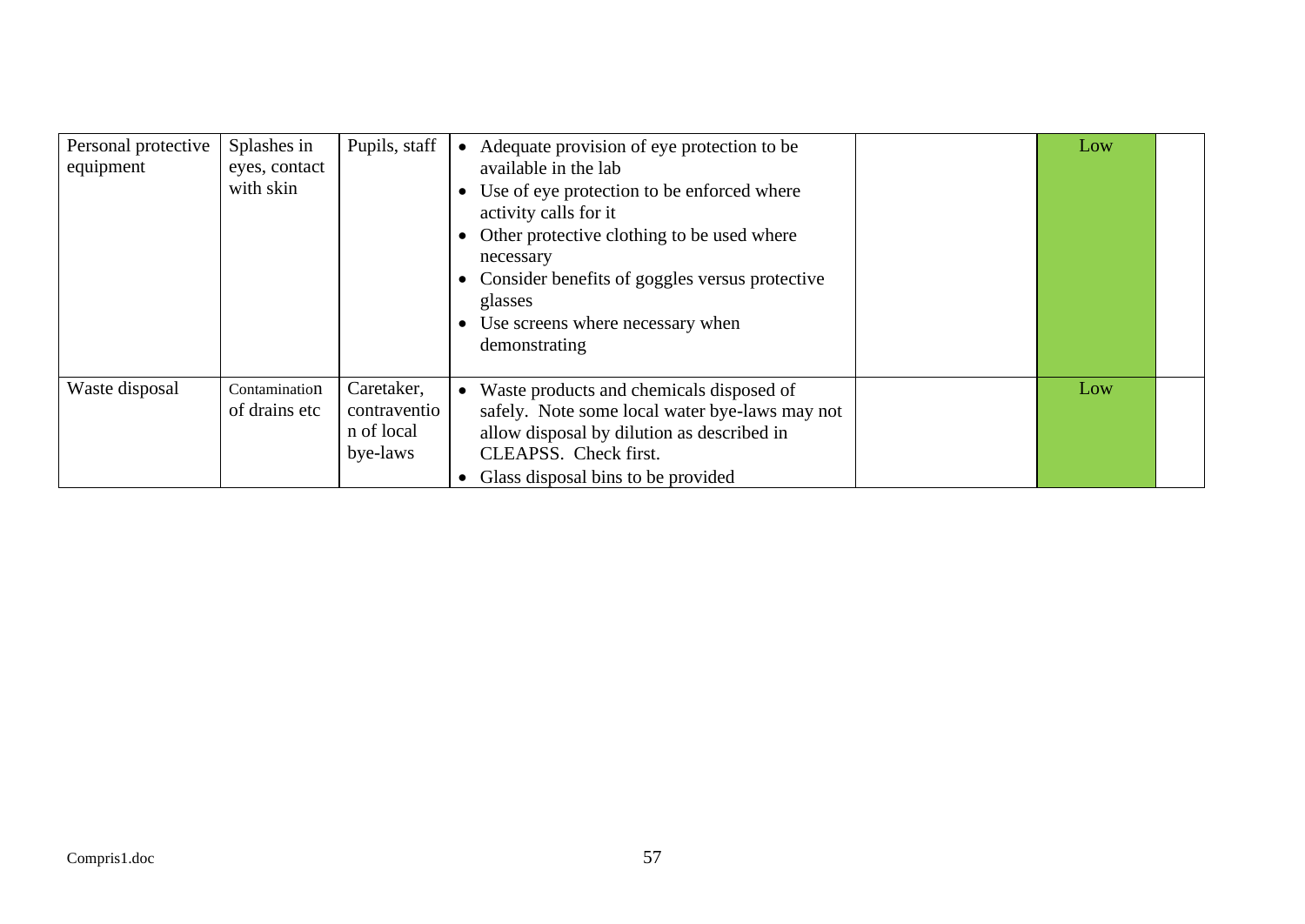| <b>HAZARD</b><br><b>ACTIVITY</b>                                                                    | <b>RISK</b><br><b>HAZARD</b>        | <b>PERSONS</b><br><b>AT RISK</b> | <b>CONTROL MEASURES</b>                                                                                                                                                                                                                                                                                                    | <b>COMMENTS -</b><br><b>ACTIONS</b> | <b>RESIDUAL</b><br><b>RISK RATING</b> | 3X |
|-----------------------------------------------------------------------------------------------------|-------------------------------------|----------------------------------|----------------------------------------------------------------------------------------------------------------------------------------------------------------------------------------------------------------------------------------------------------------------------------------------------------------------------|-------------------------------------|---------------------------------------|----|
| <b>Shared Sports</b><br><b>Facility/Contact</b><br>with the public<br>during school<br><b>hours</b> | Public in<br>contact with<br>pupils | Pupils                           | A member or members of staff must accompany<br>pupils at all times when using the sport centre<br>facilities. At no time should pupils be left alone<br>with members of the public. We cannot avoid<br>pupils being in the same areas as the public but we<br>must ensure that any contact is kept to the bare<br>minimum. |                                     | Low/Med                               |    |
|                                                                                                     |                                     |                                  |                                                                                                                                                                                                                                                                                                                            |                                     |                                       |    |
| <b>Avoidable</b><br>hazards                                                                         | Trips, Slips<br>etc                 | All                              | All staff are required to report any faults, damage or<br>hazards they encounter immediately. Failure to do<br>so could lead to a preventable accident occurring.                                                                                                                                                          |                                     | Low/Med                               |    |
|                                                                                                     |                                     |                                  |                                                                                                                                                                                                                                                                                                                            |                                     |                                       |    |
| <b>Portable electrical</b><br>appliances                                                            | Shocks/Fires                        | All                              | Staff and pupils are forbidden to bring and use<br>electrical items to school without first having them<br>PAT tested.                                                                                                                                                                                                     |                                     | Low                                   |    |
|                                                                                                     |                                     |                                  |                                                                                                                                                                                                                                                                                                                            |                                     |                                       |    |
|                                                                                                     |                                     |                                  |                                                                                                                                                                                                                                                                                                                            |                                     |                                       |    |
|                                                                                                     |                                     |                                  |                                                                                                                                                                                                                                                                                                                            |                                     |                                       |    |
|                                                                                                     |                                     |                                  |                                                                                                                                                                                                                                                                                                                            |                                     |                                       |    |
|                                                                                                     |                                     |                                  |                                                                                                                                                                                                                                                                                                                            |                                     |                                       |    |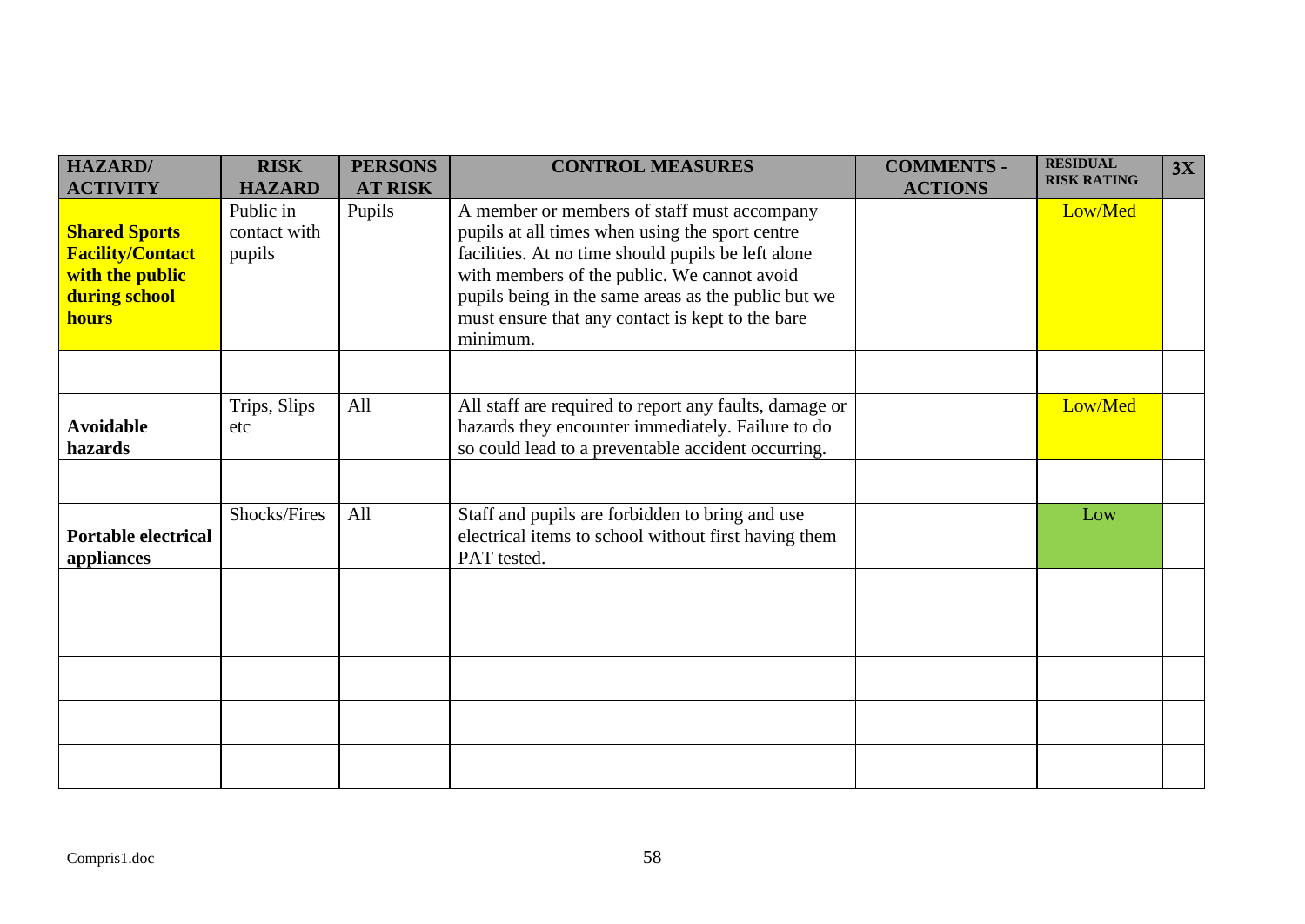## **Action plan**

| <b>Hazard / Activity</b> | Action needed to reduce risk to acceptable level                                                                                                                                                  | <b>Action by</b> | <b>Target</b>                 | Cost        |                | T <sub>0</sub>   | <b>Completed</b>           |
|--------------------------|---------------------------------------------------------------------------------------------------------------------------------------------------------------------------------------------------|------------------|-------------------------------|-------------|----------------|------------------|----------------------------|
|                          |                                                                                                                                                                                                   | Name             | date                          | implication |                | <b>Governors</b> |                            |
|                          |                                                                                                                                                                                                   |                  |                               | Yes         | N <sub>o</sub> | Date             | Date                       |
|                          | All food waste bags to be tied before putting in bins                                                                                                                                             | DJC              | Feb.20                        | X           |                |                  | Feb.20                     |
| <b>Hygiene</b>           |                                                                                                                                                                                                   |                  |                               |             |                |                  |                            |
|                          | Clear obstruction from DT Prep                                                                                                                                                                    | DJC              | Feb.20                        | X           |                |                  | Feb.20                     |
| <b>Unsafe Equipment</b>  |                                                                                                                                                                                                   |                  |                               |             |                |                  |                            |
| <b>Hygiene</b>           | Additional flushing of the Science water header tank has<br>been introduced since the last General Risk Assessment.<br>Additional Covid specific hygiene measures in place by<br>Sept. $1st 2020$ | DJC/LCO          | Sept. $1st$<br><b>ONGOING</b> | X           |                |                  | Sept.1st<br><b>ONGOING</b> |
| <b>Medicines on site</b> | Lockable cupboard purchased. NOVA medicines template<br>adopted                                                                                                                                   | DJC/GWI          | Feb.20                        | X           |                |                  | Feb.20                     |
| <b>Unsafe Equipment</b>  | PE Equipment removed and replaced/repair by GM<br>Services                                                                                                                                        | DJC/RBE          | Aug.19                        | X           |                |                  | Jan.20                     |
|                          |                                                                                                                                                                                                   |                  |                               |             |                |                  |                            |
|                          |                                                                                                                                                                                                   |                  |                               |             |                |                  |                            |